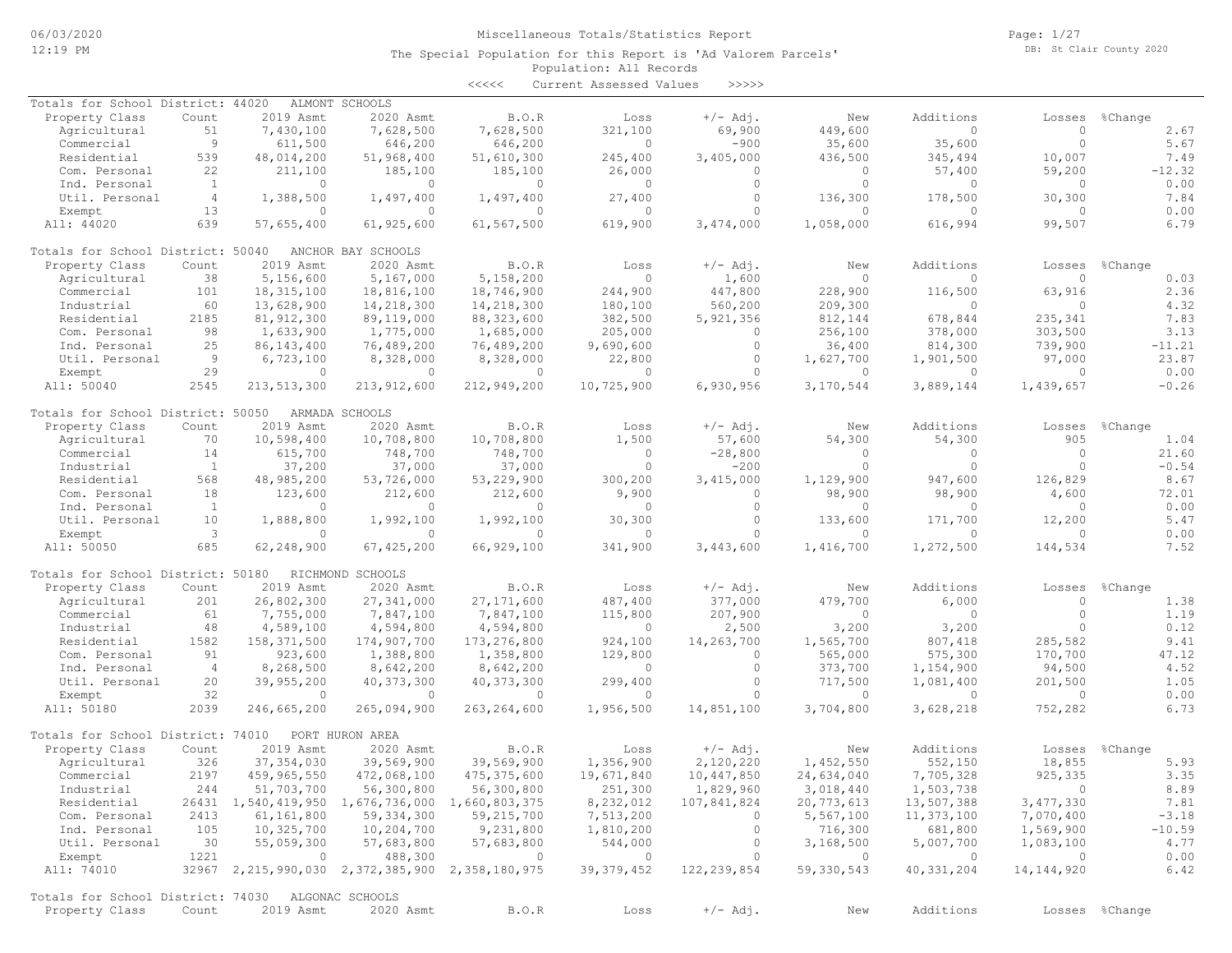|                                                |              |                |                                   | $\prec\prec\prec\prec\prec$ | Current Assessed Values | >>>>>            |                          |                |                |                |
|------------------------------------------------|--------------|----------------|-----------------------------------|-----------------------------|-------------------------|------------------|--------------------------|----------------|----------------|----------------|
| Agricultural                                   | 66           | 8,583,300      | 8,828,700                         | 8,828,700                   | 358,000                 | 293,400          | 310,000                  | 21,000         | $\circ$        | 2.86           |
| Commercial                                     | 635          | 58,429,300     | 61,064,200                        | 60, 412, 100                | 541,457                 | 1,430,257        | 1,094,000                | 799,400        | 348,648        | 3.39           |
| Industrial                                     | 32           | 3,499,700      | 3,607,500                         | 3,607,500                   | 600                     | 92,100           | 16,300                   | 16,300         | 400            | 3.08           |
| Residential                                    | 9807         | 790, 411, 957  | 870,528,900                       | 862, 315, 673               | 4,153,869               | 65,408,252       | 10,746,033               | 8,592,414      | 2,268,560      | 9.10           |
| Aq. Personal                                   | $\mathbf{1}$ | 12,300         | 13,000                            | 13,000                      | $\circ$                 | $\circ$          | 700                      | 1,800          | $\circ$        | 5.69           |
| Com. Personal                                  | 437          | 4,156,200      | 3,869,500                         | 3,866,700                   | 426,100                 | $\circ$          | 136,600                  | 642,400        | 583,800        | $-6.97$        |
| Ind. Personal                                  | 13           | 116,100        | 108,500                           | 108,500                     | 10,400                  | $\circ$          | 2,800                    | 2,800          | 1,600          | $-6.55$        |
| Util. Personal                                 | 8            | 11,620,700     | 12,432,400                        | 12,432,400                  | 68,200                  | $\circ$          | 879,900                  | 1,386,500      | 214,100        | 6.98           |
| Exempt                                         | 685          | $\circ$        | $\Omega$                          | $\circ$                     | $\circ$                 | 0                | $\circ$                  | $\circ$        | $\Omega$       | 0.00           |
| All: 74030                                     | 11684        | 876,829,557    | 960, 452, 700                     | 951, 584, 573               | 5,558,626               | 67,224,009       | 13, 186, 333             | 11, 462, 614   | 3, 417, 108    | 8.53           |
|                                                |              |                |                                   |                             |                         |                  |                          |                |                |                |
| Totals for School District: 74040              |              |                | CAPAC SCHOOLS                     |                             |                         |                  |                          |                |                |                |
| Property Class                                 | Count        | 2019 Asmt      | 2020 Asmt                         | B.O.R                       | Loss                    | $+/-$ Adj.       | New                      | Additions      | Losses         | %Change        |
| Agricultural                                   | 683          | 88,509,100     | 90,684,200                        | 90,531,700                  | 4,930,900               | 4,531,700        | 2,421,800                | 138,300        | 18,773         | 2.29           |
| Commercial                                     | 123          | 13,912,300     | 14,185,600                        | 14,150,400                  | 178,300                 | 479,500          | 98,700                   | 97,022         | 54,958         | 1.71           |
| Industrial                                     | 29           | 2,620,300      | 5,397,600                         | 5,397,600                   | 0                       | 116,400          | 2,660,900                | 2,660,900      | $\circ$        | 105.99         |
| Residential                                    | 3715         | 261,667,300    | 285,846,700                       | 283, 230, 700               | 2,286,700               | 17, 154, 300     | 6,695,800                | 1,662,582      | 353,262        | 8.24           |
| Com. Personal                                  | 216          | 3,836,300      | 3,631,800                         | 3,631,800                   | 470,800                 | $\circ$          | 266,300                  | 431,100        | 169,700        | $-5.33$        |
| Ind. Personal                                  | - 6          | 1,896,700      | 1,767,600                         | 1,767,600                   | 129,100                 | $\circ$          | $\circ$                  | 0              | 105,700        | $-6.81$        |
| Util. Personal                                 | 19           | 12,758,400     | 13, 133, 500                      | 13, 133, 500                | 55,300                  | $\circ$          | 430,400                  | 506,900        | 1,448,400      | 2.94           |
| Exempt                                         | 121          | $\circ$        | $\circ$                           | $\circ$                     | $\circ$                 | $\circ$          | $\mathbf{0}$             | $\mathbf{0}$   | $\mathbf{0}$   | 0.00           |
|                                                | 4912         | 385,200,400    | 414,647,000                       |                             | 8,051,100               |                  |                          | 5,496,804      |                |                |
| All: 74040                                     |              |                |                                   | 411,843,300                 |                         | 22, 281, 900     | 12,573,900               |                | 2,150,793      | 6.92           |
| Totals for School District: 74050              |              |                | EAST CHINA SCHOOLS                |                             |                         |                  |                          |                |                |                |
| Property Class                                 | Count        | 2019 Asmt      | 2020 Asmt                         | B.O.R                       | Loss                    | $+/-$ Adj.       | New                      | Additions      | Losses         | %Change        |
| Agricultural                                   | 870          | 100, 241, 100  | 100,970,600                       | 99,799,375                  | 4,656,200               | $-346,848$       | 4,561,323                | 984,323        | 358,077        | $-0.44$        |
| Commercial                                     | 594          | 83,826,200     | 93, 385, 900                      | 93, 359, 400                | 447,200                 | 3,241,000        | 6,739,400                | 5,186,000      | 223,633        | 11.37          |
| Industrial                                     | 246          | 664,446,200    | 357,290,700                       | 357,220,600                 | 1,645,400               | $-311, 210, 600$ | 5,630,400                | 5,047,695      | 3,933          | $-46.24$       |
| Residential                                    | 12815        | 1,080,320,800  | 1,181,976,000                     | 1, 174, 462, 520            | 6,267,881               | 83, 170, 361     | 17,202,840               | 11,086,591     | 1,749,387      | 8.71           |
| Com. Personal                                  | 1020         | 12,940,100     | 14,342,900                        | 14,393,600                  | 2,541,200               | $\circ$          | 3,994,700                | 5,128,900      | 2,386,300      | 11.23          |
| Ind. Personal                                  | 89           | 66,429,500     | 393,022,700                       | 393,022,700                 | 5,330,400               | $\circ$          | 331,923,600              | 331, 273, 000  | 2,645,400      | 491.64         |
| Util. Personal                                 | 55           | 131, 355, 600  |                                   |                             |                         | $\circ$          |                          | 11,876,200     | 3,374,900      | 2.32           |
|                                                | 355          | $\circ$        | 135,166,800<br>$\mathbf{0}$       | 134,406,780<br>$\circ$      | 5,178,520               | $\circ$          | 8,229,700                | $\circ$        | $\mathbf{0}$   |                |
| Exempt<br>All: 74050                           | 16044        |                | 2, 139, 559, 500 2, 276, 155, 600 | 2,266,664,975               | 0<br>26,066,801         | $-225, 146, 087$ | $\circ$<br>378,281,963   | 370,582,709    | 10,741,630     | 0.00<br>5.94   |
|                                                |              |                |                                   |                             |                         |                  |                          |                |                |                |
| Totals for School District: 74100              |              |                | MARYSVILLE PUBLIC SCHOOLS         |                             |                         |                  |                          |                |                |                |
| Property Class                                 | Count        | 2019 Asmt      | 2020 Asmt                         | B.O.R                       | Loss                    | $+/-$ Adj.       | New                      | Additions      | Losses         | %Change        |
| Agricultural                                   | 102          | 10,929,300     | 11,382,100                        | 11,232,100                  | 104,700                 | 228,586          | 178,914                  | 178,914        | $\circ$        | 2.77           |
| Commercial                                     | 380          | 58,363,600     | 60,340,800                        | 60,292,300                  | 552,500                 | 2,035,300        | 445,900                  | 419,900        | 819            | 3.30           |
| Industrial                                     | 196          | 54,954,700     | 57,623,800                        | 57,618,640                  | 154,300                 | 2,676,240        | 142,000                  | 142,000        | 105,744        | 4.85           |
| Residential                                    | 5983         | 409,209,800    | 440,916,000                       | 437,488,100                 | 2,367,500               | 25, 403, 493     | 5,242,307                | 3,751,454      | 984,361        | 6.91           |
| Com. Personal                                  | 528          | 30,541,400     | 23,558,000                        | 23,547,900                  | 7,903,500               | $\circ$          | 910,000                  | 1,782,900      | 6,503,400      | $-22.90$       |
| Ind. Personal                                  | 28           | 8,216,800      | 6,559,900                         | 6,559,900                   | 1,725,600               | $\circ$          | 68,700                   | 363,600        | 1,521,300      | $-20.16$       |
| Util. Personal                                 | 31           | 80,863,000     | 77,945,900                        | 77,945,900                  | 4,819,000               | $\circ$          | 1,901,900                | 4,456,100      | 342,665        | $-3.61$        |
| Exempt                                         | 312          | $\circ$        | 147,100                           | $\mathbf{0}$                | $\mathbf{0}$            | $\circ$          | $\mathbf{0}$             | $\circ$        | $\Omega$       | 0.00           |
| All: 74100                                     | 7560         | 653,078,600    | 678, 473, 600                     | 674,684,840                 | 17,627,100              | 30, 343, 619     | 8,889,721                | 11,094,868     | 9,458,289      | 3.31           |
|                                                |              |                |                                   |                             |                         |                  |                          |                |                |                |
| Totals for School District: 74120              |              |                | MEMPHIS SCHOOLS                   |                             |                         |                  |                          |                |                |                |
| Property Class                                 | Count        | 2019 Asmt      | 2020 Asmt                         | B.O.R                       | Loss                    | $+/-$ Adj.       | New                      | Additions      | Losses         | %Change        |
| Agricultural                                   | 395          | 42, 465, 100   | 36,181,200                        | 35,778,200                  | 8,896,000               | 64,800           | 2,144,300                | 147,200        | 293,057        | $-15.75$       |
| Commercial                                     | 48           | 4,962,500      | 5,232,000                         | 5,232,000                   | 965,200                 | 143,300          | 1,118,900                | $\overline{0}$ | 31,880         | 5.43           |
| Industrial                                     | 19           | 2,584,100      | 2,556,600                         | 2,556,600                   | $\overline{0}$          | $-27,500$        | $\sim$ 0                 | $\circ$        | $\overline{0}$ | $-1.06$        |
| Residential                                    | 1953         | 151,794,400    | 165,416,000                       | 163,792,000                 | 2,096,400               | 4,233,400        | 9,860,600                | 1,818,345      | 293,844        | 7.90           |
| Com. Personal                                  | 79           | 1,017,900      | 870,600                           | 870,600                     | 222,000                 | $\circ$          | 96,800                   | 177,400        | 202,700        | $-14.47$       |
| Ind. Personal                                  | - 9          | 78,600         | 179,200                           | 179,200                     | 9,900                   | $\circ$          | 110,500                  | 58,600         | 9,400          | 127.99         |
| Util. Personal                                 | 25           | 74,529,700     | 40,543,200                        | 40,543,200                  | 34,408,400              | $\circ$          | 421,900                  | 6,759,800      | 10,273,600     | $-45.60$       |
| Exempt                                         | 48           | $\overline{0}$ | $\overline{0}$                    | $\sim$ 0                    | $\overline{0}$          | $\circ$          | $\overline{\phantom{0}}$ | $\overline{0}$ | $\overline{0}$ | 0.00           |
| All: 74120                                     | 2576         | 277, 432, 300  | 250,978,800                       | 248,951,800                 | 46,597,900              | 4,414,000        | 13,753,000               | 8,961,345      | 11,104,481     | $-10.27$       |
|                                                |              |                |                                   |                             |                         |                  |                          |                |                |                |
| Totals for School District: 74130 YALE SCHOOLS |              |                |                                   |                             |                         |                  |                          |                |                |                |
| Property Class                                 | Count        | 2019 Asmt      | 2020 Asmt                         | B.O.R                       | Loss                    | $+/-$ Adj.       | New                      | Additions      |                | Losses %Change |
|                                                |              |                |                                   |                             |                         |                  |                          |                |                |                |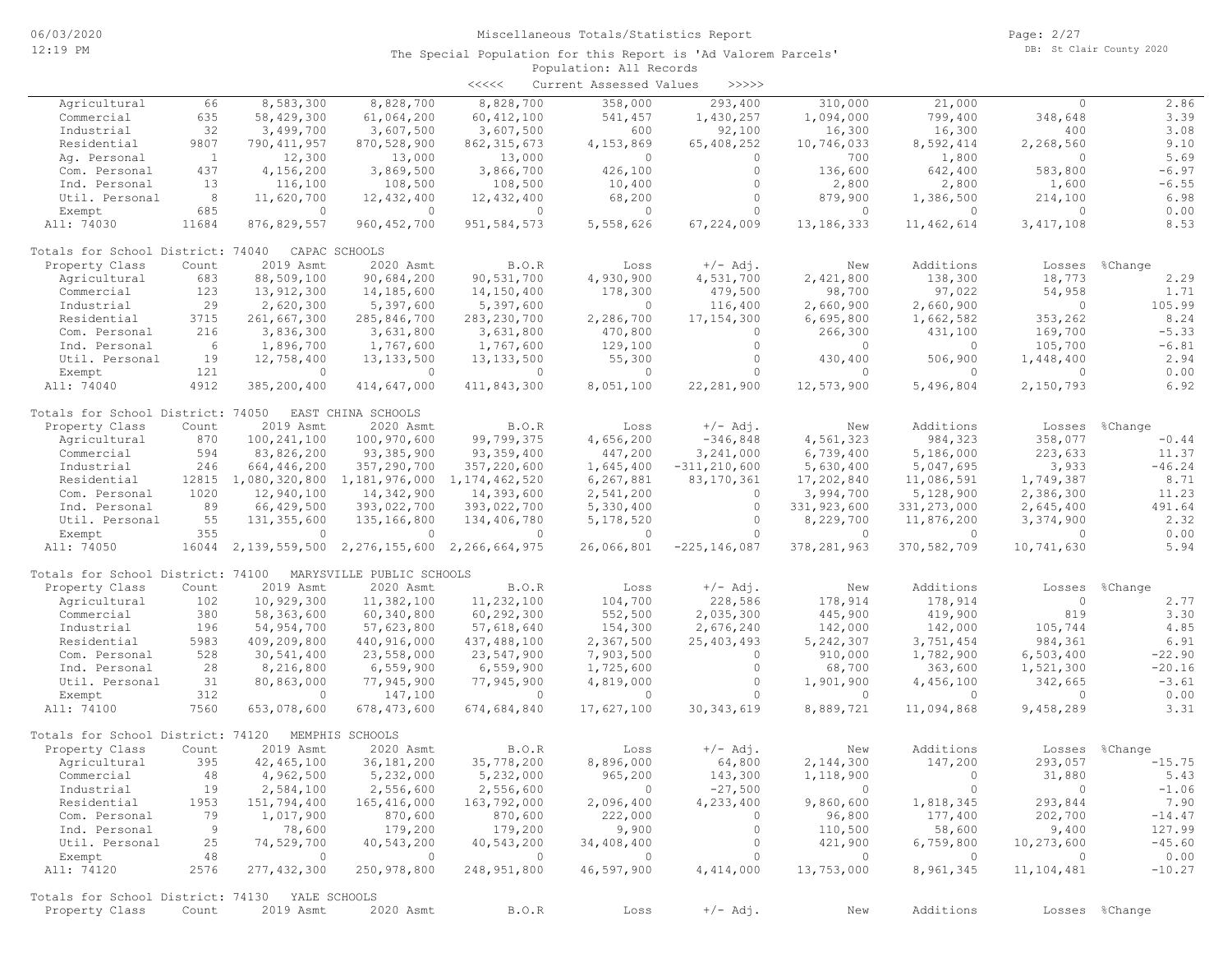|                                                            |                       |               |                    | $\prec\prec\prec\prec\prec$ | Current Assessed Values | $>>>>>$      |                |                |                          |                |
|------------------------------------------------------------|-----------------------|---------------|--------------------|-----------------------------|-------------------------|--------------|----------------|----------------|--------------------------|----------------|
| Agricultural                                               | 1069                  | 124,434,830   | 123, 239, 500      | 123,007,050                 | 6,142,650               | 1,643,670    | 3,071,200      | 337,548        | 122,895                  | $-1.15$        |
| Commercial                                                 | 196                   | 18,653,600    | 19,977,600         | 19,943,200                  | 213,900                 | 835,900      | 640,100        | 560,338        | 17,715                   | 6.91           |
| Industrial                                                 | 52                    | 82,302,600    | 82,296,200         | 82,296,200                  | 47,500                  | $-1,900$     | 43,000         | $\overline{0}$ | $\Omega$                 | $-0.01$        |
| Residential                                                | 5442                  | 283, 421, 100 | 317,049,100        | 313,645,674                 | 3,015,247               | 24,701,121   | 8,538,700      | 1,983,058      | 544,694                  | 10.66          |
| Com. Personal                                              | 282                   | 1,572,685     | 1,544,800          | 1,544,800                   | 234,043                 | $\circ$      | 184,058        | 190,200        | 202,790                  | $-1.77$        |
| Ind. Personal                                              | 16                    | 12,036,736    | 12,527,200         | 12,527,200                  | 344,090                 | $\circ$      | 834,554        | 974,000        | 223,500                  | 4.07           |
| Util. Personal                                             | 32                    | 48,847,477    | 50,701,500         | 50,701,500                  | 789,070                 | $\circ$      | 2,643,093      | 3,755,100      | 1,357,700                | 3.80           |
| Exempt                                                     | 125                   | $\circ$       | $\overline{0}$     | $\circ$                     | $\overline{0}$          | $\circ$      | $\circ$        | $\circ$        | $\Omega$                 | 0.00           |
| All: 74130                                                 | 7214                  | 571,269,028   | 607, 335, 900      | 603,665,624                 | 10,786,500              | 27, 178, 791 | 15,954,705     | 7,800,244      | 2,469,294                | 5.67           |
| Totals for School District: 76060                          |                       |               | BROWN CITY SCHOOLS |                             |                         |              |                |                |                          |                |
| Property Class                                             | Count                 | 2019 Asmt     | 2020 Asmt          | B.O.R                       | Loss                    | $+/-$ Adj.   | New            | Additions      | Losses                   | %Change        |
| Agricultural                                               | 42                    | 5,289,400     | 5,723,800          | 5,723,800                   | $\Omega$                | 434,400      | $\circ$        | $\Omega$       | $\circ$                  | 8.21           |
| Industrial                                                 | $\overline{1}$        | 70,700        | 83,700             | 83,700                      | $\Omega$                | 13,000       | $\circ$        | $\Omega$       | $\Omega$                 | 18.39          |
| Residential                                                | 75                    | 5,908,300     | 5,664,300          | 5,664,300                   | $\circ$                 | $-252,400$   | 8,400          | 8,400          | $\Omega$                 | $-4.13$        |
| Com. Personal                                              | 3                     | $\circ$       | $\circ$            | $\circ$                     | $\Omega$                | $\circ$      | $\circ$        | $\circ$        | $\Omega$                 | 0.00           |
| Util. Personal                                             | 2                     | 432,300       | 424,100            | 424,100                     | 8,200                   | $\circ$      | $\circ$        | 2,400          | 3,300                    | $-1.90$        |
| Exempt                                                     | $\mathbf{2}^{\prime}$ | $\circ$       | $\circ$            | $\Omega$                    | $\overline{0}$          | $\circ$      | $\circ$        | $\circ$        | $\Omega$                 | 0.00           |
| All: 76060                                                 | 125                   | 11,700,700    | 11,895,900         | 11,895,900                  | 8,200                   | 195,000      | 8,400          | 10,800         | 3,300                    | 1.67           |
| Totals for School District: 76080                          |                       |               | CROS-LEX SCHOOLS   |                             |                         |              |                |                |                          |                |
| Property Class                                             | Count                 | 2019 Asmt     | 2020 Asmt          | B.O.R                       | Loss                    | $+/-$ Adj.   | New            | Additions      | Losses                   | %Change        |
| Agricultural                                               | 109                   | 15,468,712    | 15,937,600         | 15,937,600                  | 324,700                 | 793,588      | $\circ$        | $\circ$        | 731                      | 3.03           |
| Commercial                                                 | 25                    | 2,471,300     | 2,543,000          | 2,543,000                   | $\overline{0}$          | 35,200       | 36,500         | 36,500         | $\circ$                  | 2.90           |
| Industrial                                                 | 10                    | 925,900       | 1,811,900          | 1,811,900                   | $\circ$                 | $-200$       | 886,200        | 605,400        | $\Omega$                 | 95.69          |
| Residential                                                | 750                   | 66,249,443    | 69,016,900         | 68,443,600                  | 570,500                 | 1,522,572    | 1,242,085      | 638,940        | 97,733                   | 3.31           |
| Com. Personal                                              | 30                    | 121,100       | 107,700            | 107,700                     | 13,400                  | $\circ$      | $\circ$        | $\circ$        | 10,300                   | $-11.07$       |
| Ind. Personal                                              | $\overline{1}$        | 733,600       | 810,000            | 810,000                     | $\Omega$                | $\circ$      | 76,400         | 196,200        | 42,900                   | 10.41          |
| Util. Personal                                             | 5                     | 4,120,900     | 4,579,600          | 4,579,600                   | 52,700                  | $\circ$      | 511,400        | 563,300        | 36,700                   | 11.13          |
| Exempt                                                     | 18                    | $\Omega$      | $\Omega$           | $\Omega$                    | $\Omega$                | $\Omega$     | $\circ$        | $\Omega$       | $\Omega$                 | 0.00           |
| All: 76080                                                 | 948                   | 90,090,955    | 94,806,700         | 94, 233, 400                | 961,300                 | 2,351,160    | 2,752,585      | 2,040,340      | 188,364                  | 4.60           |
|                                                            |                       |               |                    |                             |                         |              |                |                |                          |                |
| Totals for Property Class: Agricultural By School District |                       |               |                    |                             |                         |              |                |                |                          |                |
| School District                                            | Count                 | 2019 Asmt     | 2020 Asmt          | B.O.R                       | Loss                    | $+/-$ Adj.   | New            | Additions      | Losses                   | %Change        |
| 44020                                                      | 51                    | 7,430,100     | 7,628,500          | 7,628,500                   | 321,100                 | 69,900       | 449,600        | $\circ$        | $\circ$                  | 2.67           |
| 50040                                                      | 38                    | 5,156,600     | 5,167,000          | 5,158,200                   | $\overline{0}$          | 1,600        | $\circ$        | $\circ$        | $\Omega$                 | 0.03           |
| 50050                                                      | 70                    | 10,598,400    | 10,708,800         | 10,708,800                  | 1,500                   | 57,600       | 54,300         | 54,300         | 905                      | 1.04           |
| 50180                                                      | 201                   | 26,802,300    | 27, 341, 000       | 27, 171, 600                | 487,400                 | 377,000      | 479,700        | 6,000          | $\Omega$                 | 1.38           |
| 74010                                                      | 326                   | 37, 354, 030  | 39,569,900         | 39,569,900                  | 1,356,900               | 2,120,220    | 1,452,550      | 552,150        | 18,855                   | 5.93           |
| 74030                                                      | 66                    | 8,583,300     | 8,828,700          | 8,828,700                   | 358,000                 | 293,400      | 310,000        | 21,000         | $\Omega$                 | 2.86           |
| 74040                                                      | 683                   | 88,509,100    | 90,684,200         | 90,531,700                  | 4,930,900               | 4,531,700    | 2,421,800      | 138,300        | 18,773                   | 2.29           |
| 74050                                                      | 870                   | 100,241,100   | 100,970,600        | 99,799,375                  | 4,656,200               | $-346,848$   | 4,561,323      | 984,323        | 358,077                  | $-0.44$        |
| 74100                                                      | 102                   | 10,929,300    | 11,382,100         | 11,232,100                  | 104,700                 | 228,586      | 178,914        | 178,914        | $\circ$                  | 2.77           |
| 74120                                                      | 395                   | 42,465,100    | 36,181,200         | 35,778,200                  | 8,896,000               | 64,800       | 2,144,300      | 147,200        | 293,057                  | $-15.75$       |
| 74130                                                      | 1069                  | 124, 434, 830 | 123, 239, 500      | 123,007,050                 | 6,142,650               | 1,643,670    | 3,071,200      | 337,548        | 122,895                  | $-1.15$        |
| 76060                                                      | 42                    | 5,289,400     | 5,723,800          | 5,723,800                   | $\circ$                 | 434,400      | $\circ$        | $\circ$        | $\circ$                  | 8.21           |
| 76080                                                      | 109                   | 15,468,712    | 15,937,600         | 15,937,600                  | 324,700                 | 793,588      | $\circ$        | $\circ$        | 731                      | 3.03           |
| All: Agricultural                                          | 4022                  | 483, 262, 272 | 483, 362, 900      | 481,075,525                 | 27,580,050              | 10,269,616   | 15, 123, 687   | 2,419,735      | 813,293                  | $-0.45$        |
| Totals for Property Class: Commercial By School District   |                       |               |                    |                             |                         |              |                |                |                          |                |
| School District                                            | Count                 | 2019 Asmt     | 2020 Asmt          | B.O.R                       | Loss                    | $+/-$ Adj.   | New            | Additions      |                          | Losses %Change |
| 44020                                                      | 9                     | 611,500       | 646,200            | 646,200                     | $\overline{0}$          | $-900$       | 35,600         | 35,600         | $\overline{\phantom{0}}$ | 5.67           |
| 50040                                                      | 101                   | 18, 315, 100  | 18,816,100         | 18,746,900                  | 244,900                 | 447,800      | 228,900        | 116,500        | 63,916                   | 2.36           |
| 50050                                                      | 14                    | 615,700       | 748,700            | 748,700                     | $\circ$                 | $-28,800$    | $\overline{0}$ | $\overline{0}$ | 0                        | 21.60          |
| 50180                                                      | 61                    | 7,755,000     | 7,847,100          | 7,847,100                   | 115,800                 | 207,900      | $\circ$        | $\overline{0}$ | $\circ$                  | 1.19           |
| 74010                                                      | 2197                  | 459,965,550   | 472,068,100        | 475, 375, 600               | 19,671,840              | 10,447,850   | 24,634,040     | 7,705,328      | 925,335                  | 3.35           |
| 74030                                                      | 635                   | 58,429,300    | 61,064,200         | 60, 412, 100                | 541,457                 | 1,430,257    | 1,094,000      | 799,400        | 348,648                  | 3.39           |
| 74040                                                      | 123                   | 13,912,300    | 14,185,600         | 14,150,400                  | 178,300                 | 479,500      | 98,700         | 97,022         | 54,958                   | 1.71           |
| 74050                                                      | 594                   | 83,826,200    | 93,385,900         | 93, 359, 400                | 447,200                 | 3,241,000    | 6,739,400      | 5,186,000      | 223,633                  | 11.37          |
| 74100                                                      | 380                   | 58,363,600    | 60,340,800         | 60,292,300                  | 552,500                 | 2,035,300    | 445,900        | 419,900        | 819                      | 3.30           |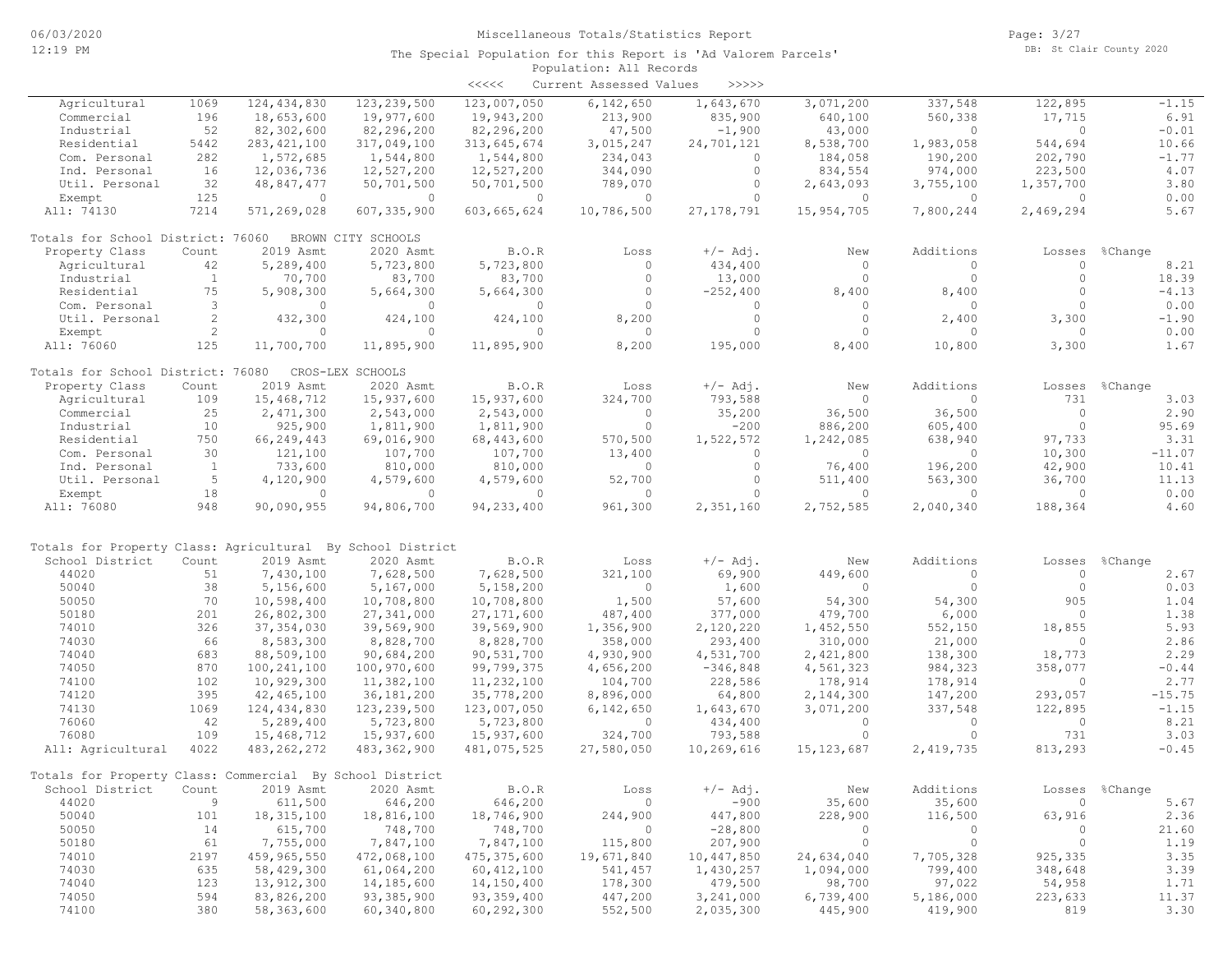# Population: All Records The Special Population for this Report is 'Ad Valorem Parcels'

|                                                             |                          |                                                          |                          | $\begin{array}{c} < \,<< \,<< \end{array}$ | Current Assessed Values | >>>>>            |                |                    |                |                |
|-------------------------------------------------------------|--------------------------|----------------------------------------------------------|--------------------------|--------------------------------------------|-------------------------|------------------|----------------|--------------------|----------------|----------------|
| 74120                                                       | 48                       | 4,962,500                                                | 5,232,000                | 5,232,000                                  | 965,200                 | 143,300          | 1,118,900      | $\circ$            | 31,880         | 5.43           |
| 74130                                                       | 196                      | 18,653,600                                               | 19,977,600               | 19,943,200                                 | 213,900                 | 835,900          | 640,100        | 560,338            | 17,715         | 6.91           |
| 76080                                                       | 25                       | 2,471,300                                                | 2,543,000                | 2,543,000                                  | $\Omega$                | 35,200           | 36,500         | 36,500             | $\circ$        | 2.90           |
| All: Commercial                                             | 4383                     | 727,881,650                                              | 756,855,300              | 759,296,900                                | 22,931,097              | 19,274,307       | 35,072,040     | 14,956,588         | 1,666,904      | 4.32           |
| Totals for Property Class: Industrial By School District    |                          |                                                          |                          |                                            |                         |                  |                |                    |                |                |
| School District                                             | Count                    | 2019 Asmt                                                | 2020 Asmt                | B.O.R                                      | Loss                    | $+/-$ Adj.       | New            | Additions          | Losses         | %Change        |
| 50040                                                       | 60                       | 13,628,900                                               | 14,218,300               | 14,218,300                                 | 180,100                 | 560,200          | 209,300        | $\Omega$           | $\circ$        | 4.32           |
| 50050                                                       | $\mathbf{1}$             | 37,200                                                   | 37,000                   | 37,000                                     | $\Omega$                | $-200$           | $\overline{0}$ | $\circ$            | $\circ$        | $-0.54$        |
| 50180                                                       | 48                       | 4,589,100                                                | 4,594,800                | 4,594,800                                  | $\circ$                 | 2,500            | 3,200          | 3,200              | $\circ$        | 0.12           |
| 74010                                                       | 244                      | 51,703,700                                               | 56,300,800               | 56,300,800                                 | 251,300                 | 1,829,960        | 3,018,440      | 1,503,738          | $\circ$        | 8.89           |
| 74030                                                       | 32                       | 3,499,700                                                | 3,607,500                | 3,607,500                                  | 600                     | 92,100           | 16,300         | 16,300             | 400            | 3.08           |
| 74040                                                       | 29                       | 2,620,300                                                | 5,397,600                | 5,397,600                                  | $\overline{0}$          | 116,400          | 2,660,900      | 2,660,900          | $\overline{0}$ | 105.99         |
| 74050                                                       | 246                      | 664,446,200                                              | 357,290,700              | 357,220,600                                | 1,645,400               | $-311, 210, 600$ | 5,630,400      | 5,047,695          | 3,933          | $-46.24$       |
| 74100                                                       | 196                      | 54,954,700                                               | 57,623,800               | 57,618,640                                 | 154,300                 | 2,676,240        | 142,000        | 142,000            | 105,744        | 4.85           |
| 74120                                                       | 19                       | 2,584,100                                                | 2,556,600                | 2,556,600                                  | $\circ$                 | $-27,500$        | $\circ$        | $\circ$            | $\circ$        | $-1.06$        |
| 74130                                                       | 52                       | 82,302,600                                               | 82,296,200               | 82,296,200                                 | 47,500                  | $-1,900$         | 43,000         | $\circ$            | $\circ$        | $-0.01$        |
| 76060                                                       | $\mathbf{1}$             | 70,700                                                   | 83,700                   | 83,700                                     | $\circ$                 | 13,000           | $\circ$        | $\circ$            | $\circ$        | 18.39          |
| 76080                                                       | 10                       | 925,900                                                  | 1,811,900                | 1,811,900                                  | $\Omega$                | $-200$           | 886,200        | 605,400            | $\circ$        | 95.69          |
| All: Industrial                                             | 938                      | 881, 363, 100                                            | 585,818,900              | 585,743,640                                | 2,279,200               | $-305, 950, 000$ | 12,609,740     | 9,979,233          | 110,077        | $-33.54$       |
| Totals for Property Class: Residential By School District   |                          |                                                          |                          |                                            |                         |                  |                |                    |                |                |
| School District                                             | Count                    | 2019 Asmt                                                | 2020 Asmt                | B.O.R                                      | Loss                    | $+/-$ Adj.       | New            | Additions          |                | Losses %Change |
| 44020                                                       | 539                      | 48,014,200                                               | 51,968,400               | 51,610,300                                 | 245,400                 | 3,405,000        | 436,500        | 345,494            | 10,007         | 7.49           |
| 50040                                                       | 2185                     | 81, 912, 300                                             | 89,119,000               | 88, 323, 600                               | 382,500                 | 5,921,356        | 812,144        | 678,844            | 235,341        | 7.83           |
| 50050                                                       | 568                      | 48,985,200                                               | 53,726,000               | 53,229,900                                 | 300,200                 | 3,415,000        | 1,129,900      | 947,600            | 126,829        | 8.67           |
| 50180                                                       | 1582                     | 158, 371, 500                                            | 174,907,700              | 173, 276, 800                              | 924,100                 | 14,263,700       | 1,565,700      | 807,418            | 285,582        | 9.41           |
| 74010                                                       |                          | 26431 1,540,419,950 1,676,736,000 1,660,803,375          |                          |                                            | 8,232,012               | 107,841,824      | 20,773,613     | 13,507,388         | 3, 477, 330    | 7.81           |
| 74030                                                       | 9807                     | 790, 411, 957                                            | 870,528,900              | 862, 315, 673                              | 4,153,869               | 65,408,252       | 10,746,033     | 8,592,414          | 2,268,560      | 9.10           |
| 74040                                                       | 3715                     | 261,667,300                                              | 285,846,700              | 283, 230, 700                              | 2,286,700               | 17, 154, 300     | 6,695,800      | 1,662,582          | 353,262        | 8.24           |
| 74050                                                       |                          | 12815 1,080,320,800 1,181,976,000 1,174,462,520          |                          |                                            | 6,267,881               | 83, 170, 361     | 17,202,840     | 11,086,591         | 1,749,387      | 8.71           |
| 74100                                                       | 5983                     | 409,209,800                                              | 440,916,000              | 437,488,100                                | 2,367,500               | 25, 403, 493     | 5, 242, 307    | 3,751,454          | 984,361        | 6.91           |
| 74120                                                       | 1953                     | 151,794,400                                              | 165,416,000              | 163,792,000                                | 2,096,400               | 4,233,400        | 9,860,600      | 1,818,345          | 293,844        | 7.90           |
| 74130                                                       | 5442                     |                                                          |                          |                                            | 3,015,247               |                  | 8,538,700      |                    | 544,694        | 10.66          |
| 76060                                                       | 75                       | 283, 421, 100                                            | 317,049,100<br>5,664,300 | 313,645,674<br>5,664,300                   | $\overline{0}$          | 24,701,121       |                | 1,983,058<br>8,400 | $\circ$        | $-4.13$        |
| 76080                                                       | 750                      | 5,908,300                                                |                          |                                            |                         | $-252,400$       | 8,400          |                    |                |                |
|                                                             |                          | 66,249,443                                               | 69,016,900               | 68,443,600                                 | 570,500                 | 1,522,572        | 1,242,085      | 638,940            | 97,733         | 3.31           |
| All: Residential                                            |                          | 71845 4, 926, 686, 250 5, 382, 871, 000 5, 336, 286, 542 |                          |                                            | 30,842,309              | 356, 187, 979    | 84, 254, 622   | 45,828,528         | 10,426,930     | 8.31           |
| Totals for Property Class: Aq. Personal By School District  |                          |                                                          |                          |                                            |                         |                  |                |                    |                |                |
| School District                                             | Count                    | 2019 Asmt                                                | 2020 Asmt                | B.O.R                                      | Loss                    | $+/-$ Adj.       | New            | Additions          | Losses         | %Change        |
| 74030                                                       | $\mathbf{1}$             | 12,300                                                   | 13,000                   | 13,000                                     | $\overline{0}$          | $\circ$          | 700            | 1,800              | $\circ$        | 5.69           |
| All: Aq. Personal                                           | $\mathbf{1}$             | 12,300                                                   | 13,000                   | 13,000                                     | $\circ$                 | $\circ$          | 700            | 1,800              | $\circ$        | 5.69           |
| Totals for Property Class: Com. Personal By School District |                          |                                                          |                          |                                            |                         |                  |                |                    |                |                |
| School District                                             | Count                    | 2019 Asmt                                                | 2020 Asmt                | B.O.R                                      | Loss                    | $+/-$ Adj.       | New            | Additions          | Losses         | %Change        |
| 44020                                                       | 22                       | 211,100                                                  | 185,100                  | 185,100                                    | 26,000                  | $\Omega$         | $\Omega$       | 57,400             | 59,200         | $-12.32$       |
| 50040                                                       | 98                       | 1,633,900                                                | 1,775,000                | 1,685,000                                  | 205,000                 | $\circ$          | 256,100        | 378,000            | 303,500        | 3.13           |
| 50050                                                       | 18                       | 123,600                                                  | 212,600                  | 212,600                                    | 9,900                   | $\Omega$         | 98,900         | 98,900             | 4,600          | 72.01          |
| 50180                                                       | 91                       | 923,600                                                  | 1,388,800                | 1,358,800                                  | 129,800                 | $\circ$          | 565,000        | 575,300            | 170,700        | 47.12          |
| 74010                                                       | 2413                     | 61,161,800                                               | 59, 334, 300             | 59, 215, 700                               | 7,513,200               | $\circ$          | 5,567,100      | 11, 373, 100       | 7,070,400      | $-3.18$        |
| 74030                                                       | 437                      | 4,156,200                                                | 3,869,500                | 3,866,700                                  | 426,100                 | $\circ$          | 136,600        | 642,400            | 583,800        | $-6.97$        |
| 74040                                                       | 216                      | 3,836,300                                                | 3,631,800                | 3,631,800                                  | 470,800                 | $\Omega$         | 266,300        | 431,100            | 169,700        | $-5.33$        |
| 74050                                                       | 1020                     | 12,940,100                                               | 14,342,900               | 14,393,600                                 | 2,541,200               | $\circ$          | 3,994,700      | 5,128,900          | 2,386,300      | 11.23          |
| 74100                                                       | 528                      | 30,541,400                                               | 23,558,000               | 23,547,900                                 | 7,903,500               | $\circ$          | 910,000        | 1,782,900          | 6,503,400      | $-22.90$       |
| 74120                                                       | 79                       | 1,017,900                                                | 870,600                  | 870,600                                    | 222,000                 | $\circ$          | 96,800         | 177,400            | 202,700        | $-14.47$       |
| 74130                                                       | 282                      | 1,572,685                                                | 1,544,800                | 1,544,800                                  | 234,043                 | $\Omega$         | 184,058        | 190,200            | 202,790        | $-1.77$        |
| 76060                                                       | $\overline{\phantom{a}}$ | $\Omega$                                                 | $\Omega$                 | $\Omega$                                   | $\Omega$                | $\Omega$         | $\overline{0}$ | $\Omega$           | $\Omega$       | 0.00           |
| 76080                                                       | 30                       | 121,100                                                  | 107,700                  | 107,700                                    | 13,400                  | $\Omega$         | $\Omega$       | $\Omega$           | 10,300         | $-11.07$       |
| All: Com. Personal 5237                                     |                          | 118,239,685                                              | 110,821,100              | 110,620,300                                | 19,694,943              | $\circ$          | 12,075,558     | 20,835,600         | 17,667,390     | $-6.44$        |

Totals for Property Class: Ind. Personal By School District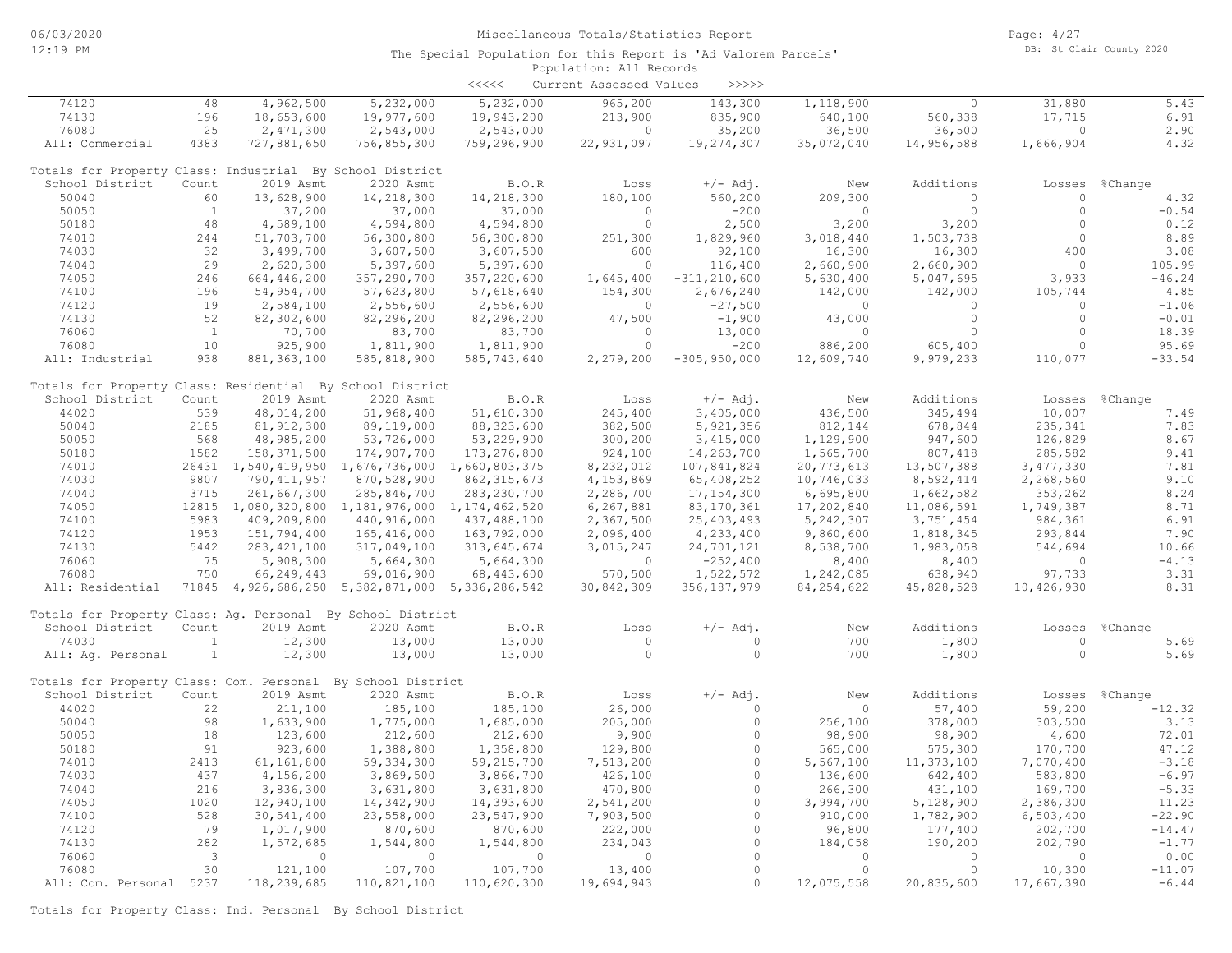|                                                      |                |               |                    | $\begin{array}{c} \begin{array}{c} < \  \  < \  \  < \end{array} \end{array}$ | Current Assessed Values | >>>>>      |               |               |              |          |
|------------------------------------------------------|----------------|---------------|--------------------|-------------------------------------------------------------------------------|-------------------------|------------|---------------|---------------|--------------|----------|
| School District                                      | Count          | 2019 Asmt     | 2020 Asmt          | B.O.R                                                                         | Loss                    | $+/-$ Adj. | New           | Additions     | Losses       | %Change  |
| 44020                                                | <sup>1</sup>   | $\circ$       | $\mathbf{0}$       | 0                                                                             | $\Omega$                | 0          | $\Omega$      | $\circ$       | $\Omega$     | 0.00     |
| 50040                                                | 25             | 86, 143, 400  | 76,489,200         | 76,489,200                                                                    | 9,690,600               | $\circ$    | 36,400        | 814,300       | 739,900      | $-11.21$ |
| 50050                                                | <sup>1</sup>   | $\circ$       | $\Omega$           | $\circ$                                                                       | $\circ$                 | $\Omega$   | $\circ$       | $\circ$       | $\Omega$     | 0.00     |
| 50180                                                | $\overline{4}$ | 8,268,500     | 8,642,200          | 8,642,200                                                                     | $\circ$                 | $\Omega$   | 373,700       | 1,154,900     | 94,500       | 4.52     |
| 74010                                                | 105            | 10,325,700    | 10,204,700         | 9,231,800                                                                     | 1,810,200               | $\Omega$   | 716,300       | 681,800       | 1,569,900    | $-10.59$ |
| 74030                                                | 13             | 116,100       | 108,500            | 108,500                                                                       | 10,400                  | $\Omega$   | 2,800         | 2,800         | 1,600        | $-6.55$  |
| 74040                                                | 6              | 1,896,700     | 1,767,600          | 1,767,600                                                                     | 129,100                 | $\Omega$   | $\Omega$      | $\Omega$      | 105,700      | $-6.81$  |
| 74050                                                | 89             | 66,429,500    | 393,022,700        | 393,022,700                                                                   | 5,330,400               | $\circ$    | 331,923,600   | 331, 273, 000 | 2,645,400    | 491.64   |
| 74100                                                | 28             | 8,216,800     | 6,559,900          | 6,559,900                                                                     | 1,725,600               | $\circ$    | 68,700        | 363,600       | 1,521,300    | $-20.16$ |
| 74120                                                | $\mathcal{Q}$  | 78,600        | 179,200            | 179,200                                                                       | 9,900                   | $\Omega$   | 110,500       | 58,600        | 9,400        | 127.99   |
| 74130                                                | 16             | 12,036,736    | 12,527,200         | 12,527,200                                                                    | 344,090                 | $\Omega$   | 834,554       | 974,000       | 223,500      | 4.07     |
| 76080                                                | <sup>1</sup>   | 733,600       | 810,000            | 810,000                                                                       | $\circ$                 | $\circ$    | 76,400        | 196,200       | 42,900       | 10.41    |
| All: Ind. Personal                                   | 298            | 194, 245, 636 | 510, 311, 200      | 509,338,300                                                                   | 19,050,290              | $\circ$    | 334, 142, 954 | 335,519,200   | 6,954,100    | 162.21   |
| Totals for Property Class: Util. Personal            |                |               | By School District |                                                                               |                         |            |               |               |              |          |
| School District                                      | Count          | 2019 Asmt     | 2020 Asmt          | B.O.R                                                                         | Loss                    | $+/-$ Adj. | New           | Additions     | Losses       | %Change  |
| 44020                                                | $\overline{4}$ | 1,388,500     | 1,497,400          | 1,497,400                                                                     | 27,400                  | $\Omega$   | 136,300       | 178,500       | 30,300       | 7.84     |
| 50040                                                | 9              | 6,723,100     | 8,328,000          | 8,328,000                                                                     | 22,800                  | $\Omega$   | 1,627,700     | 1,901,500     | 97,000       | 23.87    |
| 50050                                                | 10             | 1,888,800     | 1,992,100          | 1,992,100                                                                     | 30,300                  | $\Omega$   | 133,600       | 171,700       | 12,200       | 5.47     |
| 50180                                                | 20             | 39,955,200    | 40, 373, 300       | 40, 373, 300                                                                  | 299,400                 | $\Omega$   | 717,500       | 1,081,400     | 201,500      | 1.05     |
| 74010                                                | 30             | 55,059,300    | 57,683,800         | 57,683,800                                                                    | 544,000                 | $\Omega$   | 3,168,500     | 5,007,700     | 1,083,100    | 4.77     |
| 74030                                                | 8              | 11,620,700    | 12,432,400         | 12,432,400                                                                    | 68,200                  | $\Omega$   | 879,900       | 1,386,500     | 214,100      | 6.98     |
| 74040                                                | 19             | 12,758,400    | 13, 133, 500       | 13, 133, 500                                                                  | 55,300                  | $\Omega$   | 430,400       | 506,900       | 1,448,400    | 2.94     |
| 74050                                                | 55             | 131, 355, 600 | 135,166,800        | 134,406,780                                                                   | 5,178,520               | $\Omega$   | 8,229,700     | 11,876,200    | 3,374,900    | 2.32     |
| 74100                                                | 31             | 80,863,000    | 77,945,900         | 77,945,900                                                                    | 4,819,000               | $\Omega$   | 1,901,900     | 4,456,100     | 342,665      | $-3.61$  |
| 74120                                                | 25             | 74,529,700    | 40,543,200         | 40,543,200                                                                    | 34,408,400              | $\Omega$   | 421,900       | 6,759,800     | 10,273,600   | $-45.60$ |
| 74130                                                | 32             | 48,847,477    | 50,701,500         | 50,701,500                                                                    | 789,070                 | $\Omega$   | 2,643,093     | 3,755,100     | 1,357,700    | 3.80     |
| 76060                                                | 2              | 432,300       | 424,100            | 424,100                                                                       | 8,200                   | $\Omega$   | $\circ$       | 2,400         | 3,300        | $-1.90$  |
| 76080                                                | 5              | 4,120,900     | 4,579,600          | 4,579,600                                                                     | 52,700                  | $\circ$    | 511,400       | 563,300       | 36,700       | 11.13    |
| All: Util. Personal 250                              |                | 469, 542, 977 | 444,801,600        | 444,041,580                                                                   | 46,303,290              | $\Omega$   | 20,801,893    | 37,647,100    | 18, 475, 465 | $-5.43$  |
| Totals for Property Class: Exempt By School District |                |               |                    |                                                                               |                         |            |               |               |              |          |
| School District                                      | Count          | 2019 Asmt     | 2020 Asmt          | B.O.R                                                                         | Loss                    | $+/-$ Adj. | New           | Additions     | Losses       | %Change  |
| 44020                                                | 13             | $\circ$       | $\Omega$           | $\circ$                                                                       | $\circ$                 | $\Omega$   | $\Omega$      | $\circ$       | $\Omega$     | 0.00     |
| 50040                                                | 29             | $\circ$       | $\circ$            | $\circ$                                                                       | $\circ$                 | $\Omega$   | $\circ$       | $\circ$       | $\circ$      | 0.00     |
| 50050                                                | 3              | $\circ$       | $\circ$            | $\Omega$                                                                      | $\Omega$                | $\Omega$   | $\Omega$      | $\Omega$      | $\circ$      | 0.00     |
| 50180                                                | 32             | $\circ$       | $\cap$             | $\circ$                                                                       | $\Omega$                | $\Omega$   | $\Omega$      | $\Omega$      | $\cap$       | 0.00     |
| 74010                                                | 1221           | $\Omega$      | 488,300            | $\Omega$                                                                      | $\Omega$                | $\Omega$   | $\Omega$      | $\Omega$      | $\Omega$     | 0.00     |
| 74030                                                | 685            | $\circ$       | $\circ$            | $\Omega$                                                                      | $\Omega$                | $\Omega$   | $\Omega$      | $\Omega$      | $\Omega$     | 0.00     |
| 74040                                                | 121            | $\circ$       | $\circ$            | $\Omega$                                                                      | $\Omega$                | $\Omega$   | $\Omega$      | $\Omega$      | $\Omega$     | 0.00     |
| 74050                                                | 355            | $\Omega$      | $\Omega$           | $\Omega$                                                                      | $\Omega$                | $\Omega$   | $\Omega$      | $\Omega$      | $\Omega$     | 0.00     |
| 74100                                                | 312            | $\circ$       | 147,100            | $\Omega$                                                                      | $\Omega$                | $\Omega$   | $\Omega$      | $\Omega$      | $\Omega$     | 0.00     |
| 74120                                                | 48             | $\circ$       | $\Omega$           | $\Omega$                                                                      | $\Omega$                | $\Omega$   | $\Omega$      | $\Omega$      | $\Omega$     | 0.00     |
| 74130                                                | 125            | $\circ$       | $\circ$            | $\circ$                                                                       | $\Omega$                | $\Omega$   | $\circ$       | $\circ$       | $\circ$      | 0.00     |
| 76060                                                | $\overline{c}$ | $\Omega$      | $\Omega$           | $\Omega$                                                                      | $\cap$                  | $\Omega$   | $\Omega$      | $\Omega$      | $\cap$       | 0.00     |
| 76080                                                | 18             | $\Omega$      | $\Omega$           | $\Omega$                                                                      | $\Omega$                | $\Omega$   | $\Omega$      | $\Omega$      | $\cap$       | 0.00     |
| All: Exempt                                          | 2964           | 0             | 635,400            | $\Omega$                                                                      | $\Omega$                | $\Omega$   | $\Omega$      | $\circ$       | 79,583       | 0.00     |
|                                                      |                |               |                    |                                                                               |                         |            |               |               |              |          |
| Totals                                               | Count          | 2019 Asmt     | 2020 Asmt          | B.O.R                                                                         | Loss                    | $+/-$ Adj. | New           | Additions     | Losses       | %Change  |
| Real                                                 | 81,188         | 7,019,193,272 | 7,208,908,100      | 7,162,402,607                                                                 | 83,632,656              | 79,781,902 | 147,060,089   | 73,184,084    | 13,017,204   | 2.04     |
| Personal                                             | 5,786          | 782,040,598   | 1,065,946,900      | 1,064,013,180                                                                 | 85,048,523              | 0          | 367,021,105   | 394,003,700   | 43,096,955   | 36.06    |
| Real & Personal 86,974                               |                | 7,801,233,870 | 8,274,855,000      | 8, 226, 415, 787                                                              | 168,681,179             | 79,781,902 | 514,081,194   | 467, 187, 784 | 56, 114, 159 | 5.45     |
| Exempt                                               | 2,964          | $\Omega$      | 635,400            | $\Omega$                                                                      | $\Omega$                | $\Omega$   | $\Omega$      | $\Omega$      | 79,583       | 0.00     |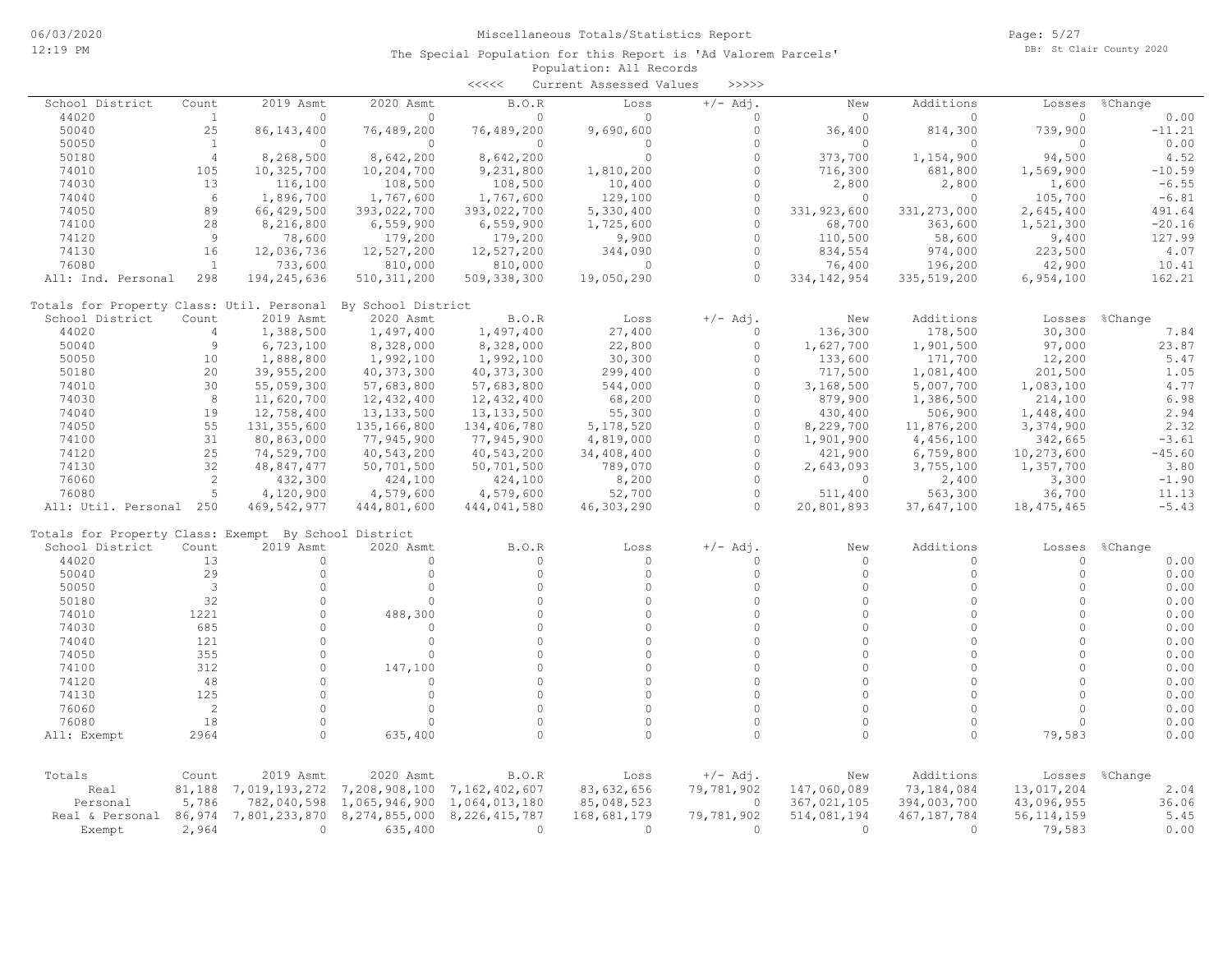<<<<< S.E.V., Taxable and Capped Values >>>>>

| Totals for School District: 44020                 |                |                       | ALMONT SCHOOLS        |                |                |                |                                                                                                                                     |               |                |                          |
|---------------------------------------------------|----------------|-----------------------|-----------------------|----------------|----------------|----------------|-------------------------------------------------------------------------------------------------------------------------------------|---------------|----------------|--------------------------|
| Property Class                                    | Count          | 2019 SEV              | Fin SEV               | 2020 SEV       | 2019 Tax       | Fin Tax        | 2020 Tax                                                                                                                            | BOR Tax       | 2020 Cap       | 2020 MCAP                |
| Agricultural                                      | 51             | 7,430,100             | 7,430,100             | 7,628,500      | 4, 153, 244    | 4, 153, 244    | 4,272,931                                                                                                                           | 4,272,931     | 4,267,450      | 4,267,450                |
| Commercial                                        | 9              | 611,500               | 611,500               | 646,200        | 519,082        | 519,082        | 590,779                                                                                                                             | 590,779       | 564,538        | 564,538                  |
| Residential                                       | 539            | 48,014,200            | 48,014,200            | 51,610,300     | 34,929,402     | 34,929,402     | 36, 482, 377                                                                                                                        | 36, 273, 744  | 36, 101, 404   | 35,892,771               |
| Com. Personal                                     | 22             | 211,100               | 348,534               | 185,100        | 211,100        | 348,534        | 185,100                                                                                                                             | 185,100       | 185,100        | 185,100                  |
| Ind. Personal                                     | $\mathbf{1}$   | $\Omega$              | $\circ$               | $\circ$        | 0              | $\circ$        | $\circ$                                                                                                                             | $\circ$       | $\Omega$       | $\Omega$                 |
| Util. Personal                                    | $\overline{4}$ | 1,388,500             | 1,388,500             | 1,497,400      | 1,388,500      | 1,388,500      | 1,497,400                                                                                                                           | 1,497,400     | 1,497,400      | 1,497,400                |
| Exempt                                            | 13             | $\circ$               | $\circ$               | 0              | 0              | $\circ$        | $\circ$                                                                                                                             | $\Omega$      | $\Omega$       | $\cap$                   |
| All: 44020                                        | 639            | 57,655,400            | 57,792,834            | 61,567,500     | 41,201,328     | 41,338,762     | 43,028,587                                                                                                                          | 42,819,954    | 42,615,892     | 42, 407, 259             |
|                                                   |                |                       |                       |                |                |                |                                                                                                                                     |               |                |                          |
| Totals for School District: 50040                 |                |                       | ANCHOR BAY SCHOOLS    |                |                |                |                                                                                                                                     |               |                |                          |
| Property Class                                    | Count          | 2019 SEV              | Fin SEV               | 2020 SEV       | 2019 Tax       | Fin Tax        | 2020 Tax                                                                                                                            | BOR Tax       | 2020 Cap       | 2020 MCAP                |
| Agricultural                                      | 38             | 5,156,600             | 5,156,600             | 5,158,200      | 3,458,426      | 3,395,411      | 3,552,560                                                                                                                           | 3,543,760     | 3,459,906      | 3,459,906                |
| Commercial                                        | 101            | 18,315,100            | 18,134,000            | 18,746,900     | 14,039,370     | 13,858,270     | 14,495,561                                                                                                                          |               | 14, 159, 281   | 14, 110, 573             |
|                                                   |                |                       |                       |                |                |                |                                                                                                                                     | 14,428,097    |                |                          |
| Industrial                                        | 60             | 13,628,900            | 13,628,900            | 14,218,300     | 11,043,923     | 11,043,923     | 11,429,280                                                                                                                          | 11,429,280    | 11,270,465     | 11,270,465               |
| Residential                                       | 2185           | 81, 912, 300          | 81, 912, 300          | 88, 323, 600   | 62,841,263     | 62,808,139     | 65,956,505                                                                                                                          | 65,380,581    | 65,109,874     | 64, 613, 069             |
| Com. Personal                                     | 98             | 1,633,900             | 1,633,900             | 1,685,000      | 1,633,900      | 1,633,900      | 1,775,000                                                                                                                           | 1,685,000     | 1,775,000      | 1,685,000                |
| Ind. Personal                                     | 25             | 86, 143, 400          | 86, 143, 800          | 76,489,200     | 86, 143, 400   | 86, 143, 800   | 76,489,200                                                                                                                          | 76,489,200    | 76,489,200     | 76,489,200               |
| Util. Personal                                    | 9              | 6,723,100             | 6,723,400             | 8,328,000      | 6,723,100      | 6,723,400      | 8,328,000                                                                                                                           | 8,328,000     | 8,328,000      | 8,328,000                |
| Exempt                                            | 29             | $\circ$               | $\circ$               | $\circ$        | $\mathbf{0}$   | $\circ$        | $\circ$                                                                                                                             | $\circ$       | $\overline{0}$ |                          |
| All: 50040                                        | 2545           | 213, 513, 300         | 213, 332, 900         | 212,949,200    | 185,883,382    | 185,606,843    | 182,026,106                                                                                                                         | 181, 283, 918 | 180,591,726    | 179,956,213              |
|                                                   |                |                       |                       |                |                |                |                                                                                                                                     |               |                |                          |
| Totals for School District: 50050                 |                |                       | ARMADA SCHOOLS        |                |                |                |                                                                                                                                     |               |                |                          |
| Property Class                                    | Count          | 2019 SEV              | Fin SEV               | 2020 SEV       | 2019 Tax       | Fin Tax        | 2020 Tax                                                                                                                            | BOR Tax       | 2020 Cap       | 2020 MCAP                |
| Agricultural                                      | 70             | 10,598,400            | 10,598,400            | 10,708,800     | 6,020,808      | 6,020,808      | 6,188,545                                                                                                                           | 6,188,545     | 6,188,545      | 6,188,545                |
| Commercial                                        | 14             | 615,700               | 637,800               | 748,700        | 394,404        | 397,004        | 533,145                                                                                                                             | 533,145       | 538,562        | 538,562                  |
| Industrial                                        | $\mathbf{1}$   | 37,200                | 37,200                | 37,000         | 33,963         | 33,963         | 34,608                                                                                                                              | 34,608        | 34,608         | 34,608                   |
| Residential                                       | 568            | 48,985,200            | 48,875,500            | 53,229,900     | 36,669,325     | 36, 567, 525   | 39,061,126                                                                                                                          | 38,637,906    | 38, 534, 451   | 38, 184, 137             |
| Com. Personal                                     | 18             | 123,600               | 123,600               | 212,600        | 123,600        | 123,600        | 212,600                                                                                                                             | 212,600       | 212,600        | 212,600                  |
| Ind. Personal                                     | $\mathbf{1}$   | $\Omega$              | $\circ$               | $\circ$        | $\Omega$       | $\circ$        | $\Omega$                                                                                                                            | $\circ$       | $\Omega$       | $\circ$                  |
|                                                   | 10             |                       |                       | 1,992,100      | 1,888,800      | 1,821,990      | 1,992,100                                                                                                                           | 1,992,100     | 1,992,100      | 1,992,100                |
| Util. Personal                                    | $\mathbf{3}$   | 1,888,800<br>$\Omega$ | 1,821,990<br>$\Omega$ | $\Omega$       | $\Omega$       | $\circ$        | $\Omega$                                                                                                                            | $\Omega$      | $\Omega$       |                          |
| Exempt                                            |                |                       |                       |                |                |                |                                                                                                                                     |               |                | $\Omega$                 |
| All: 50050                                        | 685            | 62,248,900            | 62,094,490            | 66,929,100     | 45,130,900     | 44,964,890     | 48,022,124                                                                                                                          | 47,598,904    | 47,500,866     | 47,150,552               |
|                                                   |                |                       |                       |                |                |                |                                                                                                                                     |               |                |                          |
| Totals for School District: 50180                 |                |                       | RICHMOND SCHOOLS      |                |                |                |                                                                                                                                     |               |                |                          |
| Property Class                                    | Count          | 2019 SEV              | Fin SEV               | 2020 SEV       | 2019 Tax       | Fin Tax        | 2020 Tax                                                                                                                            | BOR Tax       | 2020 Cap       | 2020 MCAP                |
| Agricultural                                      | 201            | 26,802,300            | 26,802,300            | 27, 171, 600   | 18,008,939     | 18, 113, 307   | 18,877,341                                                                                                                          | 18,712,264    | 18,599,266     | 18,434,189               |
| Commercial                                        | 61             | 7,755,000             | 7,639,200             | 7,847,100      | 5,294,991      | 5,259,245      | 5, 354, 319                                                                                                                         | 5, 354, 319   | 5,359,139      | 5,359,139                |
| Industrial                                        | 48             | 4,589,100             | 4,589,100             | 4,594,800      | 2,830,757      | 2,830,757      | 2,887,641                                                                                                                           | 2,887,641     | 2,887,720      | 2,887,720                |
| Residential                                       | 1582           | 158,371,500           | 158,199,400           | 173,276,800    | 116,908,776    | 116,745,575    | 122,579,922                                                                                                                         | 121, 404, 349 | 120, 921, 102  | 119,779,226              |
| Com. Personal                                     | 91             | 923,600               | 898,100               | 1,358,800      | 923,600        | 898,100        | 1,388,800                                                                                                                           | 1,358,800     | 1,388,800      | 1,358,800                |
| Ind. Personal                                     | $\overline{4}$ | 8,268,500             | 8,268,500             | 8,642,200      | 8,268,500      | 8,268,500      | 8,642,200                                                                                                                           | 8,642,200     | 8,642,200      | 8,642,200                |
| Util. Personal                                    | 20             | 39,955,200            | 39,916,100            | 40, 373, 300   | 39,130,632     | 39,091,532     | 39,693,638                                                                                                                          | 39,693,638    | 39,693,638     | 39,693,638               |
| Exempt                                            | 32             | $\circ$               | $\circ$               | $\circ$        | $\mathbf{0}$   | $\circ$        | $\circ$                                                                                                                             | $\circ$       | $\Omega$       | $\Omega$                 |
| All: 50180                                        | 2039           | 246,665,200           | 246, 312, 700         | 263, 264, 600  | 191,366,195    | 191,207,016    | 199, 423, 861                                                                                                                       | 198,053,211   | 197, 491, 865  | 196, 154, 912            |
|                                                   |                |                       |                       |                |                |                |                                                                                                                                     |               |                |                          |
| Totals for School District: 74010                 |                |                       | PORT HURON AREA       |                |                |                |                                                                                                                                     |               |                |                          |
| Property Class                                    | Count          | 2019 SEV              | Fin SEV               | 2020 SEV       | 2019 Tax       | Fin Tax        | 2020 Tax                                                                                                                            | BOR Tax       | 2020 Cap       | 2020 MCAP                |
| Agricultural                                      | 326            | 37, 354, 030          | 37, 354, 030          | 39,569,900     | 21,306,782     | 21,306,782     | 21,984,183                                                                                                                          | 21,984,183    | 22,005,911     | 22,005,911               |
| Commercial                                        | 2197           | 459,965,550           | 449, 914, 675         | 475, 375, 600  | 335, 111, 983  | 330,626,726    | 341, 487, 910                                                                                                                       | 344,883,900   | 339,604,265    | 343,554,665              |
| Industrial                                        | 244            | 51,703,700            | 51,703,700            | 56,300,800     | 43, 195, 143   | 43, 195, 143   | 45,757,815                                                                                                                          | 45,757,815    | 45,535,626     | 45,535,626               |
|                                                   |                |                       |                       |                |                |                |                                                                                                                                     |               |                |                          |
| Residential                                       |                |                       |                       |                |                |                | 26431 1,540,419,950 1,537,212,061 1,660,803,375 1,254,537,913 1,251,880,975 1,316,992,180 1,304,478,280 1,300,026,938 1,289,150,308 |               |                |                          |
| Com. Personal                                     | 2413           | 61,161,800            | 60,230,985            | 59,215,700     | 61,161,800     | 60,230,985     | 59,334,300                                                                                                                          | 59,215,700    | 59, 334, 300   | 59,215,700               |
| Ind. Personal                                     | 105            | 10,325,700            | 10,325,700            | 9,231,800      | 10,325,700     | 10,325,700     | 10,204,700                                                                                                                          | 9,231,800     | 10,204,700     | 9,231,800                |
| Util. Personal                                    | 30             | 55,059,300            | 55,047,700            | 57,683,800     | 54,939,306     | 54,927,706     | 57,563,507                                                                                                                          | 57,563,507    | 57, 573, 773   | 57, 573, 773             |
| Exempt                                            | 1221           | $\overline{0}$        | $\overline{0}$        | $\overline{0}$ | $\overline{0}$ | $\overline{0}$ | 487,176                                                                                                                             | $\circ$       | 422, 213       | $\overline{\phantom{0}}$ |
| All: 74010                                        |                |                       |                       |                |                |                | 32967 2,215,990,030 2,201,788,851 2,358,180,975 1,780,578,627 1,772,494,017 1,853,811,771 1,843,115,185 1,834,707,726 1,826,267,783 |               |                |                          |
|                                                   |                |                       |                       |                |                |                |                                                                                                                                     |               |                |                          |
| Totals for School District: 74030 ALGONAC SCHOOLS |                |                       |                       |                |                |                |                                                                                                                                     |               |                |                          |
| Property Class                                    | Count          | 2019 SEV              | Fin SEV               | 2020 SEV       | 2019 Tax       | Fin Tax        | 2020 Tax                                                                                                                            | BOR Tax       | 2020 Cap       | 2020 MCAP                |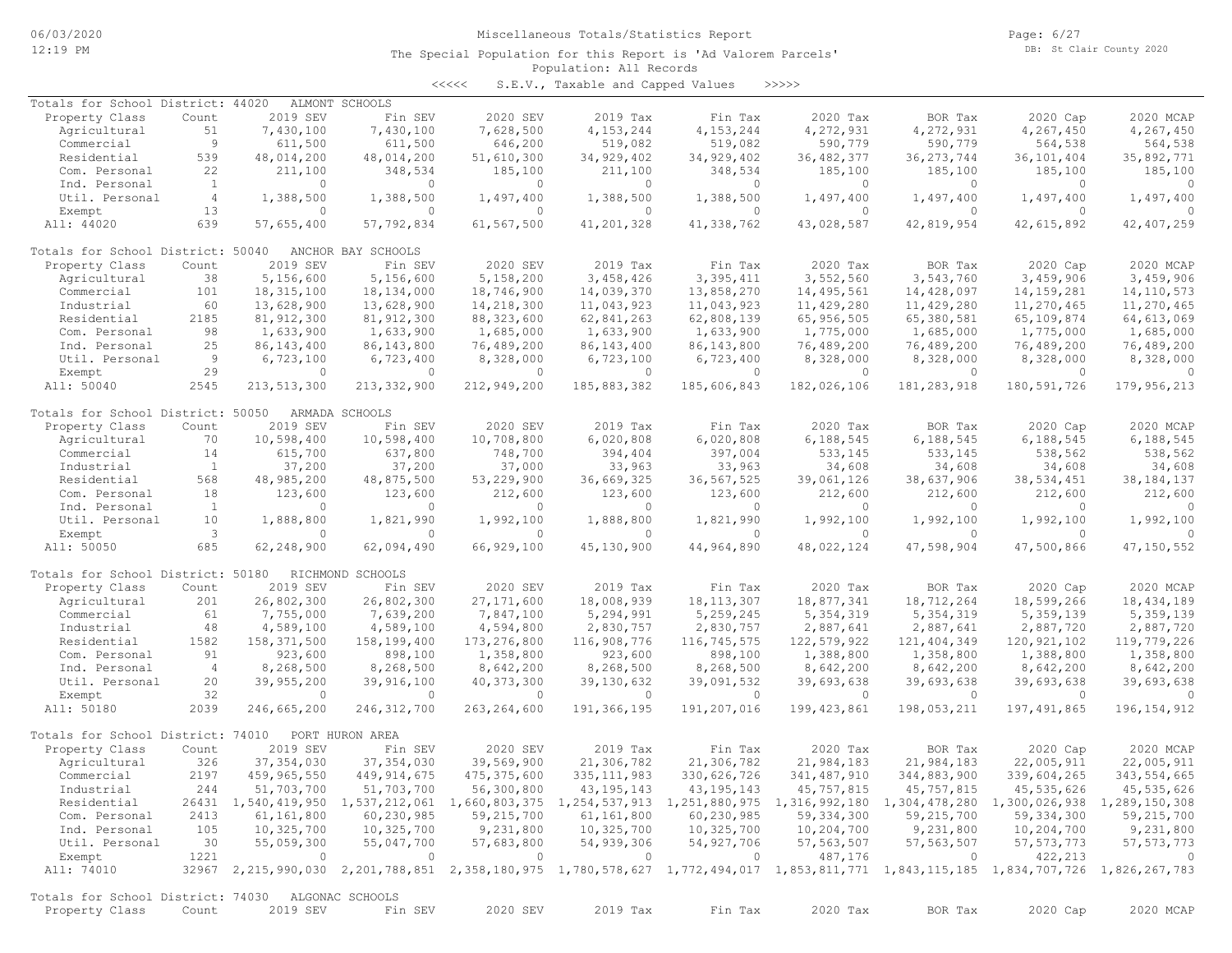| くくくくく | S.E.V., Taxable and Capped Values |  |  |  | >>>>> |
|-------|-----------------------------------|--|--|--|-------|
|-------|-----------------------------------|--|--|--|-------|

| Agricultural                                   | 66           | 8,583,300     | 8,583,300                 | 8,828,700        | 5,867,048     | 5,867,048                                                                           | 5,933,151      | 5, 933, 151   | 5,866,862      | 5,866,862     |
|------------------------------------------------|--------------|---------------|---------------------------|------------------|---------------|-------------------------------------------------------------------------------------|----------------|---------------|----------------|---------------|
| Commercial                                     | 635          | 58,429,300    | 58,405,600                | 60, 412, 100     | 42,591,064    | 42,567,364                                                                          | 44,717,288     | 44, 291, 243  | 44,248,647     | 43,843,115    |
| Industrial                                     | 32           | 3,499,700     | 3,499,700                 | 3,607,500        | 2,716,207     | 2,716,207                                                                           | 2,782,072      | 2,782,072     | 2,783,691      | 2,783,691     |
| Residential                                    | 9807         | 790, 411, 957 | 789, 455, 957             | 862, 315, 673    | 602, 262, 436 | 601, 475, 166                                                                       | 634, 372, 218  | 628,781,878   | 625, 512, 019  | 620, 210, 547 |
| Aq. Personal                                   | $\mathbf{1}$ | 12,300        | 12,300                    | 13,000           | 12,300        | 12,300                                                                              | 13,000         | 13,000        | 13,000         | 13,000        |
| Com. Personal                                  | 437          | 4,156,200     | 4,139,400                 | 3,866,700        | 4,156,200     | 4,139,400                                                                           | 3,869,500      | 3,866,700     | 3,869,500      | 3,866,700     |
| Ind. Personal                                  | 13           | 116,100       | 116,100                   | 108,500          | 116,100       | 116,100                                                                             | 108,500        | 108,500       | 108,500        | 108,500       |
| Util. Personal                                 | 8            | 11,620,700    | 11,621,000                | 12,432,400       | 11,620,700    | 11,621,000                                                                          | 12,432,400     | 12,432,400    | 12, 432, 400   | 12,432,400    |
| Exempt                                         | 685          | $\circ$       | $\circ$                   | $\circ$          | $\circ$       | $\circ$                                                                             | $\circ$        | $\circ$       | $\mathbf{0}$   | $\circ$       |
| All: 74030                                     | 11684        | 876,829,557   | 875, 833, 357             | 951, 584, 573    | 669, 342, 055 | 668, 514, 585                                                                       | 704,228,129    | 698,208,944   | 694,834,619    | 689, 124, 815 |
|                                                |              |               |                           |                  |               |                                                                                     |                |               |                |               |
| Totals for School District: 74040              |              |               | CAPAC SCHOOLS             |                  |               |                                                                                     |                |               |                |               |
| Property Class                                 | Count        | 2019 SEV      | Fin SEV                   | 2020 SEV         | 2019 Tax      | Fin Tax                                                                             | 2020 Tax       | BOR Tax       | 2020 Cap       | 2020 MCAP     |
| Agricultural                                   | 683          | 88,509,100    | 88, 345, 900              | 90,531,700       | 51,405,495    | 51, 167, 375                                                                        | 50,737,325     | 50,659,142    | 50, 376, 615   | 50,298,432    |
| Commercial                                     | 123          | 13,912,300    | 13,799,400                | 14,150,400       | 11,277,685    | 11, 164, 785                                                                        | 11, 191, 254   | 11,160,666    | 11,283,850     | 11,283,850    |
| Industrial                                     | 29           | 2,620,300     | 2,620,300                 | 5,397,600        | 1,706,013     | 1,706,013                                                                           | 4,393,577      | 4,393,577     | 4,399,315      | 4,399,315     |
| Residential                                    | 3715         | 261,667,300   | 261,007,400               | 283, 230, 700    | 190,754,942   | 190, 153, 331                                                                       | 202,744,989    | 200, 991, 245 | 199, 338, 185  | 197,690,876   |
| Com. Personal                                  | 216          | 3,836,300     | 3,842,230                 | 3,631,800        | 3,836,300     | 3,842,230                                                                           | 3,631,800      | 3,631,800     | 3,631,800      | 3,631,800     |
| Ind. Personal                                  | - 6          | 1,896,700     | 1,896,700                 | 1,767,600        | 1,896,700     | 1,896,700                                                                           | 1,767,600      | 1,767,600     | 1,767,600      | 1,767,600     |
| Util. Personal                                 | 19           | 12,758,400    | 12,765,177                | 13, 133, 500     | 12,758,400    | 12,765,177                                                                          | 13, 133, 500   | 13, 133, 500  | 13, 133, 500   | 13, 133, 500  |
| Exempt                                         | 121          | $\circ$       | $\circ$                   | $\circ$          | $\circ$       | $\circ$                                                                             | $\circ$        | $\circ$       | $\circ$        | $\circ$       |
| All: 74040                                     | 4912         |               | 384, 277, 107             |                  |               |                                                                                     |                |               |                |               |
|                                                |              | 385,200,400   |                           | 411,843,300      | 273,635,535   | 272,695,611                                                                         | 287,600,045    | 285, 737, 530 | 283, 930, 865  | 282, 205, 373 |
| Totals for School District: 74050              |              |               | EAST CHINA SCHOOLS        |                  |               |                                                                                     |                |               |                |               |
| Property Class                                 | Count        | 2019 SEV      | Fin SEV                   | 2020 SEV         | 2019 Tax      | Fin Tax                                                                             | 2020 Tax       | BOR Tax       | 2020 Cap       | 2020 MCAP     |
| Agricultural                                   | 870          | 100, 241, 100 | 99,678,520                | 99,799,375       | 69,900,396    | 69,567,123                                                                          | 72,635,670     | 71,582,462    | 71, 911, 292   | 71,218,759    |
| Commercial                                     | 594          | 83,826,200    | 83,759,500                | 93, 359, 400     | 66,737,493    | 66,779,097                                                                          | 74,026,872     | 74,022,437    | 74,178,054     | 74,178,054    |
| Industrial                                     | 246          | 664,446,200   | 664, 419, 150             | 357,220,600      | 571,387,224   | 571,360,174                                                                         | 323,043,675    | 323,043,675   | 586,116,320    | 586, 116, 320 |
| Residential                                    | 12815        | 1,080,320,800 |                           | 1, 174, 462, 520 | 874, 449, 543 | 876, 518, 365                                                                       | 915,682,163    | 910,100,189   | 906,092,573    | 900,656,754   |
|                                                |              |               | 1,082,042,882             |                  |               |                                                                                     |                |               |                |               |
| Com. Personal                                  | 1020         | 12,940,100    | 13,474,400                | 14,393,600       | 12,940,100    | 13, 474, 400                                                                        | 14,342,900     | 14,393,600    | 14,342,900     | 14,393,600    |
| Ind. Personal                                  | 89           | 66,429,500    | 66,429,600                | 393,022,700      | 66,429,500    | 66,429,600                                                                          | 393,022,700    | 393,022,700   | 393,022,700    | 393,022,700   |
| Util. Personal                                 | 55           | 131,355,600   | 131,380,600               | 134,406,780      | 131,355,600   | 131,380,600                                                                         | 135,166,800    | 134,406,780   | 135, 244, 404  | 134,484,384   |
| Exempt                                         | 355          | $\circ$       | $\circ$                   | $\circ$          | $\circ$       | $\circ$                                                                             | $\circ$        | $\circ$       | $\circ$        | $\Omega$      |
| All: 74050                                     | 16044        | 2,139,559,500 | 2,141,184,652             |                  |               | 2,266,664,975 1,793,199,856 1,795,509,359 1,927,920,780 1,920,571,843 2,180,908,243 |                |               |                | 2,174,070,571 |
| Totals for School District: 74100              |              |               | MARYSVILLE PUBLIC SCHOOLS |                  |               |                                                                                     |                |               |                |               |
| Property Class                                 | Count        | 2019 SEV      | Fin SEV                   | 2020 SEV         | 2019 Tax      | Fin Tax                                                                             | 2020 Tax       | BOR Tax       | 2020 Cap       | 2020 MCAP     |
|                                                |              |               |                           |                  |               |                                                                                     |                |               |                |               |
| Agricultural                                   | 102          | 10,929,300    | 10,929,300                | 11,232,100       | 8,020,671     | 7,893,263                                                                           | 8, 313, 313    | 8,195,677     | 8,276,300      | 8,158,664     |
| Commercial                                     | 380          | 58,363,600    | 58,001,500                | 60,292,300       | 44,644,364    | 44,548,725                                                                          | 45,779,127     | 45,777,026    | 45,753,768     | 45, 753, 768  |
| Industrial                                     | 196          | 54,954,700    | 54,954,700                | 57,618,640       | 43,537,618    | 43,537,618                                                                          | 44,990,760     | 44,985,600    | 44,398,985     | 44,398,985    |
| Residential                                    | 5983         | 409,209,800   | 408, 467, 021             | 437,488,100      | 327, 401, 130 | 326,783,611                                                                         | 343,011,102    | 340, 456, 369 | 338,635,853    | 336, 327, 237 |
| Com. Personal                                  | 528          | 30,541,400    | 30,426,600                | 23,547,900       | 30,541,400    | 30,426,600                                                                          | 23,558,000     | 23,547,900    | 23,558,000     | 23,547,900    |
| Ind. Personal                                  | 28           | 8,216,800     | 8,216,800                 | 6,559,900        | 8,216,800     | 8,216,800                                                                           | 6,559,900      | 6,559,900     | 6,559,900      | 6,559,900     |
| Util. Personal                                 | 31           | 80,863,000    | 76,971,900                | 77,945,900       | 80,726,141    | 76,835,041                                                                          | 77,873,578     | 77,873,578    | 77,936,766     | 77,936,766    |
| Exempt                                         | 312          | $\Omega$      | $\circ$                   | $\circ$          | $\circ$       | $\circ$                                                                             | 147,100        | $\circ$       | 102,478        | $\Omega$      |
| All: 74100                                     | 7560         | 653,078,600   | 647,967,821               | 674,684,840      | 543,088,124   | 538, 241, 658                                                                       | 550, 232, 880  | 547,396,050   | 545, 222, 050  | 542,683,220   |
|                                                |              |               |                           |                  |               |                                                                                     |                |               |                |               |
| Totals for School District: 74120              |              |               | MEMPHIS SCHOOLS           |                  |               |                                                                                     |                |               |                |               |
| Property Class                                 | Count        | 2019 SEV      | Fin SEV                   | 2020 SEV         | 2019 Tax      | Fin Tax                                                                             | 2020 Tax       | BOR Tax       | 2020 Cap       | 2020 MCAP     |
| Agricultural                                   | 395          | 42, 465, 100  | 42,156,000                | 35,778,200       | 25, 952, 692  | 25,693,769                                                                          | 21,814,774     | 21,487,894    | 21,891,414     | 21,564,534    |
| Commercial                                     | 48           | 4,962,500     | 4,858,900                 | 5,232,000        | 3,222,589     | 3, 113, 380                                                                         | 3,367,438      | 3,367,438     | 3,357,206      | 3,357,206     |
| Industrial                                     | 19           | 2,584,100     | 2,584,100                 | 2,556,600        | 1,974,067     | 1,974,067                                                                           | 2,011,566      | 2,011,566     | 2,011,566      | 2,011,566     |
| Residential                                    | 1953         | 151,794,400   | 151,349,900               | 163,792,000      | 112, 433, 464 | 112, 139, 602                                                                       | 122,638,449    | 121, 363, 337 | 121,810,424    | 120,588,930   |
| Com. Personal                                  | 79           | 1,017,900     | 1,017,900                 | 870,600          | 1,017,900     | 1,017,900                                                                           | 870,600        | 870,600       | 870,600        | 870,600       |
| Ind. Personal                                  | -9           | 78,600        | 78,600                    | 179,200          | 78,600        | 78,600                                                                              | 179,200        | 179,200       | 179,200        | 179,200       |
| Util. Personal                                 | 25           | 74,529,700    | 43,399,500                | 40,543,200       | 74,529,700    | 43,399,500                                                                          | 40,543,200     | 40,543,200    | 40,543,200     | 40,543,200    |
| Exempt                                         | 48           | $\circ$       | $\circ$                   | $\circ$          | $\circ$       | $\circ$                                                                             | $\overline{0}$ | $\circ$       | $\overline{0}$ | $\circ$       |
| All: 74120                                     | 2576         | 277, 432, 300 | 245, 444, 900             | 248,951,800      | 219,209,012   | 187, 416, 818                                                                       | 191, 425, 227  | 189,823,235   | 190,663,610    | 189, 115, 236 |
|                                                |              |               |                           |                  |               |                                                                                     |                |               |                |               |
| Totals for School District: 74130 YALE SCHOOLS |              |               |                           |                  |               |                                                                                     |                |               |                |               |
| Property Class                                 | Count        | 2019 SEV      | Fin SEV                   | 2020 SEV         | 2019 Tax      | Fin Tax                                                                             | 2020 Tax       | BOR Tax       | 2020 Cap       | 2020 MCAP     |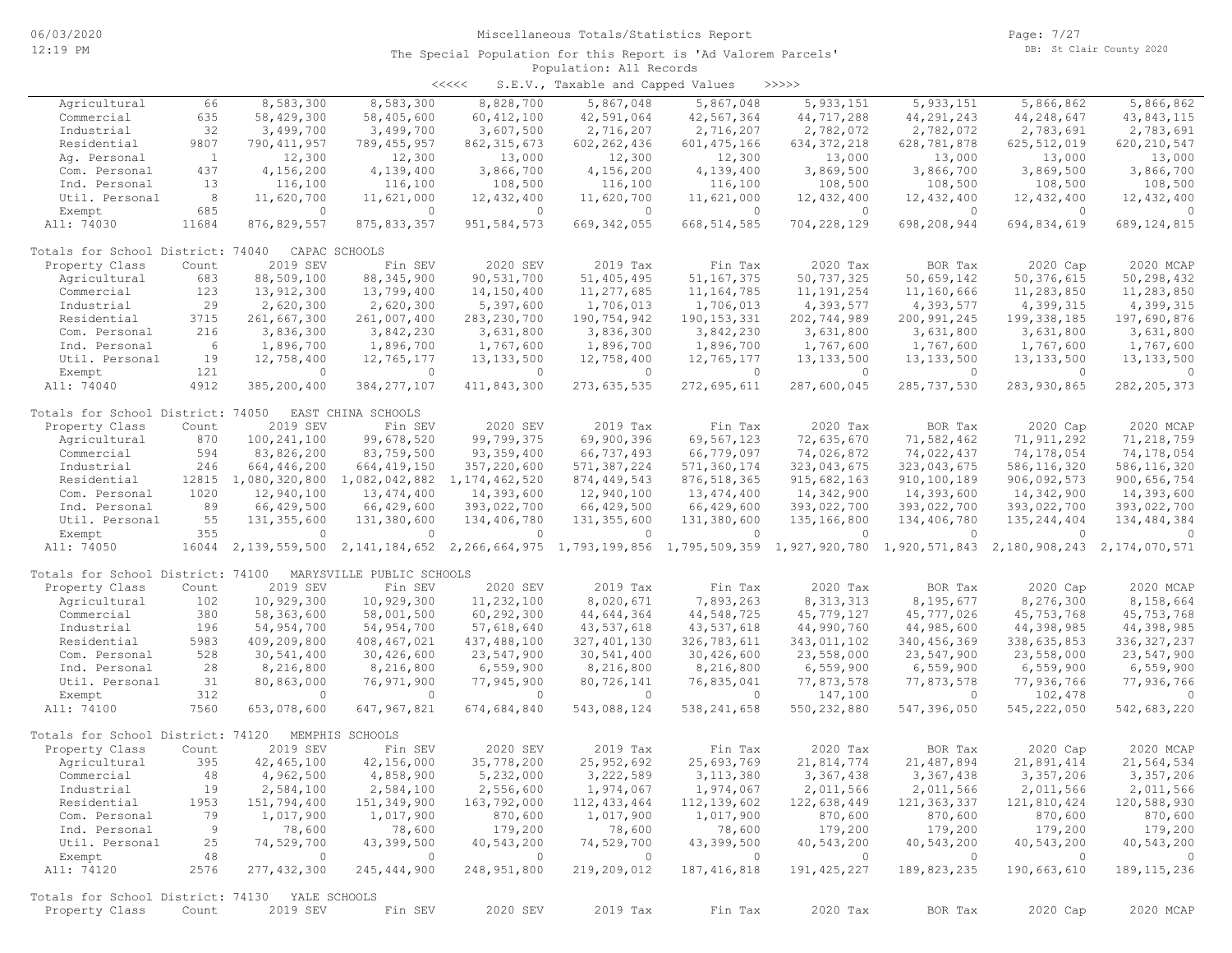| くくくくく | S.E.V., Taxable and Capped Values |  |  |  | >>>>> |
|-------|-----------------------------------|--|--|--|-------|
|-------|-----------------------------------|--|--|--|-------|

| Agricultural                                               | 1069                 | 124, 434, 830 | 124,399,730        | 123,007,050   | 68,837,276    | 68,802,170    | 68,579,630    | 68, 372, 836  | 68, 317, 701  | 68,178,806    |
|------------------------------------------------------------|----------------------|---------------|--------------------|---------------|---------------|---------------|---------------|---------------|---------------|---------------|
| Commercial                                                 | 196                  | 18,653,600    | 18,651,100         | 19,943,200    | 14,565,527    | 14,563,027    | 15,250,168    | 15,240,133    | 15, 321, 692  | 15, 321, 692  |
| Industrial                                                 | 52                   | 82,302,600    | 79,371,037         | 82,296,200    | 74,593,865    | 78,070,067    | 79,532,926    | 79,532,926    | 79,539,306    | 79,539,306    |
| Residential                                                | 5442                 | 283, 421, 100 | 282, 554, 225      | 313,645,674   | 212,702,988   | 212,081,552   | 226,723,083   | 224,005,621   | 223, 138, 991 | 220, 573, 126 |
| Com. Personal                                              | 282                  | 1,572,685     |                    |               |               | 1,598,726     | 1,544,800     |               |               | 1,544,800     |
|                                                            |                      |               | 1,598,726          | 1,544,800     | 1,572,685     |               |               | 1,544,800     | 1,544,800     |               |
| Ind. Personal                                              | 16                   | 12,036,736    | 12,036,736         | 12,527,200    | 12,036,736    | 12,036,736    | 12,527,200    | 12,527,200    | 12,527,200    | 12,527,200    |
| Util. Personal                                             | 32                   | 48,847,477    | 48,847,877         | 50,701,500    | 44, 426, 197  | 44,426,597    | 46,288,052    | 46,288,052    | 46,288,052    | 46,288,052    |
| Exempt                                                     | 125                  | $\circ$       | $\mathbf{0}$       | $\circ$       | $\circ$       | $\circ$       | $\circ$       | $\circ$       | $\circ$       | $\mathbf{0}$  |
| All: 74130                                                 | 7214                 | 571,269,028   | 567, 459, 431      | 603,665,624   | 428, 735, 274 | 431, 578, 875 | 450, 445, 859 | 447, 511, 568 | 446,677,742   | 443, 972, 982 |
|                                                            |                      |               |                    |               |               |               |               |               |               |               |
| Totals for School District: 76060                          |                      |               | BROWN CITY SCHOOLS |               |               |               |               |               |               |               |
| Property Class                                             | Count                | 2019 SEV      | Fin SEV            | 2020 SEV      | 2019 Tax      | Fin Tax       | 2020 Tax      | BOR Tax       | 2020 Cap      | 2020 MCAP     |
| Agricultural                                               | 42                   | 5,289,400     | 5,289,400          | 5,723,800     | 2,764,242     | 2,764,242     | 2,816,742     | 2,816,742     | 2,816,742     | 2,816,742     |
| Industrial                                                 | $\mathbf{1}$         | 70,700        | 70,700             | 83,700        | 21,274        | 21,274        | 21,678        | 21,678        | 21,678        | 21,678        |
| Residential                                                | 75                   |               |                    |               |               |               |               |               |               |               |
|                                                            |                      | 5,908,300     | 5,846,300          | 5,664,300     | 3,725,711     | 3,694,468     | 3,895,934     | 3,895,934     | 3,804,859     | 3,804,859     |
| Com. Personal                                              | 3                    | $\circ$       | $\mathbf{0}$       | $\circ$       | $\circ$       | $\circ$       | $\circ$       | $\circ$       | $\circ$       | $\circ$       |
| Util. Personal                                             | $\mathbf{2}^{\circ}$ | 432,300       | 432,300            | 424,100       | 432,300       | 432,300       | 424,100       | 424,100       | 427,360       | 427,360       |
| Exempt                                                     | $\overline{2}$       | $\circ$       | $\mathbf{0}$       | $\circ$       | $\circ$       | $\circ$       | $\circ$       | $\circ$       | $\circ$       | $\mathbf{0}$  |
| All: 76060                                                 | 125                  | 11,700,700    | 11,638,700         | 11,895,900    | 6,943,527     | 6,912,284     | 7,158,454     | 7,158,454     | 7,070,639     | 7,070,639     |
|                                                            |                      |               |                    |               |               |               |               |               |               |               |
| Totals for School District: 76080                          |                      |               | CROS-LEX SCHOOLS   |               |               |               |               |               |               |               |
| Property Class                                             | Count                | 2019 SEV      | Fin SEV            | 2020 SEV      | 2019 Tax      | Fin Tax       | 2020 Tax      | BOR Tax       | 2020 Cap      | 2020 MCAP     |
| Agricultural                                               | 109                  | 15,468,712    | 15,468,712         | 15,937,600    | 7,869,503     | 7,869,503     | 7,877,370     | 7,877,370     | 7,867,032     | 7,867,032     |
|                                                            |                      |               |                    |               |               |               |               |               |               |               |
| Commercial                                                 | 25                   | 2,471,300     | 2,471,300          | 2,543,000     | 1,724,860     | 1,724,860     | 1,782,824     | 1,782,824     | 1,794,122     | 1,794,122     |
| Industrial                                                 | 10                   | 925,900       | 925,900            | 1,811,900     | 823,257       | 823,257       | 1,584,061     | 1,584,061     | 1,586,083     | 1,586,083     |
| Residential                                                | 750                  | 66,249,443    | 66,160,143         | 68,443,600    | 51,940,565    | 51,814,808    | 54,300,932    | 53,829,826    | 53,872,740    | 53, 401, 634  |
| Com. Personal                                              | 30                   | 121,100       | 114,900            | 107,700       | 121,100       | 114,900       | 107,700       | 107,700       | 107,700       | 107,700       |
| Ind. Personal                                              | $\mathbf{1}$         | 733,600       | 733,600            | 810,000       | 733,600       | 733,600       | 810,000       | 810,000       | 810,000       | 810,000       |
| Util. Personal                                             | 5                    | 4,120,900     | 4,125,000          | 4,579,600     | 4,120,900     | 4,125,000     | 4,579,600     | 4,579,600     | 4,579,600     | 4,579,600     |
| Exempt                                                     | 18                   | $\circ$       | 0                  | $\circ$       | $\circ$       | $\circ$       | $\circ$       | $\circ$       | $\circ$       | $\Omega$      |
| All: 76080                                                 | 948                  | 90,090,955    | 89,999,555         | 94, 233, 400  | 67, 333, 785  | 67,205,928    | 71,042,487    | 70,571,381    | 70,617,277    | 70,146,171    |
|                                                            |                      |               |                    |               |               |               |               |               |               |               |
|                                                            |                      |               |                    |               |               |               |               |               |               |               |
| Totals for Property Class: Agricultural By School District |                      |               |                    |               |               |               |               |               |               |               |
| School District                                            | Count                | 2019 SEV      | Fin SEV            | 2020 SEV      | 2019 Tax      | Fin Tax       | 2020 Tax      | BOR Tax       | 2020 Cap      | 2020 MCAP     |
| 44020                                                      | 51                   | 7,430,100     | 7,430,100          | 7,628,500     | 4, 153, 244   | 4,153,244     | 4,272,931     | 4,272,931     | 4,267,450     | 4,267,450     |
| 50040                                                      | 38                   | 5,156,600     | 5,156,600          | 5,158,200     | 3,458,426     | 3,395,411     | 3,552,560     | 3,543,760     | 3,459,906     | 3,459,906     |
| 50050                                                      | 70                   | 10,598,400    | 10,598,400         | 10,708,800    | 6,020,808     | 6,020,808     | 6,188,545     | 6,188,545     | 6,188,545     | 6,188,545     |
| 50180                                                      | 201                  | 26,802,300    |                    |               |               |               |               |               |               | 18, 434, 189  |
|                                                            |                      |               | 26,802,300         | 27, 171, 600  | 18,008,939    | 18, 113, 307  | 18,877,341    | 18,712,264    | 18,599,266    |               |
| 74010                                                      | 326                  | 37, 354, 030  | 37, 354, 030       | 39,569,900    | 21,306,782    | 21,306,782    | 21,984,183    | 21,984,183    | 22,005,911    | 22,005,911    |
| 74030                                                      | 66                   | 8,583,300     | 8,583,300          | 8,828,700     | 5,867,048     | 5,867,048     | 5, 933, 151   | 5, 933, 151   | 5,866,862     | 5,866,862     |
| 74040                                                      | 683                  | 88,509,100    | 88, 345, 900       | 90,531,700    | 51,405,495    | 51, 167, 375  | 50, 737, 325  | 50,659,142    | 50, 376, 615  | 50,298,432    |
| 74050                                                      | 870                  | 100, 241, 100 | 99,678,520         | 99,799,375    | 69,900,396    | 69,567,123    | 72,635,670    | 71,582,462    | 71,911,292    | 71,218,759    |
| 74100                                                      | 102                  | 10,929,300    | 10,929,300         | 11,232,100    | 8,020,671     | 7,893,263     | 8, 313, 313   | 8,195,677     | 8,276,300     | 8,158,664     |
| 74120                                                      | 395                  | 42,465,100    | 42,156,000         | 35,778,200    | 25, 952, 692  | 25,693,769    | 21,814,774    | 21, 487, 894  | 21,891,414    | 21,564,534    |
| 74130                                                      | 1069                 | 124, 434, 830 | 124,399,730        | 123,007,050   | 68,837,276    | 68,802,170    | 68,579,630    | 68, 372, 836  | 68, 317, 701  | 68,178,806    |
| 76060                                                      | 42                   | 5,289,400     | 5,289,400          | 5,723,800     | 2,764,242     | 2,764,242     | 2,816,742     | 2,816,742     | 2,816,742     | 2,816,742     |
| 76080                                                      | 109                  |               |                    |               |               | 7,869,503     |               |               |               | 7,867,032     |
|                                                            |                      | 15,468,712    | 15,468,712         | 15,937,600    | 7,869,503     |               | 7,877,370     | 7,877,370     | 7,867,032     |               |
| All: Agricultural                                          | 4022                 | 483, 262, 272 | 482,192,292        | 481,075,525   | 293, 565, 522 | 292,614,045   | 293, 583, 535 | 291,626,957   | 291,845,036   | 290, 325, 832 |
| Totals for Property Class: Commercial By School District   |                      |               |                    |               |               |               |               |               |               |               |
|                                                            |                      |               |                    |               |               |               |               |               |               |               |
| School District Count 2019 SEV Fin SEV                     |                      |               |                    | 2020 SEV      | 2019 Tax      | Fin Tax       | 2020 Tax      | BOR Tax       | 2020 Cap      | 2020 MCAP     |
| 44020                                                      | 9                    | 611,500       | 611,500            | 646,200       | 519,082       | 519,082       | 590,779       | 590,779       | 564,538       | 564,538       |
| 50040                                                      | 101                  | 18, 315, 100  | 18,134,000         | 18,746,900    | 14,039,370    | 13,858,270    | 14,495,561    | 14,428,097    | 14, 159, 281  | 14, 110, 573  |
| 50050                                                      | 14                   | 615,700       | 637,800            | 748,700       | 394,404       | 397,004       | 533,145       | 533,145       | 538,562       | 538,562       |
| 50180                                                      | 61                   | 7,755,000     | 7,639,200          | 7,847,100     | 5,294,991     | 5,259,245     | 5, 354, 319   | 5,354,319     | 5,359,139     | 5,359,139     |
| 74010                                                      | 2197                 | 459,965,550   | 449, 914, 675      | 475, 375, 600 | 335, 111, 983 | 330,626,726   | 341,487,910   | 344,883,900   | 339,604,265   | 343, 554, 665 |
| 74030                                                      | 635                  | 58,429,300    | 58,405,600         | 60, 412, 100  | 42,591,064    | 42,567,364    | 44,717,288    | 44,291,243    | 44,248,647    | 43,843,115    |
| 74040                                                      | 123                  | 13,912,300    | 13,799,400         | 14,150,400    | 11,277,685    | 11,164,785    | 11, 191, 254  | 11,160,666    | 11,283,850    | 11,283,850    |
|                                                            |                      |               |                    |               |               |               |               |               |               |               |
| 74050                                                      | 594                  | 83,826,200    | 83,759,500         | 93, 359, 400  | 66,737,493    | 66,779,097    | 74,026,872    | 74,022,437    | 74,178,054    | 74,178,054    |
| 74100                                                      | 380                  | 58,363,600    | 58,001,500         | 60,292,300    | 44,644,364    | 44,548,725    | 45,779,127    | 45,777,026    | 45,753,768    | 45, 753, 768  |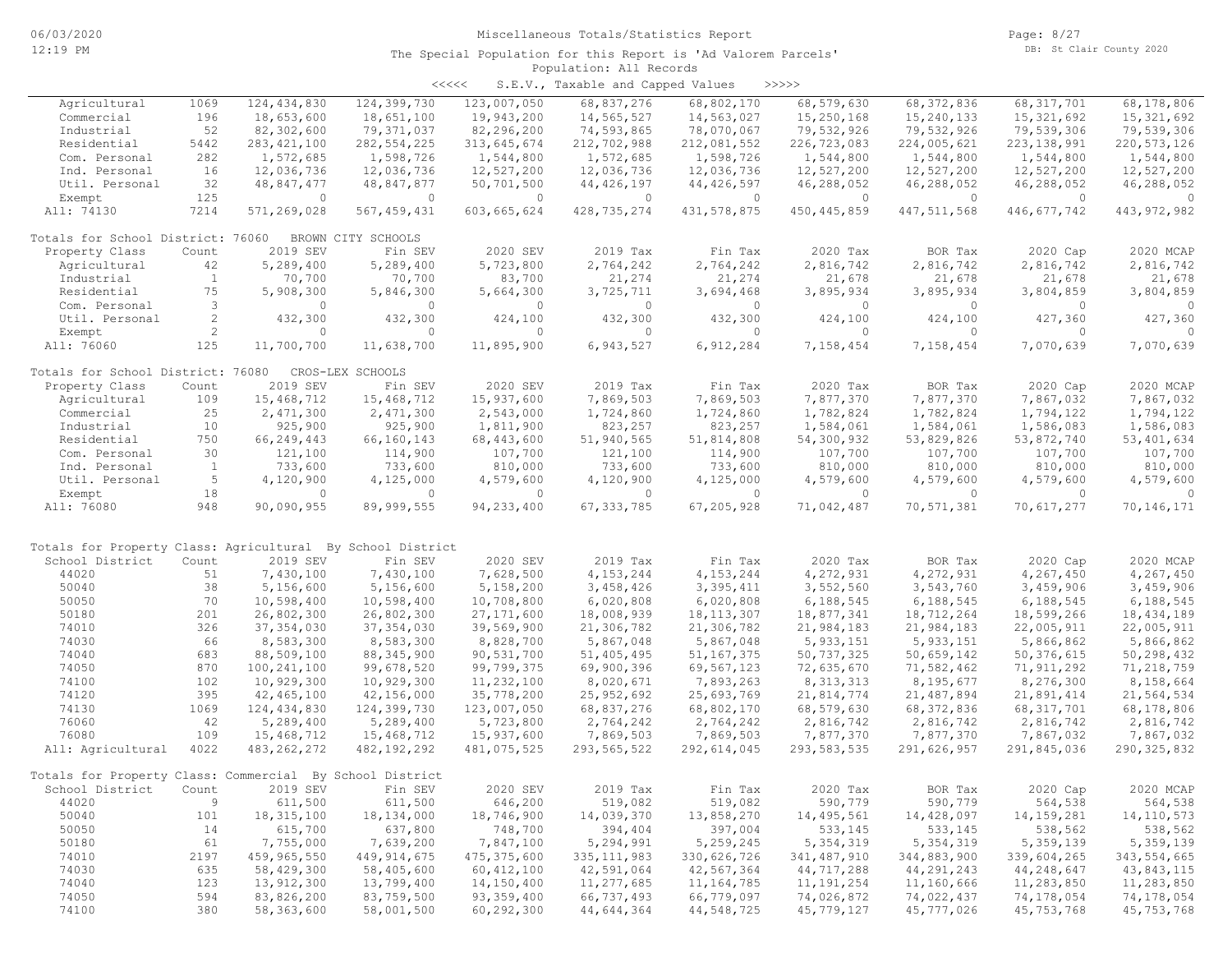<<<<< S.E.V., Taxable and Capped Values >>>>>

| 74120                                                       | 48                      | 4,962,500     | 4,858,900                                       | 5,232,000     | 3,222,589     | 3, 113, 380   | 3,367,438                                                                                                                           | 3,367,438     | 3, 357, 206   | 3, 357, 206   |
|-------------------------------------------------------------|-------------------------|---------------|-------------------------------------------------|---------------|---------------|---------------|-------------------------------------------------------------------------------------------------------------------------------------|---------------|---------------|---------------|
| 74130                                                       | 196                     | 18,653,600    | 18,651,100                                      | 19,943,200    | 14,565,527    | 14,563,027    | 15,250,168                                                                                                                          | 15, 240, 133  | 15, 321, 692  | 15, 321, 692  |
| 76080                                                       | 25                      | 2,471,300     | 2,471,300                                       | 2,543,000     | 1,724,860     | 1,724,860     | 1,782,824                                                                                                                           | 1,782,824     | 1,794,122     | 1,794,122     |
| All: Commercial                                             | 4383                    | 727,881,650   | 716,884,475                                     | 759,296,900   | 540, 123, 412 | 535, 121, 565 | 558, 576, 685                                                                                                                       | 561, 432, 007 | 556, 163, 124 | 559,659,284   |
|                                                             |                         |               |                                                 |               |               |               |                                                                                                                                     |               |               |               |
| Totals for Property Class: Industrial By School District    |                         |               |                                                 |               |               |               |                                                                                                                                     |               |               |               |
| School District                                             | Count                   | 2019 SEV      | Fin SEV                                         | 2020 SEV      | 2019 Tax      | Fin Tax       | 2020 Tax                                                                                                                            | BOR Tax       | 2020 Cap      | 2020 MCAP     |
| 50040                                                       | 60                      | 13,628,900    | 13,628,900                                      | 14,218,300    | 11,043,923    | 11,043,923    | 11,429,280                                                                                                                          | 11,429,280    | 11,270,465    | 11,270,465    |
| 50050                                                       | $\mathbf{1}$            | 37,200        | 37,200                                          | 37,000        | 33,963        | 33,963        | 34,608                                                                                                                              | 34,608        | 34,608        | 34,608        |
| 50180                                                       | 48                      | 4,589,100     | 4,589,100                                       | 4,594,800     | 2,830,757     | 2,830,757     | 2,887,641                                                                                                                           | 2,887,641     | 2,887,720     | 2,887,720     |
| 74010                                                       | 244                     | 51,703,700    | 51,703,700                                      | 56,300,800    | 43, 195, 143  | 43, 195, 143  | 45,757,815                                                                                                                          | 45,757,815    | 45, 535, 626  | 45, 535, 626  |
| 74030                                                       | 32                      | 3,499,700     |                                                 |               | 2,716,207     | 2,716,207     |                                                                                                                                     |               |               | 2,783,691     |
|                                                             |                         |               | 3,499,700                                       | 3,607,500     |               |               | 2,782,072                                                                                                                           | 2,782,072     | 2,783,691     |               |
| 74040                                                       | 29                      | 2,620,300     | 2,620,300                                       | 5,397,600     | 1,706,013     | 1,706,013     | 4,393,577                                                                                                                           | 4,393,577     | 4,399,315     | 4,399,315     |
| 74050                                                       | 246                     | 664,446,200   | 664, 419, 150                                   | 357,220,600   | 571, 387, 224 | 571,360,174   | 323,043,675                                                                                                                         | 323,043,675   | 586, 116, 320 | 586, 116, 320 |
| 74100                                                       | 196                     | 54,954,700    | 54,954,700                                      | 57,618,640    | 43,537,618    | 43,537,618    | 44,990,760                                                                                                                          | 44,985,600    | 44,398,985    | 44,398,985    |
| 74120                                                       | 19                      | 2,584,100     | 2,584,100                                       | 2,556,600     | 1,974,067     | 1,974,067     | 2,011,566                                                                                                                           | 2,011,566     | 2,011,566     | 2,011,566     |
| 74130                                                       | 52                      | 82,302,600    | 79,371,037                                      | 82,296,200    | 74,593,865    | 78,070,067    | 79,532,926                                                                                                                          | 79,532,926    | 79,539,306    | 79,539,306    |
| 76060                                                       | $\overline{1}$          | 70,700        | 70,700                                          | 83,700        | 21,274        | 21,274        | 21,678                                                                                                                              | 21,678        | 21,678        | 21,678        |
| 76080                                                       | 10                      | 925,900       | 925,900                                         | 1,811,900     | 823,257       | 823,257       | 1,584,061                                                                                                                           | 1,584,061     | 1,586,083     | 1,586,083     |
| All: Industrial                                             | 938                     | 881, 363, 100 | 878, 404, 487                                   | 585,743,640   | 753,863,311   | 757, 312, 463 | 518,469,659                                                                                                                         | 518,464,499   | 780, 585, 363 | 780, 585, 363 |
|                                                             |                         |               |                                                 |               |               |               |                                                                                                                                     |               |               |               |
| Totals for Property Class: Residential By School District   |                         |               |                                                 |               |               |               |                                                                                                                                     |               |               |               |
| School District                                             | Count                   | 2019 SEV      | Fin SEV                                         | 2020 SEV      | 2019 Tax      | Fin Tax       | 2020 Tax                                                                                                                            | BOR Tax       | 2020 Cap      | 2020 MCAP     |
| 44020                                                       | 539                     | 48,014,200    | 48,014,200                                      | 51,610,300    | 34,929,402    | 34, 929, 402  | 36, 482, 377                                                                                                                        | 36, 273, 744  | 36, 101, 404  | 35,892,771    |
| 50040                                                       | 2185                    | 81, 912, 300  | 81, 912, 300                                    | 88, 323, 600  | 62,841,263    | 62,808,139    | 65, 956, 505                                                                                                                        | 65,380,581    | 65,109,874    | 64, 613, 069  |
| 50050                                                       | 568                     | 48,985,200    | 48,875,500                                      | 53,229,900    | 36,669,325    | 36, 567, 525  | 39,061,126                                                                                                                          | 38,637,906    | 38, 534, 451  | 38, 184, 137  |
| 50180                                                       | 1582                    | 158, 371, 500 | 158,199,400                                     | 173, 276, 800 | 116,908,776   | 116,745,575   | 122,579,922                                                                                                                         | 121, 404, 349 | 120, 921, 102 | 119,779,226   |
| 74010                                                       |                         |               | 26431 1,540,419,950 1,537,212,061 1,660,803,375 |               |               |               | 1, 254, 537, 913 1, 251, 880, 975 1, 316, 992, 180 1, 304, 478, 280 1, 300, 026, 938 1, 289, 150, 308                               |               |               |               |
| 74030                                                       | 9807                    | 790, 411, 957 | 789, 455, 957                                   | 862, 315, 673 | 602, 262, 436 | 601, 475, 166 | 634, 372, 218                                                                                                                       | 628,781,878   | 625, 512, 019 |               |
|                                                             | 3715                    |               |                                                 |               |               |               |                                                                                                                                     |               |               | 620, 210, 547 |
| 74040                                                       |                         | 261,667,300   | 261,007,400                                     | 283, 230, 700 | 190,754,942   | 190, 153, 331 | 202,744,989                                                                                                                         | 200,991,245   | 199, 338, 185 | 197,690,876   |
| 74050                                                       |                         |               | 12815 1,080,320,800 1,082,042,882 1,174,462,520 |               | 874,449,543   | 876, 518, 365 | 915,682,163                                                                                                                         | 910,100,189   | 906,092,573   | 900,656,754   |
| 74100                                                       | 5983                    | 409,209,800   | 408, 467, 021                                   | 437,488,100   | 327, 401, 130 | 326,783,611   | 343,011,102                                                                                                                         | 340, 456, 369 | 338,635,853   | 336, 327, 237 |
| 74120                                                       | 1953                    | 151,794,400   | 151,349,900                                     | 163,792,000   | 112, 433, 464 | 112, 139, 602 | 122,638,449                                                                                                                         | 121, 363, 337 | 121,810,424   | 120,588,930   |
| 74130                                                       | 5442                    | 283, 421, 100 | 282, 554, 225                                   | 313,645,674   | 212,702,988   | 212,081,552   | 226,723,083                                                                                                                         | 224,005,621   | 223, 138, 991 | 220, 573, 126 |
| 76060                                                       | 75                      | 5,908,300     | 5,846,300                                       | 5,664,300     | 3,725,711     | 3,694,468     | 3,895,934                                                                                                                           | 3,895,934     | 3,804,859     | 3,804,859     |
| 76080                                                       | 750                     | 66,249,443    | 66,160,143                                      | 68, 443, 600  | 51,940,565    | 51,814,808    | 54,300,932                                                                                                                          | 53,829,826    | 53,872,740    | 53, 401, 634  |
| All: Residential                                            |                         |               |                                                 |               |               |               | 71845 4,926,686,250 4,921,097,289 5,336,286,542 3,881,557,458 3,877,592,519 4,084,440,980 4,049,599,259 4,032,899,413 4,000,873,474 |               |               |               |
|                                                             |                         |               |                                                 |               |               |               |                                                                                                                                     |               |               |               |
| Totals for Property Class: Aq. Personal By School District  |                         |               |                                                 |               |               |               |                                                                                                                                     |               |               |               |
| School District                                             | Count                   | 2019 SEV      | Fin SEV                                         | 2020 SEV      | 2019 Tax      | Fin Tax       | 2020 Tax                                                                                                                            | BOR Tax       | 2020 Cap      | 2020 MCAP     |
| 74030                                                       | $\mathbf{1}$            | 12,300        | 12,300                                          | 13,000        | 12,300        | 12,300        | 13,000                                                                                                                              | 13,000        | 13,000        | 13,000        |
| All: Aq. Personal                                           | $\mathbf{1}$            | 12,300        | 12,300                                          | 13,000        | 12,300        | 12,300        | 13,000                                                                                                                              | 13,000        | 13,000        | 13,000        |
|                                                             |                         |               |                                                 |               |               |               |                                                                                                                                     |               |               |               |
| Totals for Property Class: Com. Personal By School District |                         |               |                                                 |               |               |               |                                                                                                                                     |               |               |               |
| School District                                             | Count                   | 2019 SEV      | Fin SEV                                         | 2020 SEV      | 2019 Tax      | Fin Tax       | 2020 Tax                                                                                                                            | BOR Tax       | 2020 Cap      | 2020 MCAP     |
| 44020                                                       | 22                      | 211,100       | 348,534                                         | 185,100       | 211,100       | 348,534       | 185,100                                                                                                                             | 185,100       | 185,100       | 185,100       |
| 50040                                                       | 98                      | 1,633,900     | 1,633,900                                       |               | 1,633,900     | 1,633,900     | 1,775,000                                                                                                                           | 1,685,000     | 1,775,000     | 1,685,000     |
|                                                             | 18                      |               |                                                 | 1,685,000     |               |               |                                                                                                                                     |               |               |               |
| 50050                                                       |                         | 123,600       | 123,600                                         | 212,600       | 123,600       | 123,600       | 212,600                                                                                                                             | 212,600       | 212,600       | 212,600       |
| 50180                                                       | 91                      | 923,600       | 898,100                                         | 1,358,800     | 923,600       | 898,100       | 1,388,800                                                                                                                           | 1,358,800     | 1,388,800     | 1,358,800     |
| 74010                                                       | 2413                    | 61,161,800    | 60,230,985                                      | 59, 215, 700  | 61,161,800    | 60,230,985    | 59, 334, 300                                                                                                                        | 59, 215, 700  | 59, 334, 300  | 59, 215, 700  |
| 74030                                                       | 437                     | 4,156,200     | 4,139,400                                       | 3,866,700     | 4,156,200     | 4,139,400     | 3,869,500                                                                                                                           | 3,866,700     | 3,869,500     | 3,866,700     |
| 74040                                                       | 216                     | 3,836,300     | 3,842,230                                       | 3,631,800     | 3,836,300     | 3,842,230     | 3,631,800                                                                                                                           | 3,631,800     | 3,631,800     | 3,631,800     |
| 74050                                                       | 1020                    | 12,940,100    | 13, 474, 400                                    | 14,393,600    | 12,940,100    | 13, 474, 400  | 14,342,900                                                                                                                          | 14,393,600    | 14,342,900    | 14,393,600    |
| 74100                                                       | 528                     | 30,541,400    | 30,426,600                                      | 23,547,900    | 30,541,400    | 30,426,600    | 23,558,000                                                                                                                          | 23,547,900    | 23,558,000    | 23,547,900    |
| 74120                                                       | 79                      | 1,017,900     | 1,017,900                                       | 870,600       | 1,017,900     | 1,017,900     | 870,600                                                                                                                             | 870,600       | 870,600       | 870,600       |
| 74130                                                       | 282                     | 1,572,685     | 1,598,726                                       | 1,544,800     | 1,572,685     | 1,598,726     | 1,544,800                                                                                                                           | 1,544,800     | 1,544,800     | 1,544,800     |
| 76060                                                       | $\overline{\mathbf{3}}$ | $\Omega$      | $\Omega$                                        | $\Omega$      | $\circ$       | $\circ$       | $\circ$                                                                                                                             | $\circ$       | $\Omega$      | $\circ$       |
| 76080                                                       | 30                      | 121,100       | 114,900                                         | 107,700       | 121,100       | 114,900       | 107,700                                                                                                                             | 107,700       | 107,700       | 107,700       |
| All: Com. Personal 5237                                     |                         | 118,239,685   | 117,849,275                                     | 110,620,300   | 118,239,685   | 117,849,275   | 110,821,100                                                                                                                         | 110,620,300   | 110,821,100   | 110,620,300   |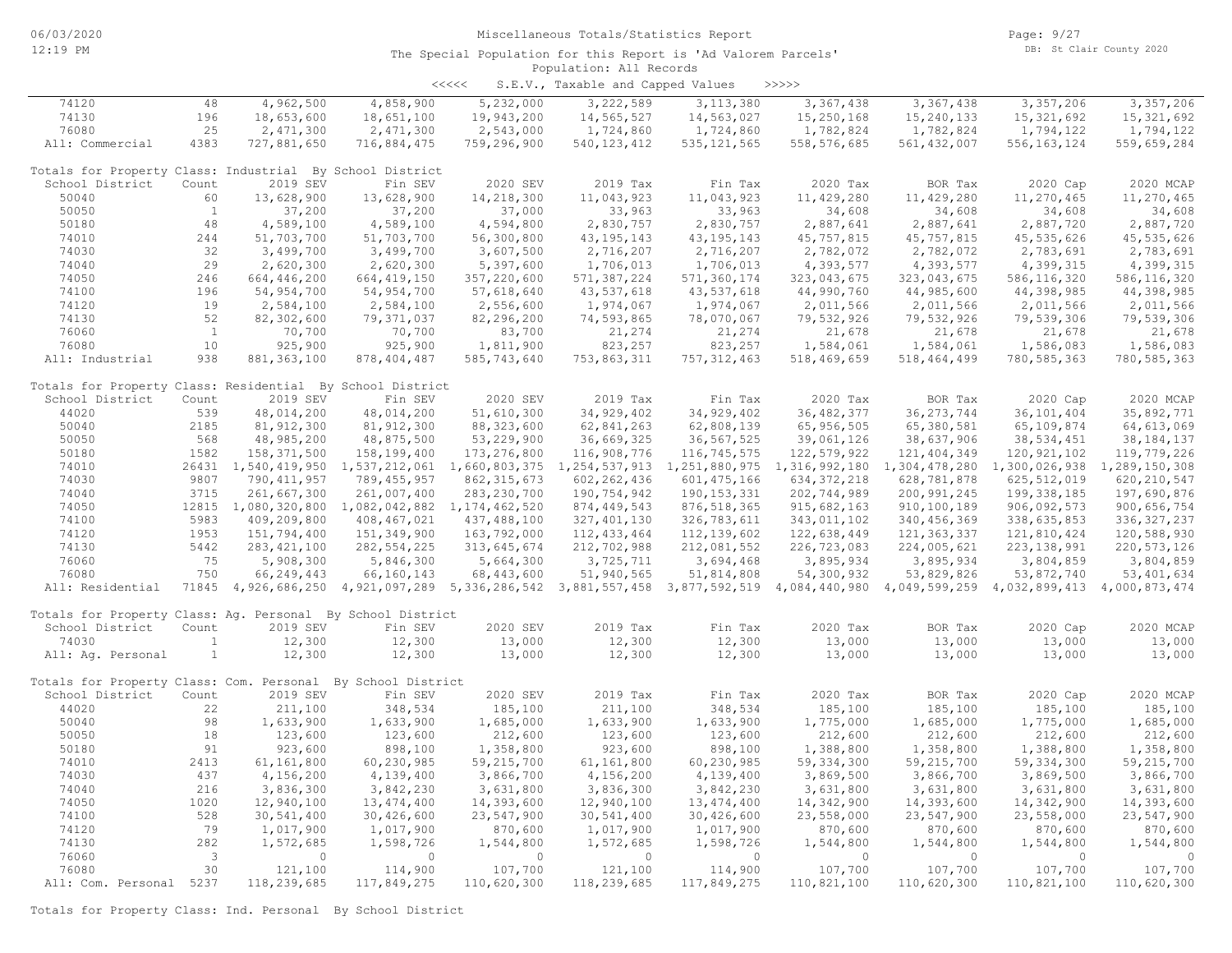|                                                      |                |               |                    | <<<<             | S.E.V., Taxable and Capped Values |               | >>>>>         |                  |               |               |
|------------------------------------------------------|----------------|---------------|--------------------|------------------|-----------------------------------|---------------|---------------|------------------|---------------|---------------|
| School District                                      | Count          | 2019 SEV      | Fin SEV            | 2020 SEV         | 2019 Tax                          | Fin Tax       | 2020 Tax      | BOR Tax          | 2020 Cap      | 2020 MCAP     |
| 44020                                                | $\mathbf{1}$   | $\Omega$      | $\Omega$           | $\circ$          | $\Omega$                          | $\circ$       | $\circ$       | $\circ$          | $\Omega$      | $\Omega$      |
| 50040                                                | 25             | 86, 143, 400  | 86, 143, 800       | 76,489,200       | 86, 143, 400                      | 86, 143, 800  | 76,489,200    | 76,489,200       | 76,489,200    | 76,489,200    |
| 50050                                                | <sup>1</sup>   | $\Omega$      | $\Omega$           | $\Omega$         | $\Omega$                          | $\circ$       | $\Omega$      | $\Omega$         | $\Omega$      | $\bigcap$     |
| 50180                                                | $\overline{4}$ | 8,268,500     | 8,268,500          | 8,642,200        | 8,268,500                         | 8,268,500     | 8,642,200     | 8,642,200        | 8,642,200     | 8,642,200     |
| 74010                                                | 105            | 10,325,700    | 10,325,700         | 9,231,800        | 10,325,700                        | 10,325,700    | 10,204,700    | 9,231,800        | 10,204,700    | 9,231,800     |
| 74030                                                | 13             | 116,100       | 116,100            | 108,500          | 116,100                           | 116,100       | 108,500       | 108,500          | 108,500       | 108,500       |
| 74040                                                | 6              | 1,896,700     | 1,896,700          | 1,767,600        | 1,896,700                         | 1,896,700     | 1,767,600     | 1,767,600        | 1,767,600     | 1,767,600     |
| 74050                                                | 89             | 66,429,500    | 66,429,600         | 393,022,700      | 66,429,500                        | 66,429,600    | 393,022,700   | 393,022,700      | 393,022,700   | 393,022,700   |
| 74100                                                | 28             | 8,216,800     | 8,216,800          | 6,559,900        | 8,216,800                         | 8,216,800     | 6,559,900     | 6,559,900        | 6,559,900     | 6,559,900     |
| 74120                                                | $\overline{9}$ | 78,600        | 78,600             | 179,200          | 78,600                            | 78,600        | 179,200       | 179,200          | 179,200       | 179,200       |
| 74130                                                | 16             |               |                    |                  |                                   |               |               |                  |               |               |
|                                                      |                | 12,036,736    | 12,036,736         | 12,527,200       | 12,036,736                        | 12,036,736    | 12,527,200    | 12,527,200       | 12,527,200    | 12,527,200    |
| 76080                                                | $\mathbf{1}$   | 733,600       | 733,600            | 810,000          | 733,600                           | 733,600       | 810,000       | 810,000          | 810,000       | 810,000       |
| All: Ind. Personal                                   | 298            | 194,245,636   | 194,246,136        | 509,338,300      | 194,245,636                       | 194,246,136   | 510, 311, 200 | 509,338,300      | 510, 311, 200 | 509,338,300   |
| Totals for Property Class: Util. Personal            |                |               | By School District |                  |                                   |               |               |                  |               |               |
| School District                                      | Count          | 2019 SEV      | Fin SEV            | 2020 SEV         | 2019 Tax                          | Fin Tax       | 2020 Tax      | BOR Tax          | 2020 Cap      | 2020 MCAP     |
| 44020                                                | $\overline{4}$ | 1,388,500     | 1,388,500          | 1,497,400        | 1,388,500                         | 1,388,500     | 1,497,400     | 1,497,400        | 1,497,400     | 1,497,400     |
| 50040                                                | 9              | 6,723,100     | 6,723,400          | 8,328,000        | 6,723,100                         | 6,723,400     | 8,328,000     | 8,328,000        | 8,328,000     | 8,328,000     |
| 50050                                                | 10             | 1,888,800     | 1,821,990          | 1,992,100        | 1,888,800                         | 1,821,990     | 1,992,100     | 1,992,100        | 1,992,100     | 1,992,100     |
| 50180                                                | 20             | 39,955,200    | 39,916,100         | 40, 373, 300     | 39, 130, 632                      | 39,091,532    | 39,693,638    | 39,693,638       | 39,693,638    | 39,693,638    |
| 74010                                                | 30             | 55,059,300    | 55,047,700         | 57,683,800       | 54,939,306                        | 54, 927, 706  | 57, 563, 507  | 57, 563, 507     | 57, 573, 773  | 57, 573, 773  |
| 74030                                                | 8              | 11,620,700    | 11,621,000         | 12,432,400       | 11,620,700                        | 11,621,000    | 12,432,400    | 12,432,400       | 12,432,400    | 12,432,400    |
| 74040                                                | 19             | 12,758,400    | 12,765,177         | 13, 133, 500     | 12,758,400                        | 12,765,177    | 13, 133, 500  | 13, 133, 500     | 13, 133, 500  | 13, 133, 500  |
| 74050                                                | 55             | 131, 355, 600 | 131,380,600        | 134,406,780      | 131, 355, 600                     | 131,380,600   | 135, 166, 800 | 134,406,780      | 135, 244, 404 | 134,484,384   |
| 74100                                                | 31             | 80,863,000    | 76,971,900         | 77,945,900       | 80,726,141                        | 76,835,041    | 77,873,578    | 77,873,578       | 77,936,766    | 77,936,766    |
| 74120                                                | 25             |               | 43,399,500         |                  | 74,529,700                        |               |               |                  |               |               |
|                                                      | 32             | 74,529,700    |                    | 40,543,200       |                                   | 43,399,500    | 40,543,200    | 40,543,200       | 40,543,200    | 40,543,200    |
| 74130                                                |                | 48,847,477    | 48,847,877         | 50,701,500       | 44, 426, 197                      | 44, 426, 597  | 46,288,052    | 46,288,052       | 46,288,052    | 46,288,052    |
| 76060                                                | $\overline{c}$ | 432,300       | 432,300            | 424,100          | 432,300                           | 432,300       | 424,100       | 424,100          | 427,360       | 427,360       |
| 76080                                                | 5              | 4,120,900     | 4,125,000          | 4,579,600        | 4,120,900                         | 4,125,000     | 4,579,600     | 4,579,600        | 4,579,600     | 4,579,600     |
| All: Util. Personal 250                              |                | 469,542,977   | 434, 441, 044      | 444,041,580      | 464,040,276                       | 428, 938, 343 | 439, 515, 875 | 438,755,855      | 439,670,193   | 438, 910, 173 |
| Totals for Property Class: Exempt By School District |                |               |                    |                  |                                   |               |               |                  |               |               |
| School District                                      | Count          | 2019 SEV      | Fin SEV            | 2020 SEV         | 2019 Tax                          | Fin Tax       | 2020 Tax      | BOR Tax          | 2020 Cap      | 2020 MCAP     |
| 44020                                                | 13             | $\circ$       | $\Omega$           | $\circ$          | 0                                 | $\circ$       | $\Omega$      | $\circ$          | 0             | $\Omega$      |
| 50040                                                | 29             | $\circ$       | $\Omega$           | $\mathbf 0$      | $\circ$                           | $\circ$       | $\circ$       | $\circ$          | $\circ$       |               |
| 50050                                                | 3              | $\circ$       | $\Omega$           | $\Omega$         | $\circ$                           | $\circ$       | $\mathbf 0$   | $\mathbf 0$      | $\mathbf 0$   |               |
| 50180                                                | 32             | $\Omega$      | $\Omega$           | $\Omega$         | $\Omega$                          | $\Omega$      | $\Omega$      | $\Omega$         | $\Omega$      |               |
| 74010                                                | 1221           | $\Omega$      | $\Omega$           | $\Omega$         | $\circ$                           | $\circ$       | 487,176       | $\circ$          | 422,213       |               |
| 74030                                                | 685            | $\Omega$      | $\Omega$           | $\Omega$         | $\circ$                           | $\circ$       | $\Omega$      | $\circ$          | $\mathbf{0}$  |               |
| 74040                                                | 121            | $\Omega$      | $\Omega$           | $\Omega$         | $\Omega$                          | $\circ$       | 0             | $\Omega$         | $\Omega$      |               |
| 74050                                                | 355            | $\Omega$      | $\Omega$           | $\Omega$         | $\Omega$                          | $\circ$       | 0             | $\Omega$         | $\mathbf{0}$  |               |
| 74100                                                | 312            | $\Omega$      | $\Omega$           | $\Omega$         | $\circ$                           | $\circ$       | 147,100       | $\circ$          | 102,478       |               |
|                                                      | 48             | $\Omega$      | $\Omega$           | $\Omega$         | $\Omega$                          | $\Omega$      |               | $\Omega$         | $\circ$       |               |
| 74120                                                |                |               |                    |                  |                                   |               | 0             |                  |               |               |
| 74130                                                | 125            | $\Omega$      | $\Omega$           | $\Omega$         | $\circ$                           | $\circ$       | $\circ$       | $\Omega$         | $\circ$       |               |
| 76060                                                | $\overline{c}$ | $\Omega$      | $\Omega$           | $\Omega$         | $\circ$                           | $\circ$       | $\Omega$      | $\Omega$         | $\Omega$      |               |
| 76080                                                | 18             | $\circ$       | $\Omega$           | $\Omega$         | $\circ$                           | $\circ$       | $\Omega$      | $\circ$          | $\Omega$      |               |
| All: Exempt                                          | 2964           | $\Omega$      | $\Omega$           | $\Omega$         | $\Omega$                          | $\Omega$      | 634,276       | $\Omega$         | 524,691       |               |
|                                                      |                |               |                    |                  |                                   |               |               |                  |               |               |
| Totals                                               | Count          | 2019 SEV      | Fin SEV            | 2020 SEV         | 2019 Tax                          | Fin Tax       | 2020 Tax      | BOR Tax          | 2020 Cap      | 2020 MCAP     |
| Real                                                 | 81,188         | 7,019,193,272 | 6,998,578,543      | 7,162,402,607    | 5,469,109,703                     | 5,462,640,592 | 5,455,070,859 | 5, 421, 122, 722 | 5,661,492,936 | 5,631,443,953 |
| Personal                                             | 5,786          | 782,040,598   | 746,548,755        | 1,064,013,180    | 776,537,897                       | 741,046,054   | 1,060,661,175 | 1,058,727,455    | 1,060,815,493 | 1,058,881,773 |
| Real & Personal                                      | 86,974         | 7,801,233,870 | 7,745,127,298      | 8, 226, 415, 787 | 6,245,647,600                     | 6,203,686,646 | 6,515,732,034 | 6,479,850,177    | 6,722,308,429 | 6,690,325,726 |
| Exempt                                               | 2,964          | $\Omega$      | $\Omega$           | $\Omega$         | $\Omega$                          | $\Omega$      | 634,276       | $\circ$          | 524,691       | $\bigcap$     |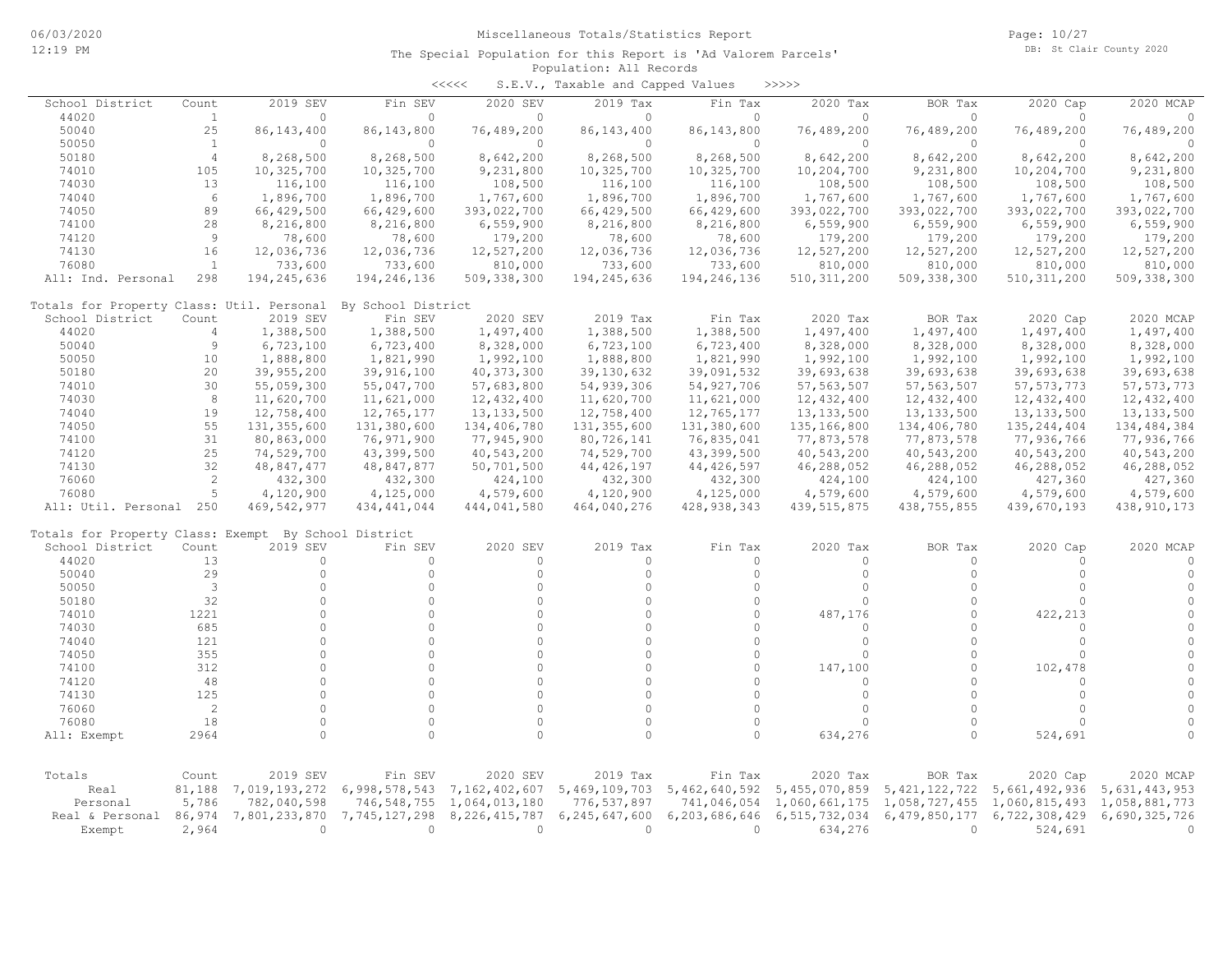Page: 11/27 DB: St Clair County 2020

#### Population: All Records The Special Population for this Report is 'Ad Valorem Parcels'

<<<<< PRE/MBT Percentage Times S.E.V. >>>>>

| 2019 ORIG<br>2020 ORIG<br>Property Class<br>Count<br>2019 ORIG<br>Final PRE<br>Final<br>W/O Winter<br>W/O Winter<br>2020 ORIG<br>PRE<br>Non-PRE<br>PRE<br>Non-PRE<br>PRE<br>Non-PRE<br>Non-PRE<br>379,610<br>50<br>7,050,490<br>379,610<br>7,050,490<br>379,610<br>7,215,080<br>413,420<br>Agricultural<br>7,050,490<br>$\overline{0}$<br>Commercial<br>$\circ$<br>611,500<br>$\circ$<br>611,500<br>$\circ$<br>611,500<br>$\circ$<br>646,200<br>43, 201, 760<br>4,812,440<br>4,549,440<br>43,370,660<br>4,643,540<br>4,445,590<br>Residential<br>444<br>43, 464, 760<br>47,164,710<br>22<br>348,534<br>185,100<br>Com. Personal<br>211,100<br>$\circ$<br>$\overline{0}$<br>348,534<br>$\Omega$<br>$\Omega$<br>$\circ$<br>$\overline{1}$<br>$\circ$<br>$\circ$<br>$\circ$<br>$\circ$<br>$\circ$<br>$\circ$<br>$\bigcirc$<br>Ind. Personal<br>$\overline{0}$<br>$\Omega$<br>1,388,500<br>$\circ$<br>1,388,500<br>$\Omega$<br>1,497,400<br>Util. Personal<br>1,388,500<br>$\Omega$<br>517<br>50,463,350<br>7,192,050<br>50,863,784<br>6,929,050<br>50,769,684<br>7,023,150<br>7,002,610<br>All: 44020<br>54,564,890<br>Totals for School District: 50040<br>ANCHOR BAY SCHOOLS<br>Property Class<br>2019 ORIG<br>2019 ORIG<br>Final PRE<br>Final<br>W/O Winter<br>W/O Winter<br>2020 ORIG<br>2020 ORIG<br>Count<br>Non-PRE<br>PRE<br>Non-PRE<br>PRE<br>Non-PRE<br>PRE<br>Non-PRE<br>37<br>5,073,950<br>43,560<br>5,049,400<br>108,800<br>Agricultural<br>82,650<br>5, 113, 040<br>5, 113, 040<br>43,560<br>5<br>Commercial<br>435,101<br>17,879,999<br>435,101<br>17,698,899<br>435,101<br>17,698,899<br>481,699<br>18,265,201<br>$\mathbf{3}$<br>157,800<br>157,800<br>13, 471, 100<br>176,300<br>Industrial<br>157,800<br>13, 471, 100<br>13, 471, 100<br>14,042,000<br>Residential<br>633<br>68,593,895<br>13,318,405<br>68,806,695<br>13,105,605<br>68, 393, 895<br>13,518,405<br>74,059,028<br>14,264,572<br>98<br>1,633,900<br>1,633,900<br>1,685,000<br>Com. Personal<br>$\Omega$<br>1,633,900<br>$\Omega$<br>$\circ$<br>$\Omega$<br>25<br>86, 143, 400<br>$\circ$<br>$\circ$<br>86, 143, 800<br>$\circ$<br>76,489,200<br>$\Omega$<br>Ind. Personal<br>86,143,800<br>$\overline{0}$<br>6,723,400<br>Util. Personal<br>$\mathbf{0}$<br>6,723,100<br>$\circ$<br>6,723,400<br>$\circ$<br>$\circ$<br>8,328,000<br>$\overline{1}$<br>$\Omega$<br>$\Omega$<br>$\Omega$<br>$\circ$<br>Exempt<br>$\circ$<br>$\circ$<br>$\Omega$<br>$\Omega$<br>802<br>162,290,336<br>161,877,536<br>51, 455, 364<br>157,940,627<br>All: 50040<br>162,038,046<br>51, 475, 254<br>51,042,564<br>55,008,573<br>Totals for School District: 50050<br>ARMADA SCHOOLS<br>Property Class<br>2019 ORIG<br>2019 ORIG<br>W/O Winter<br>W/O Winter<br>2020 ORIG<br>Count<br>Final PRE<br>Final<br>2020 ORIG<br>Non-PRE<br>Non-PRE<br>Non-PRE<br>PRE<br>$Non-PRE$<br>PRE<br>PRE<br>10,368,335<br>10,368,335<br>10,368,335<br>69<br>230,065<br>230,065<br>230,065<br>10,487,119<br>221,681<br>Agricultural<br>2<br>Commercial<br>$\circ$<br>615,700<br>637,800<br>$\overline{0}$<br>637,800<br>133,800<br>614,900<br>$\circ$<br>$\circ$<br>$\circ$<br>$\circ$<br>Industrial<br>$\overline{0}$<br>37,200<br>37,200<br>37,200<br>$\circ$<br>37,000<br>505<br>45, 450, 058<br>3,535,142<br>45,706,958<br>3,168,542<br>45, 521, 658<br>3, 353, 842<br>50,037,911<br>3,191,989<br>Residential<br>18<br>123,600<br>$\circ$<br>123,600<br>123,600<br>212,600<br>Com. Personal<br>$\overline{0}$<br>$\circ$<br>$\Omega$<br>$\overline{1}$<br>$\circ$<br>$\circ$<br>$\circ$<br>$\circ$<br>$\circ$<br>$\circ$<br>$\circ$<br>$\circ$<br>Ind. Personal<br>$\overline{0}$<br>$\circ$<br>$\circ$<br>$\Omega$<br>$\circ$<br>1,888,800<br>1,821,990<br>1,821,990<br>1,992,100<br>Util. Personal<br>$\mathbf{1}$<br>$\circ$<br>$\circ$<br>$\circ$<br>$\Omega$<br>Exempt<br>$\circ$<br>$\circ$<br>$\circ$<br>$\Omega$<br>596<br>All: 50050<br>55, 941, 993<br>6,306,907<br>56,198,893<br>5,895,597<br>56,013,593<br>6,080,897<br>60,871,430<br>6,057,670<br>Totals for School District: 50180<br>RICHMOND SCHOOLS<br>2019 ORIG<br>2019 ORIG<br>W/O Winter<br>2020 ORIG<br>Property Class<br>Count<br>Final PRE<br>Final<br>W/O Winter<br>2020 ORIG<br>PRE<br>Non-PRE<br>Non-PRE<br>PRE<br>Non-PRE<br>PRE<br>Non-PRE<br>192<br>25, 201, 563<br>1,600,737<br>25, 342, 413<br>1,459,887<br>25, 342, 413<br>1,459,887<br>25,554,639<br>1,616,961<br>Agricultural<br>5<br>Commercial<br>317,600<br>7,437,400<br>317,600<br>317,600<br>7,321,600<br>321,760<br>7,525,340<br>7,321,600<br>$7\phantom{.0}$<br>Industrial<br>898,306<br>898,306<br>898,306<br>688,065<br>3,690,794<br>3,690,794<br>3,690,794<br>3,906,735<br>1381<br>148, 241, 526<br>148,299,626<br>Residential<br>10,129,974<br>148,299,626<br>9,899,774<br>9,899,774<br>162,613,824<br>10,662,976<br>91<br>923,600<br>1,358,800<br>Com. Personal<br>$\circ$<br>898,100<br>$\circ$<br>898,100<br>$\circ$<br>$\circ$<br>$\overline{4}$<br>8,268,500<br>$\circ$<br>8,268,500<br>$\circ$<br>8,268,500<br>$\circ$<br>8,642,200<br>Ind. Personal<br>$\Omega$<br>$\circ$<br>Util. Personal<br>$\Omega$<br>39,955,200<br>$\circ$<br>39,916,100<br>$\circ$<br>39,916,100<br>$\circ$<br>40, 373, 300<br>62,288,155<br>All: 50180<br>1,680<br>183,851,095<br>62,814,105<br>184,024,545<br>62,288,155<br>184,024,545<br>199, 179, 288<br>64,085,312<br>Totals for School District: 74010<br>PORT HURON AREA<br>2019 ORIG<br>2019 ORIG<br>Final<br>W/O Winter<br>2020 ORIG<br>Property Class<br>Count<br>Final PRE<br>W/O Winter<br>2020 ORIG<br>PRE<br>Non-PRE<br>Non-PRE<br>PRE<br>Non-PRE<br>PRE<br>Non-PRE<br>36,757,655<br>36,757,655<br>39,003,814<br>Agricultural<br>326<br>36,630,755<br>723,275<br>596,375<br>596,375<br>566,086<br>Commercial<br>42<br>3,002,887<br>456,962,663<br>2,888,687<br>447,025,988<br>2,888,687<br>447,025,988<br>2,946,137<br>472, 429, 463<br>Industrial<br>0<br>51,703,700<br>51,703,700<br>51,703,700<br>56,300,800<br>$\circ$<br>$\circ$<br>$\circ$<br>$\circ$<br>Residential<br>19057 1,274,997,231<br>265, 422, 719 1, 276, 232, 915<br>260,979,146<br>1,275,170,915<br>262,041,146<br>1,379,273,855<br>281,529,520<br>Com. Personal<br>61,161,800<br>$\circ$<br>60,230,985<br>60,230,985<br>59,215,700<br>2413<br>0<br>0<br>$\circ$<br>Ind. Personal<br>105<br>10,325,700<br>0<br>10,325,700<br>0<br>10,325,700<br>$\circ$<br>9,231,800<br>$\circ$<br>Util. Personal<br>0<br>55,059,300<br>55,047,700<br>0<br>0<br>55,047,700<br>0<br>0<br>57,683,800<br>3<br>$\circ$<br>$\circ$<br>Exempt<br>$\circ$<br>$\circ$<br>$\mathbf{0}$<br>$\circ$<br>$\mathbf{0}$<br>21,946 1,386,118,373<br>829,871,657 1,386,435,942<br>815, 352, 909 1, 385, 373, 942<br>816, 414, 909 1, 489, 671, 306 | Totals for School District: 44020 |  | ALMONT SCHOOLS |  |  |             |
|---------------------------------------------------------------------------------------------------------------------------------------------------------------------------------------------------------------------------------------------------------------------------------------------------------------------------------------------------------------------------------------------------------------------------------------------------------------------------------------------------------------------------------------------------------------------------------------------------------------------------------------------------------------------------------------------------------------------------------------------------------------------------------------------------------------------------------------------------------------------------------------------------------------------------------------------------------------------------------------------------------------------------------------------------------------------------------------------------------------------------------------------------------------------------------------------------------------------------------------------------------------------------------------------------------------------------------------------------------------------------------------------------------------------------------------------------------------------------------------------------------------------------------------------------------------------------------------------------------------------------------------------------------------------------------------------------------------------------------------------------------------------------------------------------------------------------------------------------------------------------------------------------------------------------------------------------------------------------------------------------------------------------------------------------------------------------------------------------------------------------------------------------------------------------------------------------------------------------------------------------------------------------------------------------------------------------------------------------------------------------------------------------------------------------------------------------------------------------------------------------------------------------------------------------------------------------------------------------------------------------------------------------------------------------------------------------------------------------------------------------------------------------------------------------------------------------------------------------------------------------------------------------------------------------------------------------------------------------------------------------------------------------------------------------------------------------------------------------------------------------------------------------------------------------------------------------------------------------------------------------------------------------------------------------------------------------------------------------------------------------------------------------------------------------------------------------------------------------------------------------------------------------------------------------------------------------------------------------------------------------------------------------------------------------------------------------------------------------------------------------------------------------------------------------------------------------------------------------------------------------------------------------------------------------------------------------------------------------------------------------------------------------------------------------------------------------------------------------------------------------------------------------------------------------------------------------------------------------------------------------------------------------------------------------------------------------------------------------------------------------------------------------------------------------------------------------------------------------------------------------------------------------------------------------------------------------------------------------------------------------------------------------------------------------------------------------------------------------------------------------------------------------------------------------------------------------------------------------------------------------------------------------------------------------------------------------------------------------------------------------------------------------------------------------------------------------------------------------------------------------------------------------------------------------------------------------------------------------------------------------------------------------------------------------------------------------------------------------------------------------------------------------------------------------------------------------------------------------------------------------------------------------------------------------------------------------------------------------------------------------------------------------------------------------------------------------------------------------------------------------------------------------------------------------------------------------------------------------------------------------------------------------------------------------------------------------------------------------------------------------------------------------------------------------------------------------------------------------------------------------------------------------------------------------------------------------------------------------------------------------------------------------------------------------------------------------------------------------------------------------------------------------------------------------------------------------------------------------------------------------------------------------------------------------------------------------------------------------------------------------------------------------------------------------------------------------------------------------|-----------------------------------|--|----------------|--|--|-------------|
|                                                                                                                                                                                                                                                                                                                                                                                                                                                                                                                                                                                                                                                                                                                                                                                                                                                                                                                                                                                                                                                                                                                                                                                                                                                                                                                                                                                                                                                                                                                                                                                                                                                                                                                                                                                                                                                                                                                                                                                                                                                                                                                                                                                                                                                                                                                                                                                                                                                                                                                                                                                                                                                                                                                                                                                                                                                                                                                                                                                                                                                                                                                                                                                                                                                                                                                                                                                                                                                                                                                                                                                                                                                                                                                                                                                                                                                                                                                                                                                                                                                                                                                                                                                                                                                                                                                                                                                                                                                                                                                                                                                                                                                                                                                                                                                                                                                                                                                                                                                                                                                                                                                                                                                                                                                                                                                                                                                                                                                                                                                                                                                                                                                                                                                                                                                                                                                                                                                                                                                                                                                                                                                                                                                                                                                                                                                                                                                                                                                                                                                                                                                                                                                                                                                           |                                   |  |                |  |  |             |
|                                                                                                                                                                                                                                                                                                                                                                                                                                                                                                                                                                                                                                                                                                                                                                                                                                                                                                                                                                                                                                                                                                                                                                                                                                                                                                                                                                                                                                                                                                                                                                                                                                                                                                                                                                                                                                                                                                                                                                                                                                                                                                                                                                                                                                                                                                                                                                                                                                                                                                                                                                                                                                                                                                                                                                                                                                                                                                                                                                                                                                                                                                                                                                                                                                                                                                                                                                                                                                                                                                                                                                                                                                                                                                                                                                                                                                                                                                                                                                                                                                                                                                                                                                                                                                                                                                                                                                                                                                                                                                                                                                                                                                                                                                                                                                                                                                                                                                                                                                                                                                                                                                                                                                                                                                                                                                                                                                                                                                                                                                                                                                                                                                                                                                                                                                                                                                                                                                                                                                                                                                                                                                                                                                                                                                                                                                                                                                                                                                                                                                                                                                                                                                                                                                                           |                                   |  |                |  |  |             |
|                                                                                                                                                                                                                                                                                                                                                                                                                                                                                                                                                                                                                                                                                                                                                                                                                                                                                                                                                                                                                                                                                                                                                                                                                                                                                                                                                                                                                                                                                                                                                                                                                                                                                                                                                                                                                                                                                                                                                                                                                                                                                                                                                                                                                                                                                                                                                                                                                                                                                                                                                                                                                                                                                                                                                                                                                                                                                                                                                                                                                                                                                                                                                                                                                                                                                                                                                                                                                                                                                                                                                                                                                                                                                                                                                                                                                                                                                                                                                                                                                                                                                                                                                                                                                                                                                                                                                                                                                                                                                                                                                                                                                                                                                                                                                                                                                                                                                                                                                                                                                                                                                                                                                                                                                                                                                                                                                                                                                                                                                                                                                                                                                                                                                                                                                                                                                                                                                                                                                                                                                                                                                                                                                                                                                                                                                                                                                                                                                                                                                                                                                                                                                                                                                                                           |                                   |  |                |  |  |             |
|                                                                                                                                                                                                                                                                                                                                                                                                                                                                                                                                                                                                                                                                                                                                                                                                                                                                                                                                                                                                                                                                                                                                                                                                                                                                                                                                                                                                                                                                                                                                                                                                                                                                                                                                                                                                                                                                                                                                                                                                                                                                                                                                                                                                                                                                                                                                                                                                                                                                                                                                                                                                                                                                                                                                                                                                                                                                                                                                                                                                                                                                                                                                                                                                                                                                                                                                                                                                                                                                                                                                                                                                                                                                                                                                                                                                                                                                                                                                                                                                                                                                                                                                                                                                                                                                                                                                                                                                                                                                                                                                                                                                                                                                                                                                                                                                                                                                                                                                                                                                                                                                                                                                                                                                                                                                                                                                                                                                                                                                                                                                                                                                                                                                                                                                                                                                                                                                                                                                                                                                                                                                                                                                                                                                                                                                                                                                                                                                                                                                                                                                                                                                                                                                                                                           |                                   |  |                |  |  |             |
|                                                                                                                                                                                                                                                                                                                                                                                                                                                                                                                                                                                                                                                                                                                                                                                                                                                                                                                                                                                                                                                                                                                                                                                                                                                                                                                                                                                                                                                                                                                                                                                                                                                                                                                                                                                                                                                                                                                                                                                                                                                                                                                                                                                                                                                                                                                                                                                                                                                                                                                                                                                                                                                                                                                                                                                                                                                                                                                                                                                                                                                                                                                                                                                                                                                                                                                                                                                                                                                                                                                                                                                                                                                                                                                                                                                                                                                                                                                                                                                                                                                                                                                                                                                                                                                                                                                                                                                                                                                                                                                                                                                                                                                                                                                                                                                                                                                                                                                                                                                                                                                                                                                                                                                                                                                                                                                                                                                                                                                                                                                                                                                                                                                                                                                                                                                                                                                                                                                                                                                                                                                                                                                                                                                                                                                                                                                                                                                                                                                                                                                                                                                                                                                                                                                           |                                   |  |                |  |  |             |
|                                                                                                                                                                                                                                                                                                                                                                                                                                                                                                                                                                                                                                                                                                                                                                                                                                                                                                                                                                                                                                                                                                                                                                                                                                                                                                                                                                                                                                                                                                                                                                                                                                                                                                                                                                                                                                                                                                                                                                                                                                                                                                                                                                                                                                                                                                                                                                                                                                                                                                                                                                                                                                                                                                                                                                                                                                                                                                                                                                                                                                                                                                                                                                                                                                                                                                                                                                                                                                                                                                                                                                                                                                                                                                                                                                                                                                                                                                                                                                                                                                                                                                                                                                                                                                                                                                                                                                                                                                                                                                                                                                                                                                                                                                                                                                                                                                                                                                                                                                                                                                                                                                                                                                                                                                                                                                                                                                                                                                                                                                                                                                                                                                                                                                                                                                                                                                                                                                                                                                                                                                                                                                                                                                                                                                                                                                                                                                                                                                                                                                                                                                                                                                                                                                                           |                                   |  |                |  |  |             |
|                                                                                                                                                                                                                                                                                                                                                                                                                                                                                                                                                                                                                                                                                                                                                                                                                                                                                                                                                                                                                                                                                                                                                                                                                                                                                                                                                                                                                                                                                                                                                                                                                                                                                                                                                                                                                                                                                                                                                                                                                                                                                                                                                                                                                                                                                                                                                                                                                                                                                                                                                                                                                                                                                                                                                                                                                                                                                                                                                                                                                                                                                                                                                                                                                                                                                                                                                                                                                                                                                                                                                                                                                                                                                                                                                                                                                                                                                                                                                                                                                                                                                                                                                                                                                                                                                                                                                                                                                                                                                                                                                                                                                                                                                                                                                                                                                                                                                                                                                                                                                                                                                                                                                                                                                                                                                                                                                                                                                                                                                                                                                                                                                                                                                                                                                                                                                                                                                                                                                                                                                                                                                                                                                                                                                                                                                                                                                                                                                                                                                                                                                                                                                                                                                                                           |                                   |  |                |  |  |             |
|                                                                                                                                                                                                                                                                                                                                                                                                                                                                                                                                                                                                                                                                                                                                                                                                                                                                                                                                                                                                                                                                                                                                                                                                                                                                                                                                                                                                                                                                                                                                                                                                                                                                                                                                                                                                                                                                                                                                                                                                                                                                                                                                                                                                                                                                                                                                                                                                                                                                                                                                                                                                                                                                                                                                                                                                                                                                                                                                                                                                                                                                                                                                                                                                                                                                                                                                                                                                                                                                                                                                                                                                                                                                                                                                                                                                                                                                                                                                                                                                                                                                                                                                                                                                                                                                                                                                                                                                                                                                                                                                                                                                                                                                                                                                                                                                                                                                                                                                                                                                                                                                                                                                                                                                                                                                                                                                                                                                                                                                                                                                                                                                                                                                                                                                                                                                                                                                                                                                                                                                                                                                                                                                                                                                                                                                                                                                                                                                                                                                                                                                                                                                                                                                                                                           |                                   |  |                |  |  |             |
|                                                                                                                                                                                                                                                                                                                                                                                                                                                                                                                                                                                                                                                                                                                                                                                                                                                                                                                                                                                                                                                                                                                                                                                                                                                                                                                                                                                                                                                                                                                                                                                                                                                                                                                                                                                                                                                                                                                                                                                                                                                                                                                                                                                                                                                                                                                                                                                                                                                                                                                                                                                                                                                                                                                                                                                                                                                                                                                                                                                                                                                                                                                                                                                                                                                                                                                                                                                                                                                                                                                                                                                                                                                                                                                                                                                                                                                                                                                                                                                                                                                                                                                                                                                                                                                                                                                                                                                                                                                                                                                                                                                                                                                                                                                                                                                                                                                                                                                                                                                                                                                                                                                                                                                                                                                                                                                                                                                                                                                                                                                                                                                                                                                                                                                                                                                                                                                                                                                                                                                                                                                                                                                                                                                                                                                                                                                                                                                                                                                                                                                                                                                                                                                                                                                           |                                   |  |                |  |  |             |
|                                                                                                                                                                                                                                                                                                                                                                                                                                                                                                                                                                                                                                                                                                                                                                                                                                                                                                                                                                                                                                                                                                                                                                                                                                                                                                                                                                                                                                                                                                                                                                                                                                                                                                                                                                                                                                                                                                                                                                                                                                                                                                                                                                                                                                                                                                                                                                                                                                                                                                                                                                                                                                                                                                                                                                                                                                                                                                                                                                                                                                                                                                                                                                                                                                                                                                                                                                                                                                                                                                                                                                                                                                                                                                                                                                                                                                                                                                                                                                                                                                                                                                                                                                                                                                                                                                                                                                                                                                                                                                                                                                                                                                                                                                                                                                                                                                                                                                                                                                                                                                                                                                                                                                                                                                                                                                                                                                                                                                                                                                                                                                                                                                                                                                                                                                                                                                                                                                                                                                                                                                                                                                                                                                                                                                                                                                                                                                                                                                                                                                                                                                                                                                                                                                                           |                                   |  |                |  |  |             |
|                                                                                                                                                                                                                                                                                                                                                                                                                                                                                                                                                                                                                                                                                                                                                                                                                                                                                                                                                                                                                                                                                                                                                                                                                                                                                                                                                                                                                                                                                                                                                                                                                                                                                                                                                                                                                                                                                                                                                                                                                                                                                                                                                                                                                                                                                                                                                                                                                                                                                                                                                                                                                                                                                                                                                                                                                                                                                                                                                                                                                                                                                                                                                                                                                                                                                                                                                                                                                                                                                                                                                                                                                                                                                                                                                                                                                                                                                                                                                                                                                                                                                                                                                                                                                                                                                                                                                                                                                                                                                                                                                                                                                                                                                                                                                                                                                                                                                                                                                                                                                                                                                                                                                                                                                                                                                                                                                                                                                                                                                                                                                                                                                                                                                                                                                                                                                                                                                                                                                                                                                                                                                                                                                                                                                                                                                                                                                                                                                                                                                                                                                                                                                                                                                                                           |                                   |  |                |  |  |             |
|                                                                                                                                                                                                                                                                                                                                                                                                                                                                                                                                                                                                                                                                                                                                                                                                                                                                                                                                                                                                                                                                                                                                                                                                                                                                                                                                                                                                                                                                                                                                                                                                                                                                                                                                                                                                                                                                                                                                                                                                                                                                                                                                                                                                                                                                                                                                                                                                                                                                                                                                                                                                                                                                                                                                                                                                                                                                                                                                                                                                                                                                                                                                                                                                                                                                                                                                                                                                                                                                                                                                                                                                                                                                                                                                                                                                                                                                                                                                                                                                                                                                                                                                                                                                                                                                                                                                                                                                                                                                                                                                                                                                                                                                                                                                                                                                                                                                                                                                                                                                                                                                                                                                                                                                                                                                                                                                                                                                                                                                                                                                                                                                                                                                                                                                                                                                                                                                                                                                                                                                                                                                                                                                                                                                                                                                                                                                                                                                                                                                                                                                                                                                                                                                                                                           |                                   |  |                |  |  |             |
|                                                                                                                                                                                                                                                                                                                                                                                                                                                                                                                                                                                                                                                                                                                                                                                                                                                                                                                                                                                                                                                                                                                                                                                                                                                                                                                                                                                                                                                                                                                                                                                                                                                                                                                                                                                                                                                                                                                                                                                                                                                                                                                                                                                                                                                                                                                                                                                                                                                                                                                                                                                                                                                                                                                                                                                                                                                                                                                                                                                                                                                                                                                                                                                                                                                                                                                                                                                                                                                                                                                                                                                                                                                                                                                                                                                                                                                                                                                                                                                                                                                                                                                                                                                                                                                                                                                                                                                                                                                                                                                                                                                                                                                                                                                                                                                                                                                                                                                                                                                                                                                                                                                                                                                                                                                                                                                                                                                                                                                                                                                                                                                                                                                                                                                                                                                                                                                                                                                                                                                                                                                                                                                                                                                                                                                                                                                                                                                                                                                                                                                                                                                                                                                                                                                           |                                   |  |                |  |  |             |
|                                                                                                                                                                                                                                                                                                                                                                                                                                                                                                                                                                                                                                                                                                                                                                                                                                                                                                                                                                                                                                                                                                                                                                                                                                                                                                                                                                                                                                                                                                                                                                                                                                                                                                                                                                                                                                                                                                                                                                                                                                                                                                                                                                                                                                                                                                                                                                                                                                                                                                                                                                                                                                                                                                                                                                                                                                                                                                                                                                                                                                                                                                                                                                                                                                                                                                                                                                                                                                                                                                                                                                                                                                                                                                                                                                                                                                                                                                                                                                                                                                                                                                                                                                                                                                                                                                                                                                                                                                                                                                                                                                                                                                                                                                                                                                                                                                                                                                                                                                                                                                                                                                                                                                                                                                                                                                                                                                                                                                                                                                                                                                                                                                                                                                                                                                                                                                                                                                                                                                                                                                                                                                                                                                                                                                                                                                                                                                                                                                                                                                                                                                                                                                                                                                                           |                                   |  |                |  |  |             |
|                                                                                                                                                                                                                                                                                                                                                                                                                                                                                                                                                                                                                                                                                                                                                                                                                                                                                                                                                                                                                                                                                                                                                                                                                                                                                                                                                                                                                                                                                                                                                                                                                                                                                                                                                                                                                                                                                                                                                                                                                                                                                                                                                                                                                                                                                                                                                                                                                                                                                                                                                                                                                                                                                                                                                                                                                                                                                                                                                                                                                                                                                                                                                                                                                                                                                                                                                                                                                                                                                                                                                                                                                                                                                                                                                                                                                                                                                                                                                                                                                                                                                                                                                                                                                                                                                                                                                                                                                                                                                                                                                                                                                                                                                                                                                                                                                                                                                                                                                                                                                                                                                                                                                                                                                                                                                                                                                                                                                                                                                                                                                                                                                                                                                                                                                                                                                                                                                                                                                                                                                                                                                                                                                                                                                                                                                                                                                                                                                                                                                                                                                                                                                                                                                                                           |                                   |  |                |  |  |             |
|                                                                                                                                                                                                                                                                                                                                                                                                                                                                                                                                                                                                                                                                                                                                                                                                                                                                                                                                                                                                                                                                                                                                                                                                                                                                                                                                                                                                                                                                                                                                                                                                                                                                                                                                                                                                                                                                                                                                                                                                                                                                                                                                                                                                                                                                                                                                                                                                                                                                                                                                                                                                                                                                                                                                                                                                                                                                                                                                                                                                                                                                                                                                                                                                                                                                                                                                                                                                                                                                                                                                                                                                                                                                                                                                                                                                                                                                                                                                                                                                                                                                                                                                                                                                                                                                                                                                                                                                                                                                                                                                                                                                                                                                                                                                                                                                                                                                                                                                                                                                                                                                                                                                                                                                                                                                                                                                                                                                                                                                                                                                                                                                                                                                                                                                                                                                                                                                                                                                                                                                                                                                                                                                                                                                                                                                                                                                                                                                                                                                                                                                                                                                                                                                                                                           |                                   |  |                |  |  |             |
|                                                                                                                                                                                                                                                                                                                                                                                                                                                                                                                                                                                                                                                                                                                                                                                                                                                                                                                                                                                                                                                                                                                                                                                                                                                                                                                                                                                                                                                                                                                                                                                                                                                                                                                                                                                                                                                                                                                                                                                                                                                                                                                                                                                                                                                                                                                                                                                                                                                                                                                                                                                                                                                                                                                                                                                                                                                                                                                                                                                                                                                                                                                                                                                                                                                                                                                                                                                                                                                                                                                                                                                                                                                                                                                                                                                                                                                                                                                                                                                                                                                                                                                                                                                                                                                                                                                                                                                                                                                                                                                                                                                                                                                                                                                                                                                                                                                                                                                                                                                                                                                                                                                                                                                                                                                                                                                                                                                                                                                                                                                                                                                                                                                                                                                                                                                                                                                                                                                                                                                                                                                                                                                                                                                                                                                                                                                                                                                                                                                                                                                                                                                                                                                                                                                           |                                   |  |                |  |  |             |
|                                                                                                                                                                                                                                                                                                                                                                                                                                                                                                                                                                                                                                                                                                                                                                                                                                                                                                                                                                                                                                                                                                                                                                                                                                                                                                                                                                                                                                                                                                                                                                                                                                                                                                                                                                                                                                                                                                                                                                                                                                                                                                                                                                                                                                                                                                                                                                                                                                                                                                                                                                                                                                                                                                                                                                                                                                                                                                                                                                                                                                                                                                                                                                                                                                                                                                                                                                                                                                                                                                                                                                                                                                                                                                                                                                                                                                                                                                                                                                                                                                                                                                                                                                                                                                                                                                                                                                                                                                                                                                                                                                                                                                                                                                                                                                                                                                                                                                                                                                                                                                                                                                                                                                                                                                                                                                                                                                                                                                                                                                                                                                                                                                                                                                                                                                                                                                                                                                                                                                                                                                                                                                                                                                                                                                                                                                                                                                                                                                                                                                                                                                                                                                                                                                                           |                                   |  |                |  |  |             |
|                                                                                                                                                                                                                                                                                                                                                                                                                                                                                                                                                                                                                                                                                                                                                                                                                                                                                                                                                                                                                                                                                                                                                                                                                                                                                                                                                                                                                                                                                                                                                                                                                                                                                                                                                                                                                                                                                                                                                                                                                                                                                                                                                                                                                                                                                                                                                                                                                                                                                                                                                                                                                                                                                                                                                                                                                                                                                                                                                                                                                                                                                                                                                                                                                                                                                                                                                                                                                                                                                                                                                                                                                                                                                                                                                                                                                                                                                                                                                                                                                                                                                                                                                                                                                                                                                                                                                                                                                                                                                                                                                                                                                                                                                                                                                                                                                                                                                                                                                                                                                                                                                                                                                                                                                                                                                                                                                                                                                                                                                                                                                                                                                                                                                                                                                                                                                                                                                                                                                                                                                                                                                                                                                                                                                                                                                                                                                                                                                                                                                                                                                                                                                                                                                                                           |                                   |  |                |  |  |             |
|                                                                                                                                                                                                                                                                                                                                                                                                                                                                                                                                                                                                                                                                                                                                                                                                                                                                                                                                                                                                                                                                                                                                                                                                                                                                                                                                                                                                                                                                                                                                                                                                                                                                                                                                                                                                                                                                                                                                                                                                                                                                                                                                                                                                                                                                                                                                                                                                                                                                                                                                                                                                                                                                                                                                                                                                                                                                                                                                                                                                                                                                                                                                                                                                                                                                                                                                                                                                                                                                                                                                                                                                                                                                                                                                                                                                                                                                                                                                                                                                                                                                                                                                                                                                                                                                                                                                                                                                                                                                                                                                                                                                                                                                                                                                                                                                                                                                                                                                                                                                                                                                                                                                                                                                                                                                                                                                                                                                                                                                                                                                                                                                                                                                                                                                                                                                                                                                                                                                                                                                                                                                                                                                                                                                                                                                                                                                                                                                                                                                                                                                                                                                                                                                                                                           |                                   |  |                |  |  |             |
|                                                                                                                                                                                                                                                                                                                                                                                                                                                                                                                                                                                                                                                                                                                                                                                                                                                                                                                                                                                                                                                                                                                                                                                                                                                                                                                                                                                                                                                                                                                                                                                                                                                                                                                                                                                                                                                                                                                                                                                                                                                                                                                                                                                                                                                                                                                                                                                                                                                                                                                                                                                                                                                                                                                                                                                                                                                                                                                                                                                                                                                                                                                                                                                                                                                                                                                                                                                                                                                                                                                                                                                                                                                                                                                                                                                                                                                                                                                                                                                                                                                                                                                                                                                                                                                                                                                                                                                                                                                                                                                                                                                                                                                                                                                                                                                                                                                                                                                                                                                                                                                                                                                                                                                                                                                                                                                                                                                                                                                                                                                                                                                                                                                                                                                                                                                                                                                                                                                                                                                                                                                                                                                                                                                                                                                                                                                                                                                                                                                                                                                                                                                                                                                                                                                           |                                   |  |                |  |  |             |
|                                                                                                                                                                                                                                                                                                                                                                                                                                                                                                                                                                                                                                                                                                                                                                                                                                                                                                                                                                                                                                                                                                                                                                                                                                                                                                                                                                                                                                                                                                                                                                                                                                                                                                                                                                                                                                                                                                                                                                                                                                                                                                                                                                                                                                                                                                                                                                                                                                                                                                                                                                                                                                                                                                                                                                                                                                                                                                                                                                                                                                                                                                                                                                                                                                                                                                                                                                                                                                                                                                                                                                                                                                                                                                                                                                                                                                                                                                                                                                                                                                                                                                                                                                                                                                                                                                                                                                                                                                                                                                                                                                                                                                                                                                                                                                                                                                                                                                                                                                                                                                                                                                                                                                                                                                                                                                                                                                                                                                                                                                                                                                                                                                                                                                                                                                                                                                                                                                                                                                                                                                                                                                                                                                                                                                                                                                                                                                                                                                                                                                                                                                                                                                                                                                                           |                                   |  |                |  |  |             |
|                                                                                                                                                                                                                                                                                                                                                                                                                                                                                                                                                                                                                                                                                                                                                                                                                                                                                                                                                                                                                                                                                                                                                                                                                                                                                                                                                                                                                                                                                                                                                                                                                                                                                                                                                                                                                                                                                                                                                                                                                                                                                                                                                                                                                                                                                                                                                                                                                                                                                                                                                                                                                                                                                                                                                                                                                                                                                                                                                                                                                                                                                                                                                                                                                                                                                                                                                                                                                                                                                                                                                                                                                                                                                                                                                                                                                                                                                                                                                                                                                                                                                                                                                                                                                                                                                                                                                                                                                                                                                                                                                                                                                                                                                                                                                                                                                                                                                                                                                                                                                                                                                                                                                                                                                                                                                                                                                                                                                                                                                                                                                                                                                                                                                                                                                                                                                                                                                                                                                                                                                                                                                                                                                                                                                                                                                                                                                                                                                                                                                                                                                                                                                                                                                                                           |                                   |  |                |  |  |             |
|                                                                                                                                                                                                                                                                                                                                                                                                                                                                                                                                                                                                                                                                                                                                                                                                                                                                                                                                                                                                                                                                                                                                                                                                                                                                                                                                                                                                                                                                                                                                                                                                                                                                                                                                                                                                                                                                                                                                                                                                                                                                                                                                                                                                                                                                                                                                                                                                                                                                                                                                                                                                                                                                                                                                                                                                                                                                                                                                                                                                                                                                                                                                                                                                                                                                                                                                                                                                                                                                                                                                                                                                                                                                                                                                                                                                                                                                                                                                                                                                                                                                                                                                                                                                                                                                                                                                                                                                                                                                                                                                                                                                                                                                                                                                                                                                                                                                                                                                                                                                                                                                                                                                                                                                                                                                                                                                                                                                                                                                                                                                                                                                                                                                                                                                                                                                                                                                                                                                                                                                                                                                                                                                                                                                                                                                                                                                                                                                                                                                                                                                                                                                                                                                                                                           |                                   |  |                |  |  |             |
|                                                                                                                                                                                                                                                                                                                                                                                                                                                                                                                                                                                                                                                                                                                                                                                                                                                                                                                                                                                                                                                                                                                                                                                                                                                                                                                                                                                                                                                                                                                                                                                                                                                                                                                                                                                                                                                                                                                                                                                                                                                                                                                                                                                                                                                                                                                                                                                                                                                                                                                                                                                                                                                                                                                                                                                                                                                                                                                                                                                                                                                                                                                                                                                                                                                                                                                                                                                                                                                                                                                                                                                                                                                                                                                                                                                                                                                                                                                                                                                                                                                                                                                                                                                                                                                                                                                                                                                                                                                                                                                                                                                                                                                                                                                                                                                                                                                                                                                                                                                                                                                                                                                                                                                                                                                                                                                                                                                                                                                                                                                                                                                                                                                                                                                                                                                                                                                                                                                                                                                                                                                                                                                                                                                                                                                                                                                                                                                                                                                                                                                                                                                                                                                                                                                           |                                   |  |                |  |  |             |
|                                                                                                                                                                                                                                                                                                                                                                                                                                                                                                                                                                                                                                                                                                                                                                                                                                                                                                                                                                                                                                                                                                                                                                                                                                                                                                                                                                                                                                                                                                                                                                                                                                                                                                                                                                                                                                                                                                                                                                                                                                                                                                                                                                                                                                                                                                                                                                                                                                                                                                                                                                                                                                                                                                                                                                                                                                                                                                                                                                                                                                                                                                                                                                                                                                                                                                                                                                                                                                                                                                                                                                                                                                                                                                                                                                                                                                                                                                                                                                                                                                                                                                                                                                                                                                                                                                                                                                                                                                                                                                                                                                                                                                                                                                                                                                                                                                                                                                                                                                                                                                                                                                                                                                                                                                                                                                                                                                                                                                                                                                                                                                                                                                                                                                                                                                                                                                                                                                                                                                                                                                                                                                                                                                                                                                                                                                                                                                                                                                                                                                                                                                                                                                                                                                                           |                                   |  |                |  |  |             |
|                                                                                                                                                                                                                                                                                                                                                                                                                                                                                                                                                                                                                                                                                                                                                                                                                                                                                                                                                                                                                                                                                                                                                                                                                                                                                                                                                                                                                                                                                                                                                                                                                                                                                                                                                                                                                                                                                                                                                                                                                                                                                                                                                                                                                                                                                                                                                                                                                                                                                                                                                                                                                                                                                                                                                                                                                                                                                                                                                                                                                                                                                                                                                                                                                                                                                                                                                                                                                                                                                                                                                                                                                                                                                                                                                                                                                                                                                                                                                                                                                                                                                                                                                                                                                                                                                                                                                                                                                                                                                                                                                                                                                                                                                                                                                                                                                                                                                                                                                                                                                                                                                                                                                                                                                                                                                                                                                                                                                                                                                                                                                                                                                                                                                                                                                                                                                                                                                                                                                                                                                                                                                                                                                                                                                                                                                                                                                                                                                                                                                                                                                                                                                                                                                                                           |                                   |  |                |  |  |             |
|                                                                                                                                                                                                                                                                                                                                                                                                                                                                                                                                                                                                                                                                                                                                                                                                                                                                                                                                                                                                                                                                                                                                                                                                                                                                                                                                                                                                                                                                                                                                                                                                                                                                                                                                                                                                                                                                                                                                                                                                                                                                                                                                                                                                                                                                                                                                                                                                                                                                                                                                                                                                                                                                                                                                                                                                                                                                                                                                                                                                                                                                                                                                                                                                                                                                                                                                                                                                                                                                                                                                                                                                                                                                                                                                                                                                                                                                                                                                                                                                                                                                                                                                                                                                                                                                                                                                                                                                                                                                                                                                                                                                                                                                                                                                                                                                                                                                                                                                                                                                                                                                                                                                                                                                                                                                                                                                                                                                                                                                                                                                                                                                                                                                                                                                                                                                                                                                                                                                                                                                                                                                                                                                                                                                                                                                                                                                                                                                                                                                                                                                                                                                                                                                                                                           |                                   |  |                |  |  |             |
|                                                                                                                                                                                                                                                                                                                                                                                                                                                                                                                                                                                                                                                                                                                                                                                                                                                                                                                                                                                                                                                                                                                                                                                                                                                                                                                                                                                                                                                                                                                                                                                                                                                                                                                                                                                                                                                                                                                                                                                                                                                                                                                                                                                                                                                                                                                                                                                                                                                                                                                                                                                                                                                                                                                                                                                                                                                                                                                                                                                                                                                                                                                                                                                                                                                                                                                                                                                                                                                                                                                                                                                                                                                                                                                                                                                                                                                                                                                                                                                                                                                                                                                                                                                                                                                                                                                                                                                                                                                                                                                                                                                                                                                                                                                                                                                                                                                                                                                                                                                                                                                                                                                                                                                                                                                                                                                                                                                                                                                                                                                                                                                                                                                                                                                                                                                                                                                                                                                                                                                                                                                                                                                                                                                                                                                                                                                                                                                                                                                                                                                                                                                                                                                                                                                           |                                   |  |                |  |  |             |
|                                                                                                                                                                                                                                                                                                                                                                                                                                                                                                                                                                                                                                                                                                                                                                                                                                                                                                                                                                                                                                                                                                                                                                                                                                                                                                                                                                                                                                                                                                                                                                                                                                                                                                                                                                                                                                                                                                                                                                                                                                                                                                                                                                                                                                                                                                                                                                                                                                                                                                                                                                                                                                                                                                                                                                                                                                                                                                                                                                                                                                                                                                                                                                                                                                                                                                                                                                                                                                                                                                                                                                                                                                                                                                                                                                                                                                                                                                                                                                                                                                                                                                                                                                                                                                                                                                                                                                                                                                                                                                                                                                                                                                                                                                                                                                                                                                                                                                                                                                                                                                                                                                                                                                                                                                                                                                                                                                                                                                                                                                                                                                                                                                                                                                                                                                                                                                                                                                                                                                                                                                                                                                                                                                                                                                                                                                                                                                                                                                                                                                                                                                                                                                                                                                                           |                                   |  |                |  |  |             |
|                                                                                                                                                                                                                                                                                                                                                                                                                                                                                                                                                                                                                                                                                                                                                                                                                                                                                                                                                                                                                                                                                                                                                                                                                                                                                                                                                                                                                                                                                                                                                                                                                                                                                                                                                                                                                                                                                                                                                                                                                                                                                                                                                                                                                                                                                                                                                                                                                                                                                                                                                                                                                                                                                                                                                                                                                                                                                                                                                                                                                                                                                                                                                                                                                                                                                                                                                                                                                                                                                                                                                                                                                                                                                                                                                                                                                                                                                                                                                                                                                                                                                                                                                                                                                                                                                                                                                                                                                                                                                                                                                                                                                                                                                                                                                                                                                                                                                                                                                                                                                                                                                                                                                                                                                                                                                                                                                                                                                                                                                                                                                                                                                                                                                                                                                                                                                                                                                                                                                                                                                                                                                                                                                                                                                                                                                                                                                                                                                                                                                                                                                                                                                                                                                                                           |                                   |  |                |  |  |             |
|                                                                                                                                                                                                                                                                                                                                                                                                                                                                                                                                                                                                                                                                                                                                                                                                                                                                                                                                                                                                                                                                                                                                                                                                                                                                                                                                                                                                                                                                                                                                                                                                                                                                                                                                                                                                                                                                                                                                                                                                                                                                                                                                                                                                                                                                                                                                                                                                                                                                                                                                                                                                                                                                                                                                                                                                                                                                                                                                                                                                                                                                                                                                                                                                                                                                                                                                                                                                                                                                                                                                                                                                                                                                                                                                                                                                                                                                                                                                                                                                                                                                                                                                                                                                                                                                                                                                                                                                                                                                                                                                                                                                                                                                                                                                                                                                                                                                                                                                                                                                                                                                                                                                                                                                                                                                                                                                                                                                                                                                                                                                                                                                                                                                                                                                                                                                                                                                                                                                                                                                                                                                                                                                                                                                                                                                                                                                                                                                                                                                                                                                                                                                                                                                                                                           |                                   |  |                |  |  |             |
|                                                                                                                                                                                                                                                                                                                                                                                                                                                                                                                                                                                                                                                                                                                                                                                                                                                                                                                                                                                                                                                                                                                                                                                                                                                                                                                                                                                                                                                                                                                                                                                                                                                                                                                                                                                                                                                                                                                                                                                                                                                                                                                                                                                                                                                                                                                                                                                                                                                                                                                                                                                                                                                                                                                                                                                                                                                                                                                                                                                                                                                                                                                                                                                                                                                                                                                                                                                                                                                                                                                                                                                                                                                                                                                                                                                                                                                                                                                                                                                                                                                                                                                                                                                                                                                                                                                                                                                                                                                                                                                                                                                                                                                                                                                                                                                                                                                                                                                                                                                                                                                                                                                                                                                                                                                                                                                                                                                                                                                                                                                                                                                                                                                                                                                                                                                                                                                                                                                                                                                                                                                                                                                                                                                                                                                                                                                                                                                                                                                                                                                                                                                                                                                                                                                           |                                   |  |                |  |  |             |
|                                                                                                                                                                                                                                                                                                                                                                                                                                                                                                                                                                                                                                                                                                                                                                                                                                                                                                                                                                                                                                                                                                                                                                                                                                                                                                                                                                                                                                                                                                                                                                                                                                                                                                                                                                                                                                                                                                                                                                                                                                                                                                                                                                                                                                                                                                                                                                                                                                                                                                                                                                                                                                                                                                                                                                                                                                                                                                                                                                                                                                                                                                                                                                                                                                                                                                                                                                                                                                                                                                                                                                                                                                                                                                                                                                                                                                                                                                                                                                                                                                                                                                                                                                                                                                                                                                                                                                                                                                                                                                                                                                                                                                                                                                                                                                                                                                                                                                                                                                                                                                                                                                                                                                                                                                                                                                                                                                                                                                                                                                                                                                                                                                                                                                                                                                                                                                                                                                                                                                                                                                                                                                                                                                                                                                                                                                                                                                                                                                                                                                                                                                                                                                                                                                                           |                                   |  |                |  |  |             |
|                                                                                                                                                                                                                                                                                                                                                                                                                                                                                                                                                                                                                                                                                                                                                                                                                                                                                                                                                                                                                                                                                                                                                                                                                                                                                                                                                                                                                                                                                                                                                                                                                                                                                                                                                                                                                                                                                                                                                                                                                                                                                                                                                                                                                                                                                                                                                                                                                                                                                                                                                                                                                                                                                                                                                                                                                                                                                                                                                                                                                                                                                                                                                                                                                                                                                                                                                                                                                                                                                                                                                                                                                                                                                                                                                                                                                                                                                                                                                                                                                                                                                                                                                                                                                                                                                                                                                                                                                                                                                                                                                                                                                                                                                                                                                                                                                                                                                                                                                                                                                                                                                                                                                                                                                                                                                                                                                                                                                                                                                                                                                                                                                                                                                                                                                                                                                                                                                                                                                                                                                                                                                                                                                                                                                                                                                                                                                                                                                                                                                                                                                                                                                                                                                                                           |                                   |  |                |  |  |             |
|                                                                                                                                                                                                                                                                                                                                                                                                                                                                                                                                                                                                                                                                                                                                                                                                                                                                                                                                                                                                                                                                                                                                                                                                                                                                                                                                                                                                                                                                                                                                                                                                                                                                                                                                                                                                                                                                                                                                                                                                                                                                                                                                                                                                                                                                                                                                                                                                                                                                                                                                                                                                                                                                                                                                                                                                                                                                                                                                                                                                                                                                                                                                                                                                                                                                                                                                                                                                                                                                                                                                                                                                                                                                                                                                                                                                                                                                                                                                                                                                                                                                                                                                                                                                                                                                                                                                                                                                                                                                                                                                                                                                                                                                                                                                                                                                                                                                                                                                                                                                                                                                                                                                                                                                                                                                                                                                                                                                                                                                                                                                                                                                                                                                                                                                                                                                                                                                                                                                                                                                                                                                                                                                                                                                                                                                                                                                                                                                                                                                                                                                                                                                                                                                                                                           |                                   |  |                |  |  |             |
|                                                                                                                                                                                                                                                                                                                                                                                                                                                                                                                                                                                                                                                                                                                                                                                                                                                                                                                                                                                                                                                                                                                                                                                                                                                                                                                                                                                                                                                                                                                                                                                                                                                                                                                                                                                                                                                                                                                                                                                                                                                                                                                                                                                                                                                                                                                                                                                                                                                                                                                                                                                                                                                                                                                                                                                                                                                                                                                                                                                                                                                                                                                                                                                                                                                                                                                                                                                                                                                                                                                                                                                                                                                                                                                                                                                                                                                                                                                                                                                                                                                                                                                                                                                                                                                                                                                                                                                                                                                                                                                                                                                                                                                                                                                                                                                                                                                                                                                                                                                                                                                                                                                                                                                                                                                                                                                                                                                                                                                                                                                                                                                                                                                                                                                                                                                                                                                                                                                                                                                                                                                                                                                                                                                                                                                                                                                                                                                                                                                                                                                                                                                                                                                                                                                           |                                   |  |                |  |  |             |
|                                                                                                                                                                                                                                                                                                                                                                                                                                                                                                                                                                                                                                                                                                                                                                                                                                                                                                                                                                                                                                                                                                                                                                                                                                                                                                                                                                                                                                                                                                                                                                                                                                                                                                                                                                                                                                                                                                                                                                                                                                                                                                                                                                                                                                                                                                                                                                                                                                                                                                                                                                                                                                                                                                                                                                                                                                                                                                                                                                                                                                                                                                                                                                                                                                                                                                                                                                                                                                                                                                                                                                                                                                                                                                                                                                                                                                                                                                                                                                                                                                                                                                                                                                                                                                                                                                                                                                                                                                                                                                                                                                                                                                                                                                                                                                                                                                                                                                                                                                                                                                                                                                                                                                                                                                                                                                                                                                                                                                                                                                                                                                                                                                                                                                                                                                                                                                                                                                                                                                                                                                                                                                                                                                                                                                                                                                                                                                                                                                                                                                                                                                                                                                                                                                                           |                                   |  |                |  |  |             |
|                                                                                                                                                                                                                                                                                                                                                                                                                                                                                                                                                                                                                                                                                                                                                                                                                                                                                                                                                                                                                                                                                                                                                                                                                                                                                                                                                                                                                                                                                                                                                                                                                                                                                                                                                                                                                                                                                                                                                                                                                                                                                                                                                                                                                                                                                                                                                                                                                                                                                                                                                                                                                                                                                                                                                                                                                                                                                                                                                                                                                                                                                                                                                                                                                                                                                                                                                                                                                                                                                                                                                                                                                                                                                                                                                                                                                                                                                                                                                                                                                                                                                                                                                                                                                                                                                                                                                                                                                                                                                                                                                                                                                                                                                                                                                                                                                                                                                                                                                                                                                                                                                                                                                                                                                                                                                                                                                                                                                                                                                                                                                                                                                                                                                                                                                                                                                                                                                                                                                                                                                                                                                                                                                                                                                                                                                                                                                                                                                                                                                                                                                                                                                                                                                                                           |                                   |  |                |  |  |             |
|                                                                                                                                                                                                                                                                                                                                                                                                                                                                                                                                                                                                                                                                                                                                                                                                                                                                                                                                                                                                                                                                                                                                                                                                                                                                                                                                                                                                                                                                                                                                                                                                                                                                                                                                                                                                                                                                                                                                                                                                                                                                                                                                                                                                                                                                                                                                                                                                                                                                                                                                                                                                                                                                                                                                                                                                                                                                                                                                                                                                                                                                                                                                                                                                                                                                                                                                                                                                                                                                                                                                                                                                                                                                                                                                                                                                                                                                                                                                                                                                                                                                                                                                                                                                                                                                                                                                                                                                                                                                                                                                                                                                                                                                                                                                                                                                                                                                                                                                                                                                                                                                                                                                                                                                                                                                                                                                                                                                                                                                                                                                                                                                                                                                                                                                                                                                                                                                                                                                                                                                                                                                                                                                                                                                                                                                                                                                                                                                                                                                                                                                                                                                                                                                                                                           |                                   |  |                |  |  |             |
|                                                                                                                                                                                                                                                                                                                                                                                                                                                                                                                                                                                                                                                                                                                                                                                                                                                                                                                                                                                                                                                                                                                                                                                                                                                                                                                                                                                                                                                                                                                                                                                                                                                                                                                                                                                                                                                                                                                                                                                                                                                                                                                                                                                                                                                                                                                                                                                                                                                                                                                                                                                                                                                                                                                                                                                                                                                                                                                                                                                                                                                                                                                                                                                                                                                                                                                                                                                                                                                                                                                                                                                                                                                                                                                                                                                                                                                                                                                                                                                                                                                                                                                                                                                                                                                                                                                                                                                                                                                                                                                                                                                                                                                                                                                                                                                                                                                                                                                                                                                                                                                                                                                                                                                                                                                                                                                                                                                                                                                                                                                                                                                                                                                                                                                                                                                                                                                                                                                                                                                                                                                                                                                                                                                                                                                                                                                                                                                                                                                                                                                                                                                                                                                                                                                           |                                   |  |                |  |  |             |
|                                                                                                                                                                                                                                                                                                                                                                                                                                                                                                                                                                                                                                                                                                                                                                                                                                                                                                                                                                                                                                                                                                                                                                                                                                                                                                                                                                                                                                                                                                                                                                                                                                                                                                                                                                                                                                                                                                                                                                                                                                                                                                                                                                                                                                                                                                                                                                                                                                                                                                                                                                                                                                                                                                                                                                                                                                                                                                                                                                                                                                                                                                                                                                                                                                                                                                                                                                                                                                                                                                                                                                                                                                                                                                                                                                                                                                                                                                                                                                                                                                                                                                                                                                                                                                                                                                                                                                                                                                                                                                                                                                                                                                                                                                                                                                                                                                                                                                                                                                                                                                                                                                                                                                                                                                                                                                                                                                                                                                                                                                                                                                                                                                                                                                                                                                                                                                                                                                                                                                                                                                                                                                                                                                                                                                                                                                                                                                                                                                                                                                                                                                                                                                                                                                                           |                                   |  |                |  |  |             |
|                                                                                                                                                                                                                                                                                                                                                                                                                                                                                                                                                                                                                                                                                                                                                                                                                                                                                                                                                                                                                                                                                                                                                                                                                                                                                                                                                                                                                                                                                                                                                                                                                                                                                                                                                                                                                                                                                                                                                                                                                                                                                                                                                                                                                                                                                                                                                                                                                                                                                                                                                                                                                                                                                                                                                                                                                                                                                                                                                                                                                                                                                                                                                                                                                                                                                                                                                                                                                                                                                                                                                                                                                                                                                                                                                                                                                                                                                                                                                                                                                                                                                                                                                                                                                                                                                                                                                                                                                                                                                                                                                                                                                                                                                                                                                                                                                                                                                                                                                                                                                                                                                                                                                                                                                                                                                                                                                                                                                                                                                                                                                                                                                                                                                                                                                                                                                                                                                                                                                                                                                                                                                                                                                                                                                                                                                                                                                                                                                                                                                                                                                                                                                                                                                                                           |                                   |  |                |  |  |             |
|                                                                                                                                                                                                                                                                                                                                                                                                                                                                                                                                                                                                                                                                                                                                                                                                                                                                                                                                                                                                                                                                                                                                                                                                                                                                                                                                                                                                                                                                                                                                                                                                                                                                                                                                                                                                                                                                                                                                                                                                                                                                                                                                                                                                                                                                                                                                                                                                                                                                                                                                                                                                                                                                                                                                                                                                                                                                                                                                                                                                                                                                                                                                                                                                                                                                                                                                                                                                                                                                                                                                                                                                                                                                                                                                                                                                                                                                                                                                                                                                                                                                                                                                                                                                                                                                                                                                                                                                                                                                                                                                                                                                                                                                                                                                                                                                                                                                                                                                                                                                                                                                                                                                                                                                                                                                                                                                                                                                                                                                                                                                                                                                                                                                                                                                                                                                                                                                                                                                                                                                                                                                                                                                                                                                                                                                                                                                                                                                                                                                                                                                                                                                                                                                                                                           |                                   |  |                |  |  |             |
|                                                                                                                                                                                                                                                                                                                                                                                                                                                                                                                                                                                                                                                                                                                                                                                                                                                                                                                                                                                                                                                                                                                                                                                                                                                                                                                                                                                                                                                                                                                                                                                                                                                                                                                                                                                                                                                                                                                                                                                                                                                                                                                                                                                                                                                                                                                                                                                                                                                                                                                                                                                                                                                                                                                                                                                                                                                                                                                                                                                                                                                                                                                                                                                                                                                                                                                                                                                                                                                                                                                                                                                                                                                                                                                                                                                                                                                                                                                                                                                                                                                                                                                                                                                                                                                                                                                                                                                                                                                                                                                                                                                                                                                                                                                                                                                                                                                                                                                                                                                                                                                                                                                                                                                                                                                                                                                                                                                                                                                                                                                                                                                                                                                                                                                                                                                                                                                                                                                                                                                                                                                                                                                                                                                                                                                                                                                                                                                                                                                                                                                                                                                                                                                                                                                           |                                   |  |                |  |  |             |
|                                                                                                                                                                                                                                                                                                                                                                                                                                                                                                                                                                                                                                                                                                                                                                                                                                                                                                                                                                                                                                                                                                                                                                                                                                                                                                                                                                                                                                                                                                                                                                                                                                                                                                                                                                                                                                                                                                                                                                                                                                                                                                                                                                                                                                                                                                                                                                                                                                                                                                                                                                                                                                                                                                                                                                                                                                                                                                                                                                                                                                                                                                                                                                                                                                                                                                                                                                                                                                                                                                                                                                                                                                                                                                                                                                                                                                                                                                                                                                                                                                                                                                                                                                                                                                                                                                                                                                                                                                                                                                                                                                                                                                                                                                                                                                                                                                                                                                                                                                                                                                                                                                                                                                                                                                                                                                                                                                                                                                                                                                                                                                                                                                                                                                                                                                                                                                                                                                                                                                                                                                                                                                                                                                                                                                                                                                                                                                                                                                                                                                                                                                                                                                                                                                                           |                                   |  |                |  |  |             |
|                                                                                                                                                                                                                                                                                                                                                                                                                                                                                                                                                                                                                                                                                                                                                                                                                                                                                                                                                                                                                                                                                                                                                                                                                                                                                                                                                                                                                                                                                                                                                                                                                                                                                                                                                                                                                                                                                                                                                                                                                                                                                                                                                                                                                                                                                                                                                                                                                                                                                                                                                                                                                                                                                                                                                                                                                                                                                                                                                                                                                                                                                                                                                                                                                                                                                                                                                                                                                                                                                                                                                                                                                                                                                                                                                                                                                                                                                                                                                                                                                                                                                                                                                                                                                                                                                                                                                                                                                                                                                                                                                                                                                                                                                                                                                                                                                                                                                                                                                                                                                                                                                                                                                                                                                                                                                                                                                                                                                                                                                                                                                                                                                                                                                                                                                                                                                                                                                                                                                                                                                                                                                                                                                                                                                                                                                                                                                                                                                                                                                                                                                                                                                                                                                                                           |                                   |  |                |  |  |             |
|                                                                                                                                                                                                                                                                                                                                                                                                                                                                                                                                                                                                                                                                                                                                                                                                                                                                                                                                                                                                                                                                                                                                                                                                                                                                                                                                                                                                                                                                                                                                                                                                                                                                                                                                                                                                                                                                                                                                                                                                                                                                                                                                                                                                                                                                                                                                                                                                                                                                                                                                                                                                                                                                                                                                                                                                                                                                                                                                                                                                                                                                                                                                                                                                                                                                                                                                                                                                                                                                                                                                                                                                                                                                                                                                                                                                                                                                                                                                                                                                                                                                                                                                                                                                                                                                                                                                                                                                                                                                                                                                                                                                                                                                                                                                                                                                                                                                                                                                                                                                                                                                                                                                                                                                                                                                                                                                                                                                                                                                                                                                                                                                                                                                                                                                                                                                                                                                                                                                                                                                                                                                                                                                                                                                                                                                                                                                                                                                                                                                                                                                                                                                                                                                                                                           |                                   |  |                |  |  |             |
|                                                                                                                                                                                                                                                                                                                                                                                                                                                                                                                                                                                                                                                                                                                                                                                                                                                                                                                                                                                                                                                                                                                                                                                                                                                                                                                                                                                                                                                                                                                                                                                                                                                                                                                                                                                                                                                                                                                                                                                                                                                                                                                                                                                                                                                                                                                                                                                                                                                                                                                                                                                                                                                                                                                                                                                                                                                                                                                                                                                                                                                                                                                                                                                                                                                                                                                                                                                                                                                                                                                                                                                                                                                                                                                                                                                                                                                                                                                                                                                                                                                                                                                                                                                                                                                                                                                                                                                                                                                                                                                                                                                                                                                                                                                                                                                                                                                                                                                                                                                                                                                                                                                                                                                                                                                                                                                                                                                                                                                                                                                                                                                                                                                                                                                                                                                                                                                                                                                                                                                                                                                                                                                                                                                                                                                                                                                                                                                                                                                                                                                                                                                                                                                                                                                           |                                   |  |                |  |  |             |
|                                                                                                                                                                                                                                                                                                                                                                                                                                                                                                                                                                                                                                                                                                                                                                                                                                                                                                                                                                                                                                                                                                                                                                                                                                                                                                                                                                                                                                                                                                                                                                                                                                                                                                                                                                                                                                                                                                                                                                                                                                                                                                                                                                                                                                                                                                                                                                                                                                                                                                                                                                                                                                                                                                                                                                                                                                                                                                                                                                                                                                                                                                                                                                                                                                                                                                                                                                                                                                                                                                                                                                                                                                                                                                                                                                                                                                                                                                                                                                                                                                                                                                                                                                                                                                                                                                                                                                                                                                                                                                                                                                                                                                                                                                                                                                                                                                                                                                                                                                                                                                                                                                                                                                                                                                                                                                                                                                                                                                                                                                                                                                                                                                                                                                                                                                                                                                                                                                                                                                                                                                                                                                                                                                                                                                                                                                                                                                                                                                                                                                                                                                                                                                                                                                                           |                                   |  |                |  |  |             |
|                                                                                                                                                                                                                                                                                                                                                                                                                                                                                                                                                                                                                                                                                                                                                                                                                                                                                                                                                                                                                                                                                                                                                                                                                                                                                                                                                                                                                                                                                                                                                                                                                                                                                                                                                                                                                                                                                                                                                                                                                                                                                                                                                                                                                                                                                                                                                                                                                                                                                                                                                                                                                                                                                                                                                                                                                                                                                                                                                                                                                                                                                                                                                                                                                                                                                                                                                                                                                                                                                                                                                                                                                                                                                                                                                                                                                                                                                                                                                                                                                                                                                                                                                                                                                                                                                                                                                                                                                                                                                                                                                                                                                                                                                                                                                                                                                                                                                                                                                                                                                                                                                                                                                                                                                                                                                                                                                                                                                                                                                                                                                                                                                                                                                                                                                                                                                                                                                                                                                                                                                                                                                                                                                                                                                                                                                                                                                                                                                                                                                                                                                                                                                                                                                                                           |                                   |  |                |  |  |             |
|                                                                                                                                                                                                                                                                                                                                                                                                                                                                                                                                                                                                                                                                                                                                                                                                                                                                                                                                                                                                                                                                                                                                                                                                                                                                                                                                                                                                                                                                                                                                                                                                                                                                                                                                                                                                                                                                                                                                                                                                                                                                                                                                                                                                                                                                                                                                                                                                                                                                                                                                                                                                                                                                                                                                                                                                                                                                                                                                                                                                                                                                                                                                                                                                                                                                                                                                                                                                                                                                                                                                                                                                                                                                                                                                                                                                                                                                                                                                                                                                                                                                                                                                                                                                                                                                                                                                                                                                                                                                                                                                                                                                                                                                                                                                                                                                                                                                                                                                                                                                                                                                                                                                                                                                                                                                                                                                                                                                                                                                                                                                                                                                                                                                                                                                                                                                                                                                                                                                                                                                                                                                                                                                                                                                                                                                                                                                                                                                                                                                                                                                                                                                                                                                                                                           |                                   |  |                |  |  |             |
|                                                                                                                                                                                                                                                                                                                                                                                                                                                                                                                                                                                                                                                                                                                                                                                                                                                                                                                                                                                                                                                                                                                                                                                                                                                                                                                                                                                                                                                                                                                                                                                                                                                                                                                                                                                                                                                                                                                                                                                                                                                                                                                                                                                                                                                                                                                                                                                                                                                                                                                                                                                                                                                                                                                                                                                                                                                                                                                                                                                                                                                                                                                                                                                                                                                                                                                                                                                                                                                                                                                                                                                                                                                                                                                                                                                                                                                                                                                                                                                                                                                                                                                                                                                                                                                                                                                                                                                                                                                                                                                                                                                                                                                                                                                                                                                                                                                                                                                                                                                                                                                                                                                                                                                                                                                                                                                                                                                                                                                                                                                                                                                                                                                                                                                                                                                                                                                                                                                                                                                                                                                                                                                                                                                                                                                                                                                                                                                                                                                                                                                                                                                                                                                                                                                           |                                   |  |                |  |  |             |
|                                                                                                                                                                                                                                                                                                                                                                                                                                                                                                                                                                                                                                                                                                                                                                                                                                                                                                                                                                                                                                                                                                                                                                                                                                                                                                                                                                                                                                                                                                                                                                                                                                                                                                                                                                                                                                                                                                                                                                                                                                                                                                                                                                                                                                                                                                                                                                                                                                                                                                                                                                                                                                                                                                                                                                                                                                                                                                                                                                                                                                                                                                                                                                                                                                                                                                                                                                                                                                                                                                                                                                                                                                                                                                                                                                                                                                                                                                                                                                                                                                                                                                                                                                                                                                                                                                                                                                                                                                                                                                                                                                                                                                                                                                                                                                                                                                                                                                                                                                                                                                                                                                                                                                                                                                                                                                                                                                                                                                                                                                                                                                                                                                                                                                                                                                                                                                                                                                                                                                                                                                                                                                                                                                                                                                                                                                                                                                                                                                                                                                                                                                                                                                                                                                                           |                                   |  |                |  |  |             |
|                                                                                                                                                                                                                                                                                                                                                                                                                                                                                                                                                                                                                                                                                                                                                                                                                                                                                                                                                                                                                                                                                                                                                                                                                                                                                                                                                                                                                                                                                                                                                                                                                                                                                                                                                                                                                                                                                                                                                                                                                                                                                                                                                                                                                                                                                                                                                                                                                                                                                                                                                                                                                                                                                                                                                                                                                                                                                                                                                                                                                                                                                                                                                                                                                                                                                                                                                                                                                                                                                                                                                                                                                                                                                                                                                                                                                                                                                                                                                                                                                                                                                                                                                                                                                                                                                                                                                                                                                                                                                                                                                                                                                                                                                                                                                                                                                                                                                                                                                                                                                                                                                                                                                                                                                                                                                                                                                                                                                                                                                                                                                                                                                                                                                                                                                                                                                                                                                                                                                                                                                                                                                                                                                                                                                                                                                                                                                                                                                                                                                                                                                                                                                                                                                                                           |                                   |  |                |  |  |             |
|                                                                                                                                                                                                                                                                                                                                                                                                                                                                                                                                                                                                                                                                                                                                                                                                                                                                                                                                                                                                                                                                                                                                                                                                                                                                                                                                                                                                                                                                                                                                                                                                                                                                                                                                                                                                                                                                                                                                                                                                                                                                                                                                                                                                                                                                                                                                                                                                                                                                                                                                                                                                                                                                                                                                                                                                                                                                                                                                                                                                                                                                                                                                                                                                                                                                                                                                                                                                                                                                                                                                                                                                                                                                                                                                                                                                                                                                                                                                                                                                                                                                                                                                                                                                                                                                                                                                                                                                                                                                                                                                                                                                                                                                                                                                                                                                                                                                                                                                                                                                                                                                                                                                                                                                                                                                                                                                                                                                                                                                                                                                                                                                                                                                                                                                                                                                                                                                                                                                                                                                                                                                                                                                                                                                                                                                                                                                                                                                                                                                                                                                                                                                                                                                                                                           |                                   |  |                |  |  |             |
|                                                                                                                                                                                                                                                                                                                                                                                                                                                                                                                                                                                                                                                                                                                                                                                                                                                                                                                                                                                                                                                                                                                                                                                                                                                                                                                                                                                                                                                                                                                                                                                                                                                                                                                                                                                                                                                                                                                                                                                                                                                                                                                                                                                                                                                                                                                                                                                                                                                                                                                                                                                                                                                                                                                                                                                                                                                                                                                                                                                                                                                                                                                                                                                                                                                                                                                                                                                                                                                                                                                                                                                                                                                                                                                                                                                                                                                                                                                                                                                                                                                                                                                                                                                                                                                                                                                                                                                                                                                                                                                                                                                                                                                                                                                                                                                                                                                                                                                                                                                                                                                                                                                                                                                                                                                                                                                                                                                                                                                                                                                                                                                                                                                                                                                                                                                                                                                                                                                                                                                                                                                                                                                                                                                                                                                                                                                                                                                                                                                                                                                                                                                                                                                                                                                           |                                   |  |                |  |  |             |
|                                                                                                                                                                                                                                                                                                                                                                                                                                                                                                                                                                                                                                                                                                                                                                                                                                                                                                                                                                                                                                                                                                                                                                                                                                                                                                                                                                                                                                                                                                                                                                                                                                                                                                                                                                                                                                                                                                                                                                                                                                                                                                                                                                                                                                                                                                                                                                                                                                                                                                                                                                                                                                                                                                                                                                                                                                                                                                                                                                                                                                                                                                                                                                                                                                                                                                                                                                                                                                                                                                                                                                                                                                                                                                                                                                                                                                                                                                                                                                                                                                                                                                                                                                                                                                                                                                                                                                                                                                                                                                                                                                                                                                                                                                                                                                                                                                                                                                                                                                                                                                                                                                                                                                                                                                                                                                                                                                                                                                                                                                                                                                                                                                                                                                                                                                                                                                                                                                                                                                                                                                                                                                                                                                                                                                                                                                                                                                                                                                                                                                                                                                                                                                                                                                                           |                                   |  |                |  |  |             |
|                                                                                                                                                                                                                                                                                                                                                                                                                                                                                                                                                                                                                                                                                                                                                                                                                                                                                                                                                                                                                                                                                                                                                                                                                                                                                                                                                                                                                                                                                                                                                                                                                                                                                                                                                                                                                                                                                                                                                                                                                                                                                                                                                                                                                                                                                                                                                                                                                                                                                                                                                                                                                                                                                                                                                                                                                                                                                                                                                                                                                                                                                                                                                                                                                                                                                                                                                                                                                                                                                                                                                                                                                                                                                                                                                                                                                                                                                                                                                                                                                                                                                                                                                                                                                                                                                                                                                                                                                                                                                                                                                                                                                                                                                                                                                                                                                                                                                                                                                                                                                                                                                                                                                                                                                                                                                                                                                                                                                                                                                                                                                                                                                                                                                                                                                                                                                                                                                                                                                                                                                                                                                                                                                                                                                                                                                                                                                                                                                                                                                                                                                                                                                                                                                                                           |                                   |  |                |  |  |             |
|                                                                                                                                                                                                                                                                                                                                                                                                                                                                                                                                                                                                                                                                                                                                                                                                                                                                                                                                                                                                                                                                                                                                                                                                                                                                                                                                                                                                                                                                                                                                                                                                                                                                                                                                                                                                                                                                                                                                                                                                                                                                                                                                                                                                                                                                                                                                                                                                                                                                                                                                                                                                                                                                                                                                                                                                                                                                                                                                                                                                                                                                                                                                                                                                                                                                                                                                                                                                                                                                                                                                                                                                                                                                                                                                                                                                                                                                                                                                                                                                                                                                                                                                                                                                                                                                                                                                                                                                                                                                                                                                                                                                                                                                                                                                                                                                                                                                                                                                                                                                                                                                                                                                                                                                                                                                                                                                                                                                                                                                                                                                                                                                                                                                                                                                                                                                                                                                                                                                                                                                                                                                                                                                                                                                                                                                                                                                                                                                                                                                                                                                                                                                                                                                                                                           |                                   |  |                |  |  |             |
|                                                                                                                                                                                                                                                                                                                                                                                                                                                                                                                                                                                                                                                                                                                                                                                                                                                                                                                                                                                                                                                                                                                                                                                                                                                                                                                                                                                                                                                                                                                                                                                                                                                                                                                                                                                                                                                                                                                                                                                                                                                                                                                                                                                                                                                                                                                                                                                                                                                                                                                                                                                                                                                                                                                                                                                                                                                                                                                                                                                                                                                                                                                                                                                                                                                                                                                                                                                                                                                                                                                                                                                                                                                                                                                                                                                                                                                                                                                                                                                                                                                                                                                                                                                                                                                                                                                                                                                                                                                                                                                                                                                                                                                                                                                                                                                                                                                                                                                                                                                                                                                                                                                                                                                                                                                                                                                                                                                                                                                                                                                                                                                                                                                                                                                                                                                                                                                                                                                                                                                                                                                                                                                                                                                                                                                                                                                                                                                                                                                                                                                                                                                                                                                                                                                           |                                   |  |                |  |  |             |
|                                                                                                                                                                                                                                                                                                                                                                                                                                                                                                                                                                                                                                                                                                                                                                                                                                                                                                                                                                                                                                                                                                                                                                                                                                                                                                                                                                                                                                                                                                                                                                                                                                                                                                                                                                                                                                                                                                                                                                                                                                                                                                                                                                                                                                                                                                                                                                                                                                                                                                                                                                                                                                                                                                                                                                                                                                                                                                                                                                                                                                                                                                                                                                                                                                                                                                                                                                                                                                                                                                                                                                                                                                                                                                                                                                                                                                                                                                                                                                                                                                                                                                                                                                                                                                                                                                                                                                                                                                                                                                                                                                                                                                                                                                                                                                                                                                                                                                                                                                                                                                                                                                                                                                                                                                                                                                                                                                                                                                                                                                                                                                                                                                                                                                                                                                                                                                                                                                                                                                                                                                                                                                                                                                                                                                                                                                                                                                                                                                                                                                                                                                                                                                                                                                                           | All: 74010                        |  |                |  |  | 868,509,669 |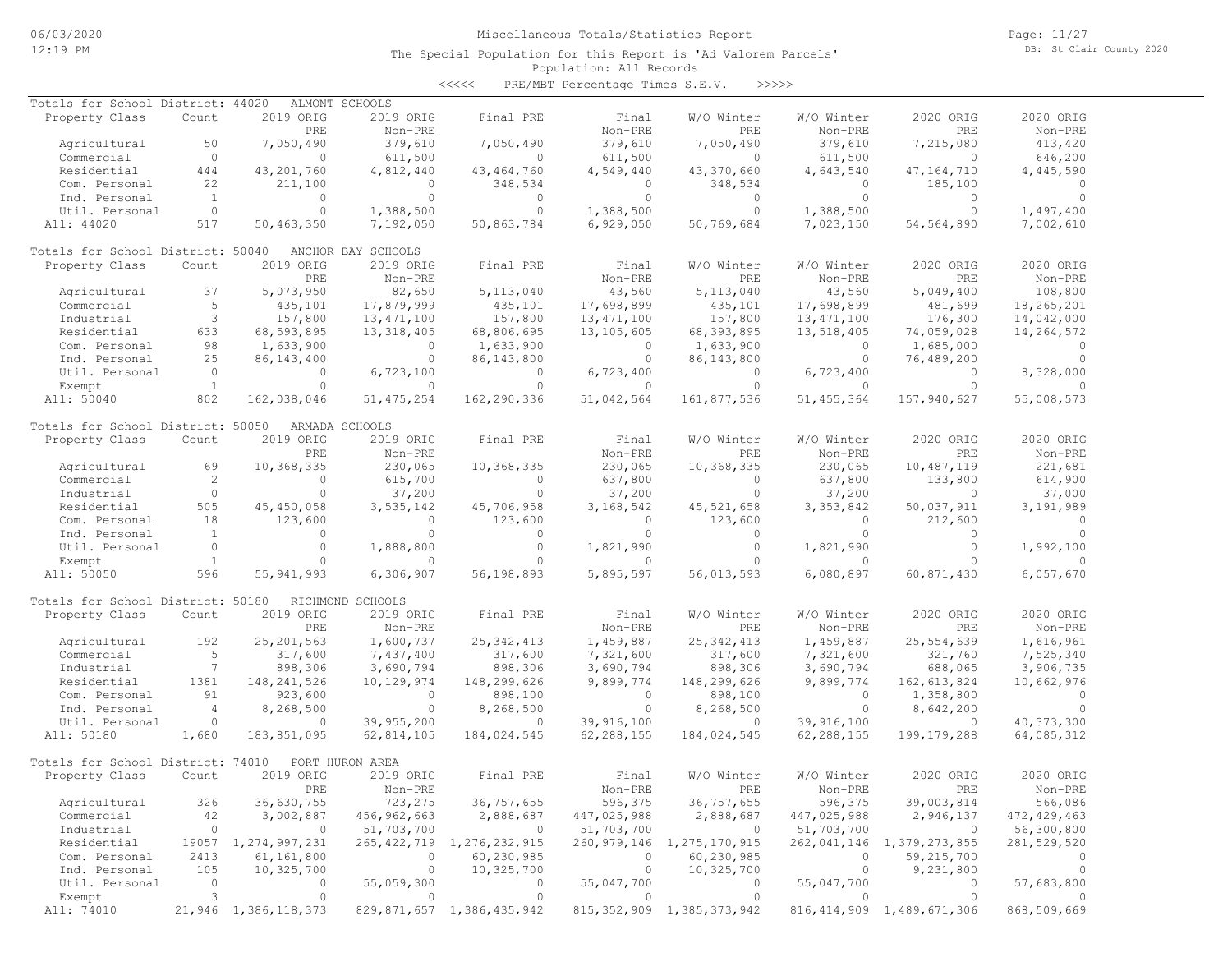The Special Population for this Report is 'Ad Valorem Parcels'

Page: 12/27 DB: St Clair County 2020

# Population: All Records

<<<<< PRE/MBT Percentage Times S.E.V. >>>>>

| Totals for School District: 74030 |                              |                      | ALGONAC SCHOOLS           |                                |               |               |               |                           |               |
|-----------------------------------|------------------------------|----------------------|---------------------------|--------------------------------|---------------|---------------|---------------|---------------------------|---------------|
| Property Class                    | Count                        | 2019 ORIG            | 2019 ORIG                 | Final PRE                      | Final         | W/O Winter    | W/O Winter    | 2020 ORIG                 | 2020 ORIG     |
|                                   |                              | PRE                  | Non-PRE                   |                                | Non-PRE       | PRE           | Non-PRE       | PRE                       | Non-PRE       |
| Agricultural                      | 64                           | 8,470,231            | 113,069                   | 8,470,231                      | 113,069       | 8,470,231     | 113,069       | 8,572,665                 | 256,035       |
| Commercial                        | 10                           | 1,320,914            | 57,108,386                | 1,320,914                      | 57,084,686    | 1,320,914     | 57,084,686    | 860,797                   | 59, 551, 303  |
| Industrial                        | $\circ$                      | $\Omega$             | 3,499,700                 | $\Omega$                       | 3,499,700     | $\circ$       | 3,499,700     | $\circ$                   | 3,607,500     |
| Residential                       | 6021                         | 562, 348, 583        | 228,063,374               | 562,097,983                    | 227, 357, 974 | 562,097,983   | 227, 357, 974 | 615, 474, 287             | 246,841,386   |
| Aq. Personal                      | $\Omega$                     | $\Omega$             | 12,300                    | $\Omega$                       | 12,300        | $\Omega$      | 12,300        | $\Omega$                  | 13,000        |
| Com. Personal                     | 437                          | 4,156,200            | $\Omega$                  | 4,139,400                      | $\Omega$      | 4,139,400     | $\circ$       | 3,866,700                 | $\Omega$      |
| Ind. Personal                     | 13                           | 116,100              | $\Omega$                  | 116,100                        | $\Omega$      | 116,100       | $\Omega$      | 108,500                   | $\Omega$      |
| Util. Personal                    | $\circ$                      | $\circ$              | 11,620,700                | $\Omega$                       | 11,621,000    | $\circ$       | 11,621,000    | $\Omega$                  | 12,432,400    |
| Exempt                            | 3                            | $\Omega$             | $\Omega$                  | $\Omega$                       | $\cap$        | $\Omega$      | $\Omega$      | $\Omega$                  | $\Omega$      |
| All: 74030                        | 6,548                        | 576, 412, 028        | 300, 417, 529             | 576, 144, 628                  | 299,688,729   | 576, 144, 628 | 299,688,729   | 628,882,949               | 322,701,624   |
| Totals for School District: 74040 |                              |                      | CAPAC SCHOOLS             |                                |               |               |               |                           |               |
| Property Class                    | Count                        | 2019 ORIG            | 2019 ORIG                 | Final PRE                      | Final         | W/O Winter    | W/O Winter    | 2020 ORIG                 | 2020 ORIG     |
|                                   |                              | PRE                  | Non-PRE                   |                                | Non-PRE       | PRE           | Non-PRE       | PRE                       | Non-PRE       |
| Agricultural                      | 667                          | 85,071,633           | 3,437,467                 | 85,048,183                     | 3,297,717     | 84,908,433    | 3,437,467     | 87,080,006                | 3,451,694     |
| Commercial                        | $7\phantom{.0}\phantom{.0}7$ | 887,740              | 13,024,560                | 868,540                        | 12,930,860    | 868,540       | 12,930,860    | 630,280                   | 13,520,120    |
| Industrial                        | 10                           | 596,050              | 2,024,250                 | 596,050                        | 2,024,250     | 596,050       | 2,024,250     | 706,700                   | 4,690,900     |
| Residential                       | 2954                         | 234,020,017          | 27,647,283                | 234,616,117                    | 26, 391, 283  | 233,510,817   | 27,496,583    | 253,641,241               | 29,589,459    |
| Com. Personal                     | 216                          | 3,836,300            | $\Omega$                  | 3,842,230                      | $\Omega$      | 3,842,230     | $\Omega$      | 3,631,800                 | $\Omega$      |
| Ind. Personal                     | 6                            | 1,896,700            | $\Omega$                  | 1,896,700                      | $\Omega$      | 1,896,700     | $\Omega$      | 1,767,600                 | $\Omega$      |
| Util. Personal                    | $\Omega$                     | $\Omega$             | 12,758,400                | $\Omega$                       | 12,765,177    | $\Omega$      | 12,765,177    | $\Omega$                  | 13, 133, 500  |
| Exempt                            | $\mathbf{1}$                 | $\Omega$             | $\Omega$                  | $\Omega$                       | $\Omega$      | $\Omega$      | $\Omega$      | $\Omega$                  |               |
| All: 74040                        | 3,861                        | 326,308,440          | 58,891,960                | 326,867,820                    | 57,409,287    | 325,622,770   | 58,654,337    | 347, 457, 627             | 64, 385, 673  |
| Totals for School District: 74050 |                              |                      | EAST CHINA SCHOOLS        |                                |               |               |               |                           |               |
| Property Class                    | Count                        | 2019 ORIG            | 2019 ORIG                 | Final PRE                      | Final         | W/O Winter    | W/O Winter    | 2020 ORIG                 | 2020 ORIG     |
|                                   |                              | PRE                  | Non-PRE                   |                                | Non-PRE       | PRE           | Non-PRE       | PRE                       | Non-PRE       |
| Agricultural                      | 843                          | 96,019,689           | 4, 221, 411               | 95, 457, 109                   | 4, 221, 411   | 95, 457, 109  | 4, 221, 411   | 95,226,592                | 4,572,783     |
| Commercial                        | 29                           | 1,854,398            | 81, 971, 802              | 1,876,898                      | 81,882,602    | 1,854,398     | 81,905,102    | 1,575,324                 | 91,784,076    |
| Industrial                        | 15                           | 39,594,795           | 624,851,405               | 39,594,795                     | 624,824,355   | 39,594,795    | 624,824,355   | 1,964,100                 | 355,256,500   |
| Residential                       | 10087                        | 961, 254, 120        | 119,066,680               | 968, 276, 763                  | 113,766,119   | 966, 524, 863 | 115,518,019   | 1,050,625,877             | 123,836,643   |
| Com. Personal                     | 1020                         | 12,940,100           | $\circ$                   | 13, 474, 400                   | $\circ$       | 13, 474, 400  | $\circ$       | 14,393,600                | $\Omega$      |
| Ind. Personal                     | 89                           | 66,429,500           | $\circ$                   | 66,429,600                     | $\circ$       | 66,429,600    | $\circ$       | 393,022,700               | $\Omega$      |
| Util. Personal                    | $\circ$                      | $\Omega$             | 131, 355, 600             | $\Omega$                       | 131,380,600   | $\Omega$      | 131,380,600   | $\Omega$                  | 134,406,780   |
| Exempt                            | $\overline{7}$               | $\Omega$             | $\Omega$                  | $\Omega$                       | $\Omega$      | $\Omega$      | $\Omega$      | $\Omega$                  | $\Omega$      |
| All: 74050                        |                              | 12,090 1,178,092,602 |                           | 961, 466, 898 1, 185, 109, 565 | 956,075,087   | 1,183,335,165 |               | 957,849,487 1,556,808,193 | 709,856,782   |
| Totals for School District: 74100 |                              |                      | MARYSVILLE PUBLIC SCHOOLS |                                |               |               |               |                           |               |
| Property Class                    | Count                        | 2019 ORIG            | 2019 ORIG                 | Final PRE                      | Final         | W/O Winter    | W/O Winter    | 2020 ORIG                 | 2020 ORIG     |
|                                   |                              | PRE                  | Non-PRE                   |                                | Non-PRE       | PRE           | Non-PRE       | PRE                       | Non-PRE       |
| Agricultural                      | 98                           | 10,598,101           | 331,199                   | 10,598,101                     | 331,199       | 10,598,101    | 331,199       | 10,930,450                | 301,650       |
| Commercial                        | 11                           | 254,900              | 58,108,700                | 254,900                        | 57,746,600    | 254,900       | 57,746,600    | 297,800                   | 59,994,500    |
| Industrial                        | 2                            | 513,900              | 54,440,800                | 513,900                        | 54,440,800    | 513,900       | 54,440,800    | 582,400                   | 57,036,240    |
| Residential                       | 4951                         | 372,596,825          | 36, 612, 975              | 373, 612, 546                  | 34,854,475    | 372,982,246   | 35, 484, 775  | 400, 322, 450             | 37, 165, 650  |
| Com. Personal                     | 528                          | 30,541,400           | $\circ$                   | 30,426,600                     | $\circ$       | 30,426,600    | $\circ$       | 23,547,900                | $\bigcirc$    |
| Ind. Personal                     | 28                           | 8,216,800            | $\circ$                   | 8,216,800                      | $\circ$       | 8,216,800     | $\circ$       | 6,559,900                 | $\Omega$      |
| Util. Personal                    | $\circ$                      | $\circ$              | 80,863,000                | $\Omega$                       | 76,971,900    | $\circ$       | 76,971,900    | $\circ$                   | 77,945,900    |
|                                   | 3                            | $\Omega$             | $\Omega$                  | $\Omega$                       | $\Omega$      | $\Omega$      | $\Omega$      | $\Omega$                  |               |
| Exempt                            |                              |                      |                           |                                |               |               |               |                           |               |
| All: 74100                        | 5,621                        | 422,721,926          | 230, 356, 674             | 423,622,847                    | 224, 344, 974 | 422, 992, 547 | 224, 975, 274 | 442,240,900               | 232, 443, 940 |
| Totals for School District: 74120 |                              |                      | MEMPHIS SCHOOLS           |                                |               |               |               |                           |               |
| Property Class                    | Count                        | 2019 ORIG            | 2019 ORIG                 | Final PRE                      | Final         | W/O Winter    | W/O Winter    | 2020 ORIG                 | 2020 ORIG     |
|                                   |                              | PRE                  | Non-PRE                   |                                | Non-PRE       | PRE           | Non-PRE       | PRE                       | Non-PRE       |
| Agricultural                      | 386                          | 40,532,286           | 1,932,814                 | 40, 358, 186                   | 1,797,814     | 40,358,186    | 1,797,814     | 34, 153, 234              | 1,624,966     |
| Commercial                        | 4                            | 336,620              | 4,625,880                 | 336,620                        | 4,522,280     | 336,620       | 4,522,280     | 316,380                   | 4,915,620     |
| Industrial                        | $\circ$                      | $\circ$              | 2,584,100                 | $\mathbf{0}$                   | 2,584,100     | $\circ$       | 2,584,100     | $\circ$                   | 2,556,600     |
| Residential                       | 1653                         | 139,508,044          | 12,286,356                | 139, 482, 444                  | 11,867,456    | 139, 304, 344 | 12,045,556    | 150,755,974               | 13,036,026    |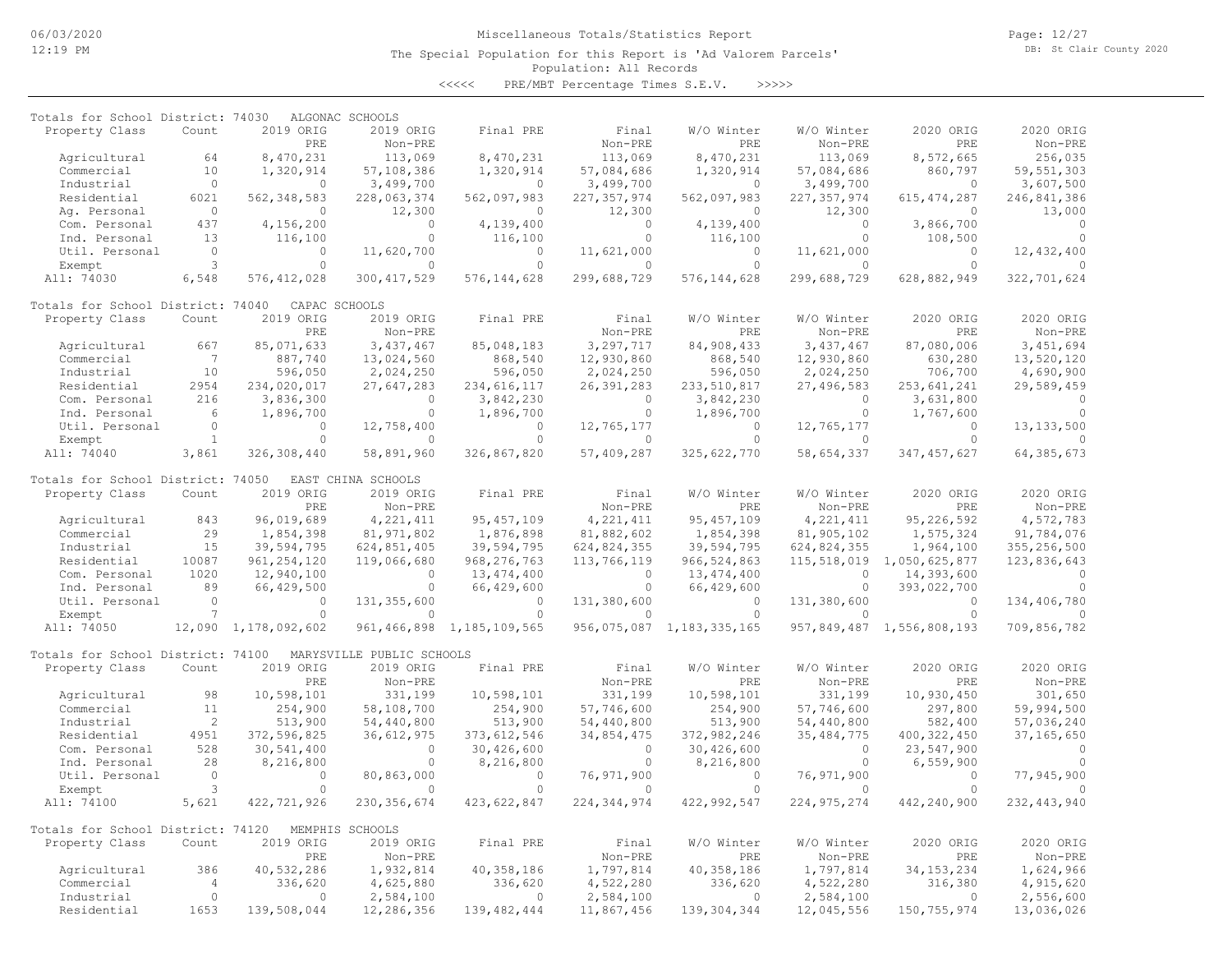| <<<< | PRE/MBT Percentage Times S.E.V. |  |  | >>>>> |
|------|---------------------------------|--|--|-------|
|------|---------------------------------|--|--|-------|

| Com. Personal                                              | 79             | 1,017,900     | $\circ$            | 1,017,900     | $\circ$      | 1,017,900     | $\Omega$      | 870,600       | $\circ$      |  |
|------------------------------------------------------------|----------------|---------------|--------------------|---------------|--------------|---------------|---------------|---------------|--------------|--|
| Ind. Personal                                              | 9              | 78,600        | $\Omega$           | 78,600        | $\Omega$     | 78,600        | $\circ$       | 179,200       | $\Omega$     |  |
| Util. Personal                                             | $\circ$        | $\circ$       | 74,529,700         | $\circ$       | 43,399,500   | $\circ$       | 43,399,500    | 0             | 40,543,200   |  |
| Exempt                                                     | $\overline{c}$ | $\circ$       | $\Omega$           | $\circ$       | $\Omega$     | $\circ$       | $\circ$       | $\circ$       | $\Omega$     |  |
| All: 74120                                                 | 2,133          | 181, 473, 450 | 95,958,850         | 181, 273, 750 | 64, 171, 150 | 181,095,650   | 64, 349, 250  | 186, 275, 388 | 62,676,412   |  |
|                                                            |                |               |                    |               |              |               |               |               |              |  |
| Totals for School District: 74130                          |                | YALE SCHOOLS  |                    |               |              |               |               |               |              |  |
| Property Class                                             | Count          | 2019 ORIG     | 2019 ORIG          | Final PRE     | Final        | W/O Winter    | W/O Winter    | 2020 ORIG     | 2020 ORIG    |  |
|                                                            |                | PRE           | Non-PRE            |               | Non-PRE      | PRE           | Non-PRE       | PRE           | Non-PRE      |  |
| Agricultural                                               | 1054           | 119,761,437   | 4,673,393          | 119,781,417   | 4,618,313    | 119,781,417   | 4,618,313     | 119,204,258   | 3,802,792    |  |
| Commercial                                                 | 12             | 740,020       | 17,913,580         | 740,020       | 17,911,080   | 740,020       | 17,911,080    | 748,800       | 19,194,400   |  |
| Industrial                                                 | 12             | 918,836       | 81,383,764         | 918,836       | 78, 452, 201 | 918,836       | 78, 452, 201  | 930,891       | 81, 365, 309 |  |
| Residential                                                | 3929           | 255, 522, 352 | 27,898,748         | 256, 311, 336 | 26, 242, 889 | 255, 171, 536 | 27,382,689    | 282,871,968   | 30, 773, 706 |  |
| Com. Personal                                              | 282            | 1,572,685     | $\Omega$           | 1,598,726     | $\Omega$     | 1,598,726     | $\Omega$      | 1,544,800     | $\Omega$     |  |
| Ind. Personal                                              | 16             | 12,036,736    | $\circ$            | 12,036,736    | $\circ$      | 12,036,736    | $\circ$       | 12,527,200    | $\circ$      |  |
| Util. Personal                                             | $\circ$        | $\circ$       | 48,847,477         | $\circ$       | 48,847,877   | $\circ$       | 48,847,877    | $\circ$       | 50,701,500   |  |
| Exempt                                                     | 3              | $\circ$       | $\Omega$           | $\Omega$      | $\Omega$     | $\circ$       | $\Omega$      | $\Omega$      | $\Omega$     |  |
| All: 74130                                                 | 5,308          |               | 180,716,962        | 391,387,071   |              | 390, 247, 271 |               | 417,827,917   | 185,837,707  |  |
|                                                            |                | 390, 552, 066 |                    |               | 176,072,360  |               | 177, 212, 160 |               |              |  |
| Totals for School District: 76060                          |                |               | BROWN CITY SCHOOLS |               |              |               |               |               |              |  |
| Property Class                                             | Count          | 2019 ORIG     | 2019 ORIG          | Final PRE     | Final        | W/O Winter    | W/O Winter    | 2020 ORIG     | 2020 ORIG    |  |
|                                                            |                | PRE           | Non-PRE            |               | Non-PRE      | PRE           | Non-PRE       | PRE           | Non-PRE      |  |
|                                                            | 41             | 5,221,800     | 67,600             | 5,221,800     | 67,600       | 5,221,800     | 67,600        | 5,641,300     | 82,500       |  |
| Agricultural                                               |                |               |                    |               |              |               |               |               |              |  |
| Industrial                                                 | $\mathbf{1}$   | 70,700        | $\circ$            | 70,700        | $\circ$      | 70,700        | $\circ$       | 83,700        | $\circ$      |  |
| Residential                                                | 61             | 5,375,820     | 532,480            | 5, 313, 820   | 532,480      | 5, 313, 820   | 532,480       | 5,063,980     | 600,320      |  |
| Com. Personal                                              | 3              | $\Omega$      | $\Omega$           | $\Omega$      | $\Omega$     | $\Omega$      | $\Omega$      | $\Omega$      | $\Omega$     |  |
| Util. Personal                                             | $\circ$        | $\circ$       | 432,300            | $\cap$        | 432,300      | $\circ$       | 432,300       | $\circ$       | 424,100      |  |
| All: 76060                                                 | 106            | 10,668,320    | 1,032,380          | 10,606,320    | 1,032,380    | 10,606,320    | 1,032,380     | 10,788,980    | 1,106,920    |  |
|                                                            |                |               | CROS-LEX SCHOOLS   |               |              |               |               |               |              |  |
| Totals for School District: 76080                          |                |               |                    |               |              |               |               |               |              |  |
| Property Class                                             | Count          | 2019 ORIG     | 2019 ORIG          | Final PRE     | Final        | W/O Winter    | W/O Winter    | 2020 ORIG     | 2020 ORIG    |  |
|                                                            |                | PRE           | Non-PRE            |               | Non-PRE      | <b>PRE</b>    | Non-PRE       | PRE           | Non-PRE      |  |
| Agricultural                                               | 106            | 14,881,913    | 586,799            | 14,881,913    | 586,799      | 14,881,913    | 586,799       | 15, 313, 601  | 623,999      |  |
| Commercial                                                 | $\mathbf{1}$   | 28,935        | 2,442,365          | 28,935        | 2,442,365    | 28,935        | 2,442,365     | 32,535        | 2,510,465    |  |
| Industrial                                                 | $\circ$        | 0             | 925,900            | $\circ$       | 925,900      | $\mathbf{0}$  | 925,900       | 0             | 1,811,900    |  |
| Residential                                                | 538            | 52,690,190    | 13,559,253         | 53, 241, 690  | 12,918,453   | 52,847,690    | 13, 312, 453  | 55, 247, 129  | 13, 196, 471 |  |
| Com. Personal                                              | 30             | 121,100       | $\circ$            | 114,900       | $\circ$      | 114,900       | $\circ$       | 107,700       | $\circ$      |  |
| Ind. Personal                                              | $\mathbf{1}$   | 733,600       | $\Omega$           | 733,600       | $\Omega$     | 733,600       | $\circ$       | 810,000       | $\Omega$     |  |
| Util. Personal                                             | $\circ$        | $\circ$       | 4,120,900          | $\circ$       | 4,125,000    | $\circ$       | 4,125,000     | $\circ$       | 4,579,600    |  |
| Exempt                                                     | <sup>1</sup>   | $\circ$       | $\Omega$           | $\Omega$      | $\Omega$     | $\circ$       | $\Omega$      | $\circ$       | $\Omega$     |  |
| All: 76080                                                 | 677            | 68, 455, 738  | 21,635,217         | 69,001,038    | 20,998,517   | 68,607,038    | 21,392,517    | 71,510,965    | 22,722,435   |  |
|                                                            |                |               |                    |               |              |               |               |               |              |  |
|                                                            |                |               |                    |               |              |               |               |               |              |  |
| Totals for Property Class: Agricultural By School District |                |               |                    |               |              |               |               |               |              |  |
| School District                                            | Count          | 2019 ORIG     | 2019 ORIG          | Final PRE     | Final        | W/O Winter    | W/O Winter    | 2020 ORIG     | 2020 ORIG    |  |
|                                                            |                | PRE           | Non-PRE            |               | Non-PRE      | PRE           | Non-PRE       | PRE           | Non-PRE      |  |
| 44020                                                      | 50             | 7,050,490     | 379,610            | 7,050,490     | 379,610      | 7,050,490     | 379,610       | 7,215,080     | 413,420      |  |
| 50040                                                      | 37             | 5,073,950     | 82,650             | 5, 113, 040   | 43,560       | 5,113,040     | 43,560        | 5,049,400     | 108,800      |  |
| 50050                                                      | 69             | 10,368,335    | 230,065            | 10,368,335    | 230,065      | 10,368,335    | 230,065       | 10,487,119    | 221,681      |  |
| 50180                                                      | 192            | 25, 201, 563  | 1,600,737          | 25, 342, 413  | 1,459,887    | 25, 342, 413  | 1,459,887     | 25,554,639    | 1,616,961    |  |
| 74010                                                      | 326            | 36,630,755    | 723,275            | 36,757,655    | 596,375      | 36,757,655    | 596,375       | 39,003,814    | 566,086      |  |
| 74030                                                      | 64             | 8,470,231     | 113,069            | 8,470,231     | 113,069      | 8,470,231     | 113,069       | 8,572,665     | 256,035      |  |
| 74040                                                      | 667            | 85,071,633    | 3,437,467          | 85,048,183    | 3,297,717    | 84,908,433    | 3, 437, 467   | 87,080,006    | 3,451,694    |  |
| 74050                                                      | 843            | 96,019,689    | 4, 221, 411        | 95, 457, 109  | 4, 221, 411  | 95, 457, 109  | 4, 221, 411   | 95,226,592    | 4,572,783    |  |
| 74100                                                      | 98             | 10,598,101    | 331,199            | 10,598,101    | 331,199      | 10,598,101    | 331,199       | 10,930,450    | 301,650      |  |
| 74120                                                      | 386            | 40,532,286    | 1,932,814          | 40,358,186    | 1,797,814    | 40,358,186    | 1,797,814     | 34, 153, 234  | 1,624,966    |  |
| 74130                                                      | 1054           | 119,761,437   | 4,673,393          | 119,781,417   | 4,618,313    | 119,781,417   | 4,618,313     | 119,204,258   | 3,802,792    |  |
| 76060                                                      | 41             | 5,221,800     | 67,600             | 5,221,800     | 67,600       | 5,221,800     | 67,600        | 5,641,300     | 82,500       |  |
| 76080                                                      | 106            | 14,881,913    | 586,799            | 14,881,913    | 586,799      | 14,881,913    | 586,799       | 15, 313, 601  | 623,999      |  |
| All: Agricultural                                          | 3933           | 464,882,183   | 18,380,089         | 464, 448, 873 | 17,743,419   | 464, 309, 123 | 17,883,169    | 463, 432, 158 | 17,643,367   |  |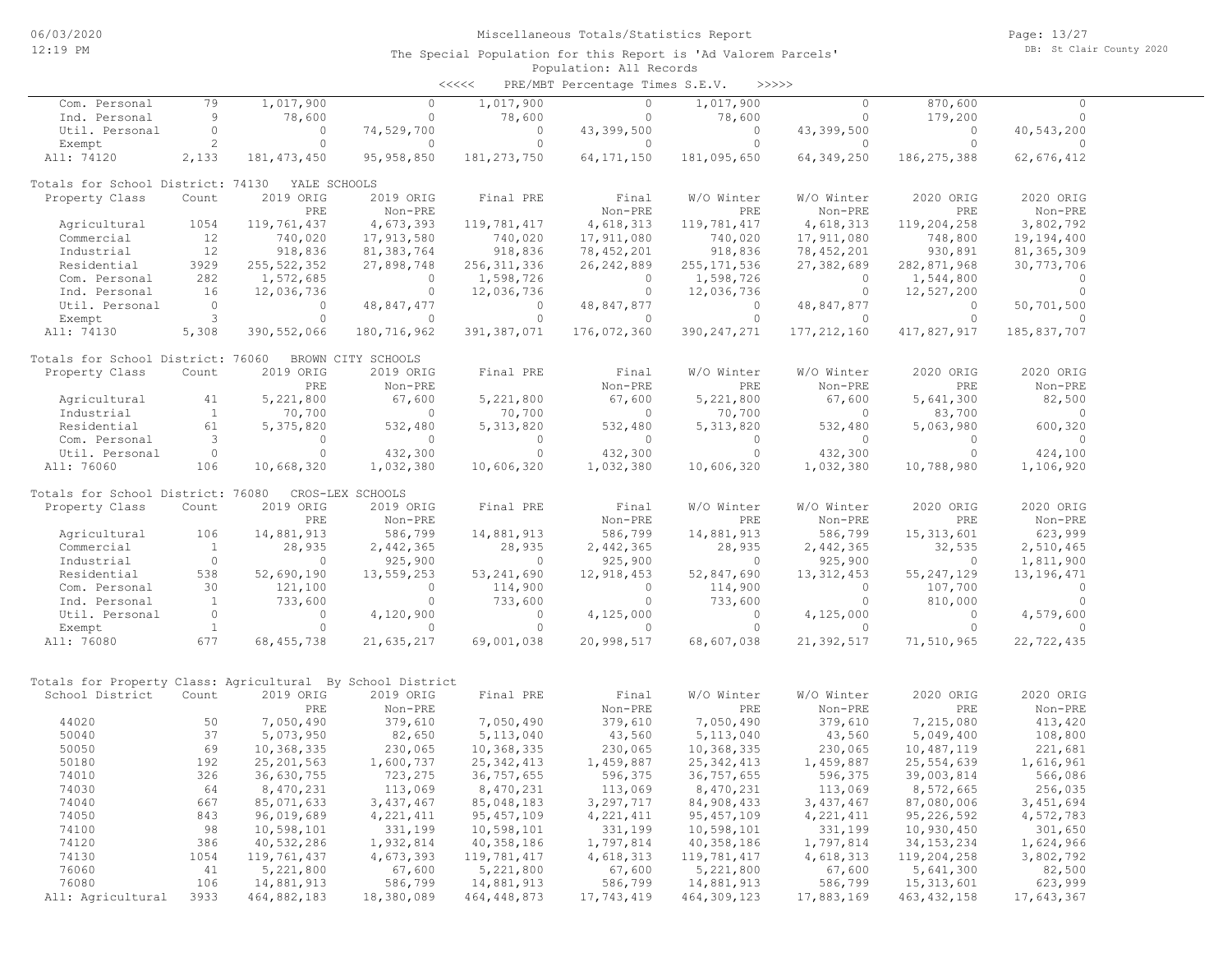Page: 14/27 DB: St Clair County 2020

#### Population: All Records The Special Population for this Report is 'Ad Valorem Parcels'

<<<<< PRE/MBT Percentage Times S.E.V. >>>>>

| Totals for Property Class: Commercial                       |                |                        | By School District |                                |               |                                |               |                                |               |
|-------------------------------------------------------------|----------------|------------------------|--------------------|--------------------------------|---------------|--------------------------------|---------------|--------------------------------|---------------|
| School District                                             | Count          | 2019 ORIG              | 2019 ORIG          | Final PRE                      | Final         | W/O Winter                     | W/O Winter    | 2020 ORIG                      | 2020 ORIG     |
|                                                             |                | PRE                    | Non-PRE            |                                | Non-PRE       | PRE                            | Non-PRE       | PRE                            | Non-PRE       |
| 44020                                                       | 0              | $\circ$                | 611,500            | $\circ$                        |               | $\circ$                        |               | $\overline{0}$                 |               |
|                                                             |                |                        |                    |                                | 611,500       |                                | 611,500       |                                | 646,200       |
| 50040                                                       | 5              | 435,101                | 17,879,999         | 435,101                        | 17,698,899    | 435,101                        | 17,698,899    | 481,699                        | 18,265,201    |
| 50050                                                       | $\mathbf{2}$   | $\Omega$               | 615,700            | $\circ$                        | 637,800       | $\Omega$                       | 637,800       | 133,800                        | 614,900       |
| 50180                                                       | 5              | 317,600                | 7,437,400          | 317,600                        | 7,321,600     | 317,600                        | 7,321,600     | 321,760                        | 7,525,340     |
| 74010                                                       | 42             | 3,002,887              | 456,962,663        | 2,888,687                      | 447,025,988   | 2,888,687                      | 447,025,988   | 2,946,137                      | 472, 429, 463 |
| 74030                                                       | 10             | 1,320,914              | 57,108,386         | 1,320,914                      | 57,084,686    | 1,320,914                      | 57,084,686    | 860,797                        | 59, 551, 303  |
| 74040                                                       | 7              | 887,740                | 13,024,560         | 868,540                        | 12,930,860    | 868,540                        | 12,930,860    | 630,280                        | 13,520,120    |
| 74050                                                       | 29             | 1,854,398              | 81,971,802         | 1,876,898                      | 81,882,602    | 1,854,398                      | 81,905,102    | 1,575,324                      | 91,784,076    |
| 74100                                                       | 11             | 254,900                | 58,108,700         | 254,900                        | 57,746,600    | 254,900                        | 57,746,600    | 297,800                        | 59,994,500    |
| 74120                                                       | $\overline{4}$ | 336,620                | 4,625,880          | 336,620                        | 4,522,280     | 336,620                        | 4,522,280     | 316,380                        |               |
|                                                             |                |                        |                    |                                |               |                                |               |                                | 4,915,620     |
| 74130                                                       | 12             | 740,020                | 17,913,580         | 740,020                        | 17,911,080    | 740,020                        | 17,911,080    | 748,800                        | 19,194,400    |
| 76080                                                       | <sup>1</sup>   | 28,935                 | 2,442,365          | 28,935                         | 2,442,365     | 28,935                         | 2,442,365     | 32,535                         | 2,510,465     |
| All: Commercial                                             | 128            | 9,179,115              | 718,702,535        | 9,068,215                      | 707,816,260   | 9,045,715                      | 707,838,760   | 8, 345, 312                    | 750, 951, 588 |
| Totals for Property Class: Industrial By School District    |                |                        |                    |                                |               |                                |               |                                |               |
| School District                                             | Count          | 2019 ORIG              | 2019 ORIG          | Final PRE                      | Final         | W/O Winter                     | W/O Winter    | 2020 ORIG                      | 2020 ORIG     |
|                                                             |                | PRE                    | Non-PRE            |                                | Non-PRE       | PRE                            | Non-PRE       | PRE                            | Non-PRE       |
| 50040                                                       | 3              | 157,800                | 13, 471, 100       | 157,800                        | 13, 471, 100  | 157,800                        | 13, 471, 100  | 176,300                        | 14,042,000    |
| 50050                                                       | $\Omega$       | $\Omega$               | 37,200             | $\Omega$                       | 37,200        | $\Omega$                       | 37,200        | $\Omega$                       | 37,000        |
|                                                             | 7              |                        |                    |                                |               |                                |               |                                |               |
| 50180                                                       |                | 898,306                | 3,690,794          | 898,306                        | 3,690,794     | 898,306                        | 3,690,794     | 688,065                        | 3,906,735     |
| 74010                                                       | $\circ$        | $\circ$                | 51,703,700         | $\circ$                        | 51,703,700    | $\circ$                        | 51,703,700    | $\circ$                        | 56,300,800    |
| 74030                                                       | $\circ$        | $\circ$                | 3,499,700          | $\circ$                        | 3,499,700     | $\circ$                        | 3,499,700     | $\circ$                        | 3,607,500     |
| 74040                                                       | 10             | 596,050                | 2,024,250          | 596,050                        | 2,024,250     | 596,050                        | 2,024,250     | 706,700                        | 4,690,900     |
| 74050                                                       | 15             | 39,594,795             | 624,851,405        | 39,594,795                     | 624,824,355   | 39,594,795                     | 624,824,355   | 1,964,100                      | 355,256,500   |
| 74100                                                       | 2              | 513,900                | 54,440,800         | 513,900                        | 54,440,800    | 513,900                        | 54,440,800    | 582,400                        | 57,036,240    |
| 74120                                                       | $\circ$        | $\circ$                | 2,584,100          | $\circ$                        | 2,584,100     | $\circ$                        | 2,584,100     | $\overline{0}$                 | 2,556,600     |
| 74130                                                       | $12 \,$        | 918,836                | 81,383,764         | 918,836                        | 78, 452, 201  | 918,836                        | 78,452,201    | 930,891                        | 81, 365, 309  |
| 76060                                                       | $\mathbf{1}$   | 70,700                 | 0                  | 70,700                         | 0             | 70,700                         | $\circ$       | 83,700                         | $\Omega$      |
|                                                             | $\circ$        |                        |                    |                                |               |                                |               |                                |               |
| 76080                                                       |                | $\circ$                | 925,900            | $\circ$                        | 925,900       | $\circ$                        | 925,900       | $\circ$                        | 1,811,900     |
| All: Industrial                                             | 50             | 42,750,387             | 838, 612, 713      | 42,750,387                     | 835,654,100   | 42,750,387                     | 835,654,100   | 5, 132, 156                    | 580, 611, 484 |
| Totals for Property Class: Residential By School District   |                |                        |                    |                                |               |                                |               |                                |               |
| School District                                             | Count          | 2019 ORIG              | 2019 ORIG          | Final PRE                      | Final         | W/O Winter                     | W/O Winter    | 2020 ORIG                      | 2020 ORIG     |
|                                                             |                | PRE                    | Non-PRE            |                                | Non-PRE       | PRE                            | Non-PRE       | PRE                            | Non-PRE       |
| 44020                                                       | 444            | 43, 201, 760           | 4,812,440          | 43, 464, 760                   | 4,549,440     | 43,370,660                     | 4,643,540     | 47, 164, 710                   | 4,445,590     |
| 50040                                                       | 633            | 68,593,895             | 13, 318, 405       | 68,806,695                     | 13,105,605    | 68, 393, 895                   | 13,518,405    | 74,059,028                     | 14,264,572    |
|                                                             | 505            |                        |                    |                                |               |                                |               |                                |               |
| 50050                                                       |                | 45,450,058             | 3,535,142          | 45,706,958                     | 3, 168, 542   | 45,521,658                     | 3, 353, 842   | 50,037,911                     | 3,191,989     |
| 50180                                                       | 1381           | 148, 241, 526          | 10,129,974         | 148,299,626                    | 9,899,774     | 148,299,626                    | 9,899,774     | 162,613,824                    | 10,662,976    |
| 74010                                                       | 19057          | 1,274,997,231          |                    | 265, 422, 719 1, 276, 232, 915 |               | 260, 979, 146 1, 275, 170, 915 | 262,041,146   | 1,379,273,855                  | 281,529,520   |
| 74030                                                       | 6021           | 562, 348, 583          | 228,063,374        | 562,097,983                    | 227, 357, 974 | 562,097,983                    | 227, 357, 974 | 615, 474, 287                  | 246,841,386   |
| 74040                                                       | 2954           | 234,020,017            | 27,647,283         | 234, 616, 117                  | 26,391,283    | 233,510,817                    | 27,496,583    | 253,641,241                    | 29,589,459    |
| 74050                                                       | 10087          | 961, 254, 120          | 119,066,680        | 968, 276, 763                  | 113,766,119   | 966, 524, 863                  | 115,518,019   | 1,050,625,877                  | 123,836,643   |
| 74100                                                       | 4951           | 372,596,825            | 36,612,975         | 373, 612, 546                  | 34,854,475    | 372,982,246                    | 35, 484, 775  | 400, 322, 450                  | 37, 165, 650  |
| 74120                                                       | 1653           | 139,508,044            | 12,286,356         | 139,482,444                    | 11,867,456    | 139, 304, 344                  | 12,045,556    | 150,755,974                    | 13,036,026    |
| 74130                                                       | 3929           | 255, 522, 352          | 27,898,748         | 256, 311, 336                  | 26, 242, 889  | 255, 171, 536                  | 27,382,689    | 282,871,968                    | 30,773,706    |
|                                                             |                |                        |                    |                                |               |                                |               |                                |               |
| 76060                                                       | 61             | 5,375,820              | 532,480            | 5, 313, 820                    | 532,480       | 5, 313, 820                    | 532,480       | 5,063,980                      | 600,320       |
| 76080                                                       | 538            | 52,690,190             | 13,559,253         | 53, 241, 690                   | 12,918,453    | 52,847,690                     | 13, 312, 453  | 55, 247, 129                   | 13, 196, 471  |
| All: Residential                                            |                | 52214 4, 163, 800, 421 |                    | 762,885,829 4,175,463,653      | 745,633,636   | 4,168,510,053                  |               | 752, 587, 236 4, 527, 152, 234 | 809, 134, 308 |
| Totals for Property Class: Aq. Personal By School District  |                |                        |                    |                                |               |                                |               |                                |               |
| School District                                             | Count          | 2019 ORIG              | 2019 ORIG          | Final PRE                      | Final         | W/O Winter                     | W/O Winter    | 2020 ORIG                      | 2020 ORIG     |
|                                                             |                | PRE                    | Non-PRE            |                                | Non-PRE       | PRE                            | Non-PRE       | PRE                            | Non-PRE       |
|                                                             |                |                        |                    |                                |               |                                |               |                                |               |
| 74030                                                       | $\circ$        | $\circ$                | 12,300             | $\circ$                        | 12,300        | $\circ$                        | 12,300        | $\circ$                        | 13,000        |
| All: Ag. Personal                                           | $\circ$        | $\circ$                | 12,300             | $\circ$                        | 12,300        | $\circ$                        | 12,300        | $\circ$                        | 13,000        |
| Totals for Property Class: Com. Personal By School District |                |                        |                    |                                |               |                                |               |                                |               |
| School District                                             | Count          | 2019 ORIG              | 2019 ORIG          | Final PRE                      | Final         | W/O Winter                     | W/O Winter    | 2020 ORIG                      | 2020 ORIG     |
|                                                             |                | PRE                    | Non-PRE            |                                | Non-PRE       | PRE                            | Non-PRE       | PRE                            | Non-PRE       |
|                                                             |                |                        |                    |                                |               |                                |               |                                |               |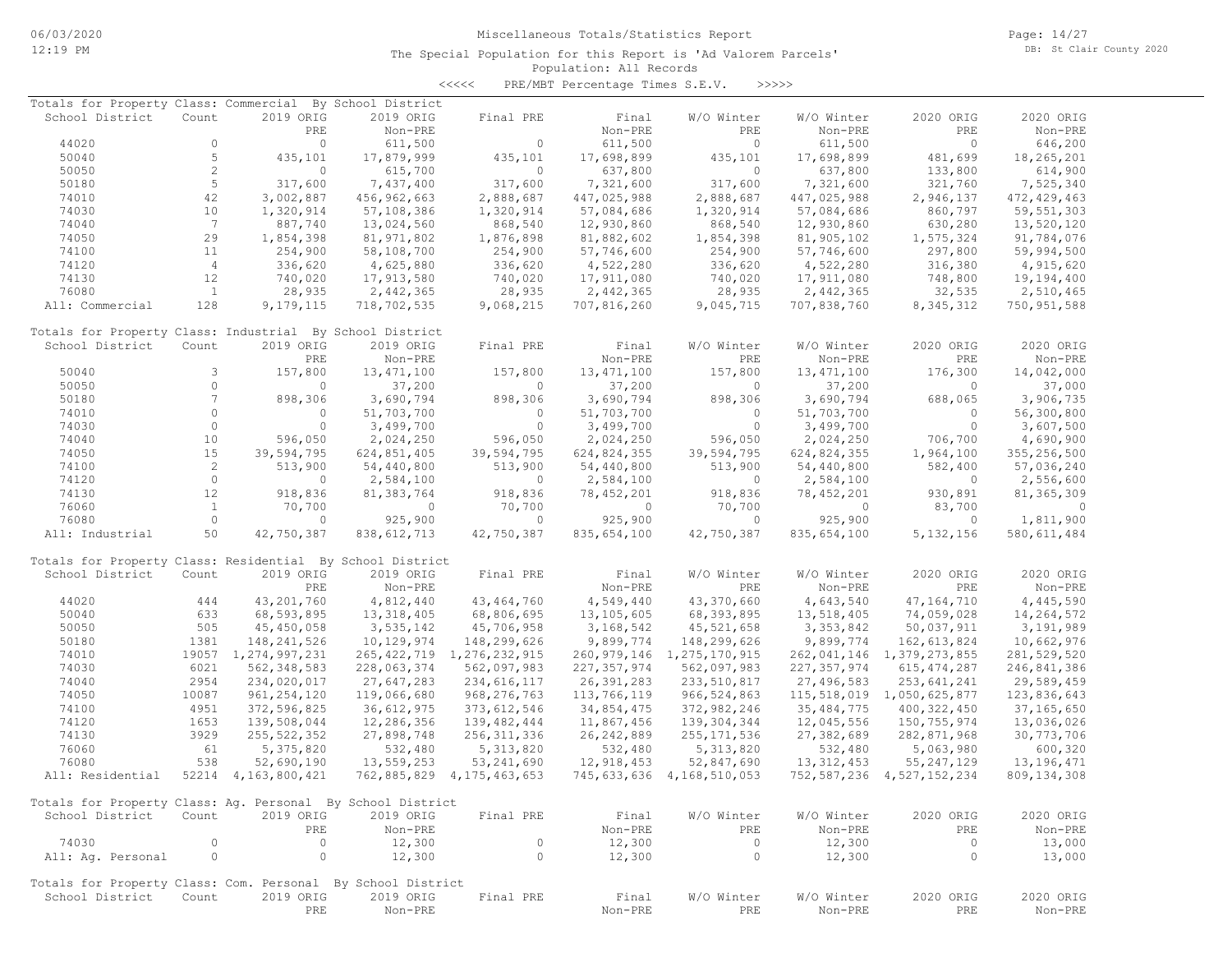|                                                      |                         |              |                                                              | $\prec$ <<<< | PRE/MBT Percentage Times S.E.V. |              | >>>>>         |             |              |
|------------------------------------------------------|-------------------------|--------------|--------------------------------------------------------------|--------------|---------------------------------|--------------|---------------|-------------|--------------|
| 44020                                                | 22                      | 211,100      | 0                                                            | 348,534      | $\Omega$                        | 348,534      | $\Omega$      | 185,100     | $\Omega$     |
| 50040                                                | 98                      | 1,633,900    | $\circ$                                                      | 1,633,900    | $\circ$                         | 1,633,900    | $\circ$       | 1,685,000   | $\Omega$     |
| 50050                                                | 18                      | 123,600      | $\circ$                                                      | 123,600      | $\circ$                         | 123,600      | $\Omega$      | 212,600     | $\circ$      |
| 50180                                                | 91                      | 923,600      | $\circ$                                                      | 898,100      | $\circ$                         | 898,100      | $\circ$       | 1,358,800   | $\circ$      |
| 74010                                                | 2413                    | 61,161,800   | $\circ$                                                      | 60,230,985   | $\circ$                         | 60,230,985   | $\Omega$      | 59,215,700  | $\Omega$     |
| 74030                                                | 437                     | 4,156,200    | $\circ$                                                      | 4,139,400    | $\circ$                         | 4,139,400    | $\Omega$      | 3,866,700   | $\circ$      |
| 74040                                                | 216                     | 3,836,300    | $\circ$                                                      |              | $\circ$                         | 3,842,230    | $\circ$       |             | $\circ$      |
|                                                      | 1020                    |              | $\circ$                                                      | 3,842,230    | $\circ$                         |              | $\Omega$      | 3,631,800   | $\circ$      |
| 74050                                                |                         | 12,940,100   |                                                              | 13, 474, 400 |                                 | 13,474,400   |               | 14,393,600  |              |
| 74100                                                | 528                     | 30,541,400   | $\circ$                                                      | 30,426,600   | $\Omega$                        | 30,426,600   | $\Omega$      | 23,547,900  | $\circ$      |
| 74120                                                | 79                      | 1,017,900    | $\Omega$                                                     | 1,017,900    | $\Omega$                        | 1,017,900    | $\Omega$      | 870,600     | $\Omega$     |
| 74130                                                | 282                     | 1,572,685    | $\circ$                                                      | 1,598,726    | $\circ$                         | 1,598,726    | $\circ$       | 1,544,800   | $\circ$      |
| 76060                                                | $\overline{\mathbf{3}}$ | $\circ$      | $\circ$                                                      | $\circ$      | $\circ$                         | $\circ$      | $\Omega$      | $\circ$     | $\Omega$     |
| 76080                                                | 30                      | 121,100      | $\circ$                                                      | 114,900      | $\circ$                         | 114,900      | $\circ$       | 107,700     |              |
| All: Com. Personal 5237                              |                         | 118,239,685  | $\circ$                                                      | 117,849,275  | $\Omega$                        | 117,849,275  | $\cap$        | 110,620,300 | $\Omega$     |
|                                                      |                         |              | Totals for Property Class: Ind. Personal By School District  |              |                                 |              |               |             |              |
| School District                                      | Count                   | 2019 ORIG    | 2019 ORIG                                                    | Final PRE    | Final                           | W/O Winter   | W/O Winter    | 2020 ORIG   | 2020 ORIG    |
|                                                      |                         | PRE          | Non-PRE                                                      |              | Non-PRE                         | PRE          | Non-PRE       | PRE         | Non-PRE      |
| 44020                                                | <sup>1</sup>            | $\Omega$     | $\Omega$                                                     | $\Omega$     | $\circ$                         | $\Omega$     | $\Omega$      | $\Omega$    | $\Omega$     |
| 50040                                                | 25                      | 86, 143, 400 | $\circ$                                                      | 86, 143, 800 | $\circ$                         | 86, 143, 800 | $\circ$       | 76,489,200  | $\circ$      |
|                                                      | <sup>1</sup>            | $\circ$      | $\circ$                                                      |              | $\circ$                         |              | $\Omega$      |             | $\circ$      |
| 50050                                                |                         |              |                                                              | $\circ$      |                                 | $\circ$      |               | $\circ$     |              |
| 50180                                                | $\overline{4}$          | 8,268,500    | $\circ$                                                      | 8,268,500    | $\circ$                         | 8,268,500    | $\circ$       | 8,642,200   | $\circ$      |
| 74010                                                | 105                     | 10,325,700   | $\circ$                                                      | 10,325,700   | $\circ$                         | 10,325,700   | $\circ$       | 9,231,800   | $\circ$      |
| 74030                                                | 13                      | 116,100      | $\circ$                                                      | 116,100      | $\circ$                         | 116,100      | $\Omega$      | 108,500     | $\circ$      |
| 74040                                                | 6                       | 1,896,700    | $\circ$                                                      | 1,896,700    | $\circ$                         | 1,896,700    | $\circ$       | 1,767,600   | $\circ$      |
| 74050                                                | 89                      | 66,429,500   | $\Omega$                                                     | 66,429,600   | $\Omega$                        | 66,429,600   | $\Omega$      | 393,022,700 | $\Omega$     |
| 74100                                                | 28                      | 8,216,800    | $\circ$                                                      | 8,216,800    | $\Omega$                        | 8,216,800    | $\Omega$      | 6,559,900   | $\Omega$     |
| 74120                                                | 9                       | 78,600       | $\circ$                                                      | 78,600       | $\Omega$                        | 78,600       | $\Omega$      | 179,200     | $\Omega$     |
| 74130                                                | 16                      | 12,036,736   | $\circ$                                                      | 12,036,736   | $\circ$                         | 12,036,736   | $\circ$       | 12,527,200  | $\mathbf 0$  |
| 76080                                                | $\mathbf{1}$            | 733,600      | $\circ$                                                      | 733,600      | $\bigcirc$                      | 733,600      | $\Omega$      | 810,000     |              |
| All: Ind. Personal                                   | 298                     | 194,245,636  | $\Omega$                                                     | 194,246,136  | $\bigcirc$                      | 194,246,136  | $\Omega$      | 509,338,300 | $\circ$      |
|                                                      |                         |              |                                                              |              |                                 |              |               |             |              |
|                                                      |                         |              | Totals for Property Class: Util. Personal By School District |              |                                 |              |               |             |              |
| School District                                      | Count                   | 2019 ORIG    | 2019 ORIG                                                    | Final PRE    | Final                           | W/O Winter   | W/O Winter    | 2020 ORIG   | 2020 ORIG    |
|                                                      |                         | PRE          | Non-PRE                                                      |              | Non-PRE                         | PRE          | Non-PRE       | PRE         | Non-PRE      |
| 44020                                                | $\Omega$                | $\circ$      | 1,388,500                                                    | $\circ$      | 1,388,500                       | $\circ$      | 1,388,500     | $\circ$     | 1,497,400    |
| 50040                                                | $\circ$                 | $\circ$      | 6,723,100                                                    | $\circ$      | 6,723,400                       | $\circ$      | 6,723,400     | $\circ$     | 8,328,000    |
| 50050                                                | $\circ$                 | $\circ$      | 1,888,800                                                    | $\circ$      | 1,821,990                       | $\circ$      | 1,821,990     | $\circ$     | 1,992,100    |
| 50180                                                | $\Omega$                | $\circ$      | 39,955,200                                                   | $\circ$      | 39,916,100                      | $\circ$      | 39,916,100    | $\Omega$    | 40, 373, 300 |
| 74010                                                | $\Omega$                | $\circ$      | 55,059,300                                                   | $\circ$      | 55,047,700                      | $\circ$      | 55,047,700    | $\circ$     | 57,683,800   |
| 74030                                                | $\Omega$                | $\circ$      | 11,620,700                                                   | $\circ$      | 11,621,000                      | $\circ$      | 11,621,000    | $\circ$     | 12,432,400   |
| 74040                                                | $\Omega$                | $\Omega$     | 12,758,400                                                   | $\Omega$     | 12,765,177                      | $\circ$      | 12,765,177    | $\Omega$    | 13, 133, 500 |
| 74050                                                | $\Omega$                | $\circ$      | 131,355,600                                                  | $\circ$      | 131,380,600                     | $\circ$      | 131,380,600   | $\Omega$    | 134,406,780  |
|                                                      | $\Omega$                | $\Omega$     |                                                              | $\Omega$     |                                 | $\Omega$     |               | $\Omega$    |              |
| 74100                                                |                         |              | 80,863,000                                                   |              | 76,971,900                      |              | 76,971,900    |             | 77,945,900   |
| 74120                                                | $\circ$                 | $\circ$      | 74,529,700                                                   | $\circ$      | 43,399,500                      | $\circ$      | 43,399,500    | $\circ$     | 40,543,200   |
| 74130                                                | $\Omega$                | $\Omega$     | 48,847,477                                                   | $\circ$      | 48,847,877                      | $\circ$      | 48,847,877    | $\Omega$    | 50,701,500   |
| 76060                                                | $\Omega$                | $\Omega$     | 432,300                                                      | $\circ$      | 432,300                         | $\circ$      | 432,300       | $\Omega$    | 424,100      |
| 76080                                                | $\Omega$                | $\circ$      | 4,120,900                                                    | $\circ$      | 4,125,000                       | $\circ$      | 4,125,000     | $\circ$     | 4,579,600    |
| All: Util. Personal                                  | $\circ$                 | $\Omega$     | 469, 542, 977                                                | $\Omega$     | 434, 441, 044                   | $\Omega$     | 434, 441, 044 | $\Omega$    | 444,041,580  |
| Totals for Property Class: Exempt By School District |                         |              |                                                              |              |                                 |              |               |             |              |
| School District Count                                |                         | 2019 ORIG    | 2019 ORIG                                                    | Final PRE    | Final                           | W/O Winter   | W/O Winter    | 2020 ORIG   | 2020 ORIG    |
|                                                      |                         | PRE          | Non-PRE                                                      |              | Non-PRE                         | PRE          | Non-PRE       | PRE         | Non-PRE      |
| 50040                                                | $\mathbf{1}$            | $\circ$      | $\circ$                                                      | $\circ$      | $\circ$                         | $\circ$      | $\circ$       | $\circ$     | $\circ$      |
|                                                      |                         | $\Omega$     |                                                              |              |                                 |              |               | $\Omega$    |              |
| 50050                                                | $\mathbf{1}$            |              | $\circ$                                                      | $\circ$      | $\circ$                         | $\circ$      | $\Omega$      |             | $\circ$      |
| 74010                                                | 3                       | $\Omega$     | $\Omega$                                                     | $\Omega$     | $\circ$                         | $\circ$      | $\Omega$      | $\Omega$    | $\circ$      |
| 74030                                                | 3                       | $\Omega$     | $\Omega$                                                     | $\Omega$     | $\Omega$                        | $\Omega$     | $\Omega$      | $\Omega$    | $\circ$      |
| 74040                                                |                         | $\Omega$     | $\Omega$                                                     | $\Omega$     | $\Omega$                        | $\Omega$     | $\cap$        | $\Omega$    | $\circ$      |
| 74050                                                | 7                       | $\Omega$     | $\Omega$                                                     | $\Omega$     | $\Omega$                        | $\Omega$     | $\Omega$      | $\Omega$    | $\circ$      |
| 74100                                                | 3                       | $\Omega$     | 0                                                            | $\Omega$     | $\circ$                         | $\Omega$     | $\Omega$      | $\Omega$    | 0            |
| 74120                                                | $\mathbf{2}^{\prime}$   | $\circ$      | $\circ$                                                      | 0            | $\circ$                         | $\Omega$     | $\Omega$      | $\circ$     | $\Omega$     |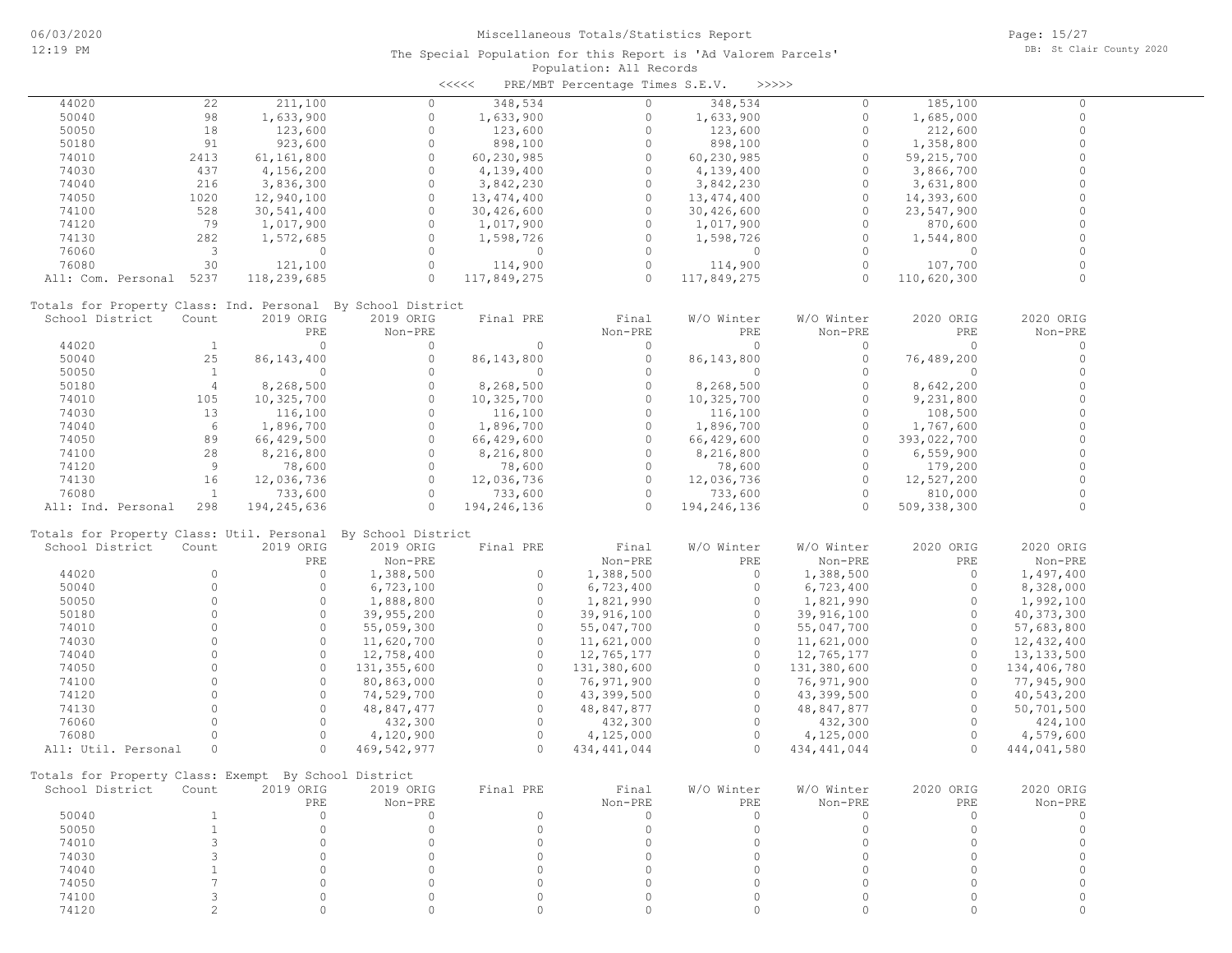| PRE/MBT Percentage Times S.E.V.<br>>>>>><br><<<< |        |                      |               |               |                                                         |               |               |             |                             |
|--------------------------------------------------|--------|----------------------|---------------|---------------|---------------------------------------------------------|---------------|---------------|-------------|-----------------------------|
| 74130                                            |        |                      |               |               |                                                         |               |               |             |                             |
| 76080                                            |        |                      |               |               |                                                         |               |               |             |                             |
| All: Exempt                                      | 25     |                      |               |               |                                                         |               |               |             |                             |
|                                                  |        |                      |               |               |                                                         |               |               |             |                             |
| Totals                                           | Count  | 2019 ORIG            | 2019 ORIG     | Final PRE     | Final                                                   | W/O Winter    | W/O Winter    | 2020 ORIG   | 2020 ORIG                   |
|                                                  |        | PRE                  | Non-PRE       |               | Non-PRE                                                 | PRE           | Non-PRE       | PRE         | Non-PRE                     |
| Real                                             |        | 56,325 4,680,612,106 | 2,338,581,166 | 4,691,731,128 | 2,306,847,415                                           | 4,684,615,278 | 2,313,963,265 |             | 5,004,061,860 2,158,340,747 |
| Personal                                         | 5,535  | 312,485,321          | 469,555,277   | 312,095,411   | 434,453,344                                             | 312,095,411   | 434,453,344   | 619,958,600 | 444,054,580                 |
| Real & Personal                                  | 61,860 | 4,993,097,427        | 2,808,136,443 |               | 5,003,826,539 2,741,300,759 4,996,710,689 2,748,416,609 |               |               |             | 5,624,020,460 2,602,395,327 |
| Exempt                                           |        |                      |               |               |                                                         |               |               |             |                             |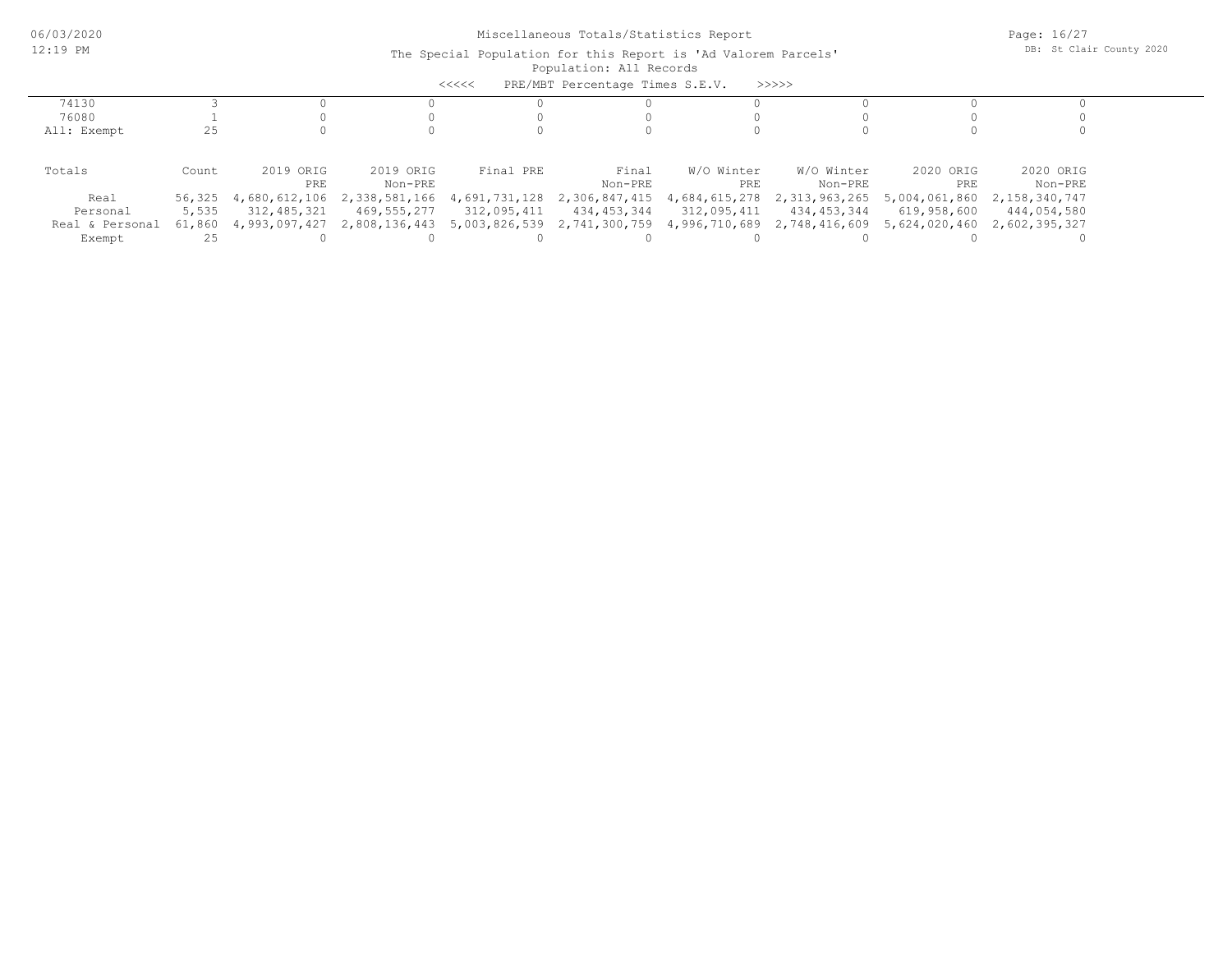Page: 17/27 DB: St Clair County 2020

#### Population: All Records The Special Population for this Report is 'Ad Valorem Parcels'

<<<<< PRE/MBT Percentage Times Taxable >>>>>

| Totals for School District: 44020 |                 |                     | ALMONT SCHOOLS     |                                |               |                                |               |                           |                |
|-----------------------------------|-----------------|---------------------|--------------------|--------------------------------|---------------|--------------------------------|---------------|---------------------------|----------------|
| Property Class                    | Count           | 2019 ORIG           | 2019 ORIG          | Final PRE                      | Final         | W/O Winter                     | W/O Winter    | 2020 ORIG                 | 2020 ORIG      |
|                                   |                 | PRE                 | Non-PRE            |                                | Non-PRE       | PRE                            | Non-PRE       | PRE                       | Non-PRE        |
|                                   | 50              |                     | 246,591            |                                |               |                                |               |                           |                |
| Agricultural                      |                 | 3,906,653           |                    | 3,906,653                      | 246,591       | 3,906,653                      | 246,591       | 4,016,132                 | 256,799        |
| Commercial                        | $\circ$         | $\circ$             | 519,082            | $\circ$                        | 519,082       | $\circ$                        | 519,082       | $\mathbf{0}$              | 590,779        |
| Residential                       | 444             | 31, 468, 347        | 3,461,055          | 31,708,948                     | 3,220,454     | 31,637,247                     | 3,292,155     | 33, 165, 394              | 3,108,350      |
| Com. Personal                     | 22              | 211,100             | $\Omega$           | 348,534                        | $\Omega$      | 348,534                        | $\circ$       | 185,100                   | $\Omega$       |
| Ind. Personal                     | $\mathbf{1}$    | $\circ$             | $\circ$            | $\circ$                        | $\circ$       | $\circ$                        | $\circ$       | $\Omega$                  | $\circ$        |
| Util. Personal                    | $\overline{0}$  | $\circ$             | 1,388,500          | $\circ$                        | 1,388,500     | $\circ$                        | 1,388,500     | $\circ$                   | 1,497,400      |
| All: 44020                        | 517             | 35,586,100          | 5,615,228          | 35,964,135                     | 5,374,627     | 35,892,434                     | 5,446,328     | 37, 366, 626              | 5,453,328      |
|                                   |                 |                     |                    |                                |               |                                |               |                           |                |
| Totals for School District: 50040 |                 |                     | ANCHOR BAY SCHOOLS |                                |               |                                |               |                           |                |
|                                   |                 |                     |                    |                                |               |                                |               |                           | 2020 ORIG      |
| Property Class                    | Count           | 2019 ORIG           | 2019 ORIG          | Final PRE                      | Final         | W/O Winter                     | W/O Winter    | 2020 ORIG                 |                |
|                                   |                 | PRE                 | Non-PRE            |                                | Non-PRE       | PRE                            | Non-PRE       | PRE                       | Non-PRE        |
| Agricultural                      | 37              | 3,384,593           | 73,833             | 3, 357, 212                    | 38,199        | 3, 357, 212                    | 38,199        | 3,434,960                 | 108,800        |
| Commercial                        | 5               | 303,183             | 13,736,187         | 303,183                        | 13,555,087    | 303,183                        | 13,555,087    | 308,942                   | 14, 119, 155   |
| Industrial                        | 3               | 88,480              | 10,955,443         | 88,480                         | 10,955,443    | 88,480                         | 10,955,443    | 90,160                    | 11,339,120     |
| Residential                       | 633             | 52, 579, 574        | 10,261,689         | 52,793,675                     | 10,014,464    | 52,389,682                     | 10,418,457    | 54, 558, 091              | 10,822,490     |
| Com. Personal                     | 98              | 1,633,900           | $\circ$            | 1,633,900                      | $\circ$       | 1,633,900                      | $\circ$       | 1,685,000                 | $\circ$        |
|                                   |                 |                     | $\circ$            |                                |               |                                | $\Omega$      |                           | $\Omega$       |
| Ind. Personal                     | 25              | 86, 143, 400        |                    | 86,143,800                     | $\circ$       | 86, 143, 800                   |               | 76,489,200                |                |
| Util. Personal                    | $\overline{0}$  | $\circ$             | 6,723,100          | $\circ$                        | 6,723,400     | $\circ$                        | 6,723,400     | $\Omega$                  | 8,328,000      |
| Exempt                            | $\overline{1}$  | $\circ$             | $\Omega$           | $\circ$                        | $\circ$       | $\circ$                        | $\circ$       | $\Omega$                  |                |
| All: 50040                        | 802             | 144, 133, 130       | 41,750,252         | 144,320,250                    | 41,286,593    | 143,916,257                    | 41,690,586    | 136, 566, 353             | 44,717,565     |
|                                   |                 |                     |                    |                                |               |                                |               |                           |                |
| Totals for School District: 50050 |                 |                     | ARMADA SCHOOLS     |                                |               |                                |               |                           |                |
| Property Class                    | Count           | 2019 ORIG           | 2019 ORIG          | Final PRE                      | Final         | W/O Winter                     | W/O Winter    | 2020 ORIG                 | 2020 ORIG      |
|                                   |                 | PRE                 | Non-PRE            |                                | Non-PRE       | PRE                            | Non-PRE       | PRE                       | Non-PRE        |
|                                   |                 |                     |                    |                                |               |                                |               |                           |                |
| Agricultural                      | 69              | 5,900,780           | 120,028            | 5,900,780                      | 120,028       | 5,900,780                      | 120,028       | 6,078,141                 | 110,404        |
| Commercial                        | 2               | $\Omega$            | 394,404            | $\circ$                        | 397,004       | $\Omega$                       | 397,004       | 130,377                   | 402,768        |
| Industrial                        | $\circ$         | $\circ$             | 33,963             | $\circ$                        | 33,963        | $\circ$                        | 33,963        | $\circ$                   | 34,608         |
| Residential                       | 505             | 33,770,142          | 2,899,183          | 34,005,664                     | 2,561,861     | 33,826,653                     | 2,740,872     | 36, 194, 873              | 2,443,033      |
| Com. Personal                     | 18              | 123,600             | $\circ$            | 123,600                        | $\circ$       | 123,600                        | $\circ$       | 212,600                   | $\overline{0}$ |
| Ind. Personal                     | $\mathbf{1}$    | $\circ$             | $\circ$            | $\circ$                        | $\circ$       | $\circ$                        | $\circ$       | $\circ$                   | $\circ$        |
| Util. Personal                    | $\circ$         | $\circ$             | 1,888,800          | $\circ$                        | 1,821,990     | $\circ$                        | 1,821,990     | $\circ$                   | 1,992,100      |
|                                   |                 |                     |                    |                                |               |                                |               |                           |                |
| Exempt                            | $\mathbf{1}$    | $\circ$             | $\circ$            | $\circ$                        | $\circ$       | $\circ$                        | $\circ$       | $\Omega$                  | $\circ$        |
| All: 50050                        | 596             | 39,794,522          | 5,336,378          | 40,030,044                     | 4,934,846     | 39,851,033                     | 5, 113, 857   | 42,615,991                | 4,982,913      |
|                                   |                 |                     |                    |                                |               |                                |               |                           |                |
| Totals for School District: 50180 |                 |                     | RICHMOND SCHOOLS   |                                |               |                                |               |                           |                |
| Property Class                    | Count           | 2019 ORIG           | 2019 ORIG          | Final PRE                      | Final         | W/O Winter                     | W/O Winter    | 2020 ORIG                 | 2020 ORIG      |
|                                   |                 | PRE                 | Non-PRE            |                                | Non-PRE       | PRE                            | Non-PRE       | PRE                       | Non-PRE        |
| Agricultural                      | 192             | 16,893,046          | 1, 115, 893        | 17, 113, 447                   | 999,860       | 17, 113, 447                   | 999,860       | 17,603,615                | 1,108,649      |
| Commercial                        | 5               |                     |                    |                                |               |                                |               |                           |                |
|                                   |                 | 208,164             | 5,086,827          | 208,164                        | 5,051,081     | 208,164                        | 5,051,081     | 211,450                   | 5, 142, 869    |
| Industrial                        | $7\phantom{.0}$ | 430,490             | 2,400,267          | 430,490                        | 2,400,267     | 430,490                        | 2,400,267     | 282,418                   | 2,605,223      |
| Residential                       | 1381            | 109, 351, 640       | 7,557,136          | 109, 431, 796                  | 7,313,779     | 109,431,796                    | 7,313,779     | 113,858,241               | 7,546,108      |
| Com. Personal                     | 91              | 923,600             | $\circ$            | 898,100                        | $\circ$       | 898,100                        | $\circ$       | 1,358,800                 | $\Omega$       |
| Ind. Personal                     | $\overline{4}$  | 8,268,500           | $\circ$            | 8,268,500                      | $\circ$       | 8,268,500                      | $\circ$       | 8,642,200                 | $\Omega$       |
| Util. Personal                    | $\circ$         | $\circ$             | 39, 130, 632       | $\circ$                        | 39,091,532    | $\circ$                        | 39,091,532    | $\circ$                   | 39,693,638     |
| All: 50180                        | 1680            | 136,075,440         | 55,290,755         | 136,350,497                    | 54,856,519    | 136,350,497                    | 54,856,519    | 141,956,724               | 56,096,487     |
|                                   |                 |                     |                    |                                |               |                                |               |                           |                |
| Totals for School District: 74010 |                 |                     | PORT HURON AREA    |                                |               |                                |               |                           |                |
|                                   |                 |                     |                    |                                |               |                                |               |                           |                |
| Property Class                    | Count           | 2019 ORIG           | 2019 ORIG          | Final PRE                      | Final         | W/O Winter                     | W/O Winter    | 2020 ORIG                 | 2020 ORIG      |
|                                   |                 | PRE                 | Non-PRE            |                                | Non-PRE       | PRE                            | Non-PRE       | PRE                       | Non-PRE        |
| Agricultural                      | 326             | 20,890,178          | 416,604            | 20,965,349                     | 341,433       | 20,965,349                     | 341,433       | 21,629,392                | 354,791        |
| Commercial                        | 42              | 2,143,980           | 332,968,003        | 2, 113, 450                    | 328, 513, 276 | 2, 113, 450                    | 328, 513, 276 | 2,090,583                 | 342,793,317    |
| Industrial                        | $\circ$         | $\circ$             | 43, 195, 143       | $\circ$                        | 43, 195, 143  | $\overline{0}$                 | 43, 195, 143  | $\overline{0}$            | 45,757,815     |
| Residential                       |                 | 19057 1,041,500,289 |                    | 213,037,624 1,042,932,513      |               | 208, 948, 462 1, 041, 997, 634 |               | 209,883,341 1,089,526,132 | 214, 952, 148  |
|                                   |                 |                     |                    |                                |               |                                |               |                           |                |
| Com. Personal                     | 2413            | 61,161,800          | 0                  | 60,230,985                     | $\circ$       | 60,230,985                     | $\circ$       | 59,215,700                | 0              |
| Ind. Personal                     | 105             | 10,325,700          | 0                  | 10,325,700                     | $\circ$       | 10,325,700                     | 0             | 9,231,800                 | $\circ$        |
| Util. Personal                    | $\circ$         | 0                   | 54,939,306         | 0                              | 54,927,706    | $\circ$                        | 54,927,706    | 0                         | 57, 563, 507   |
| Exempt                            | 3               | $\circ$             | $\circ$            | $\circ$                        | $\circ$       | $\circ$                        | $\circ$       | $\circ$                   | $\Omega$       |
| All: 74010                        |                 | 21946 1,136,021,947 |                    | 644, 556, 680 1, 136, 567, 997 |               | 635, 926, 020 1, 135, 633, 118 |               | 636,860,899 1,181,693,607 | 661, 421, 578  |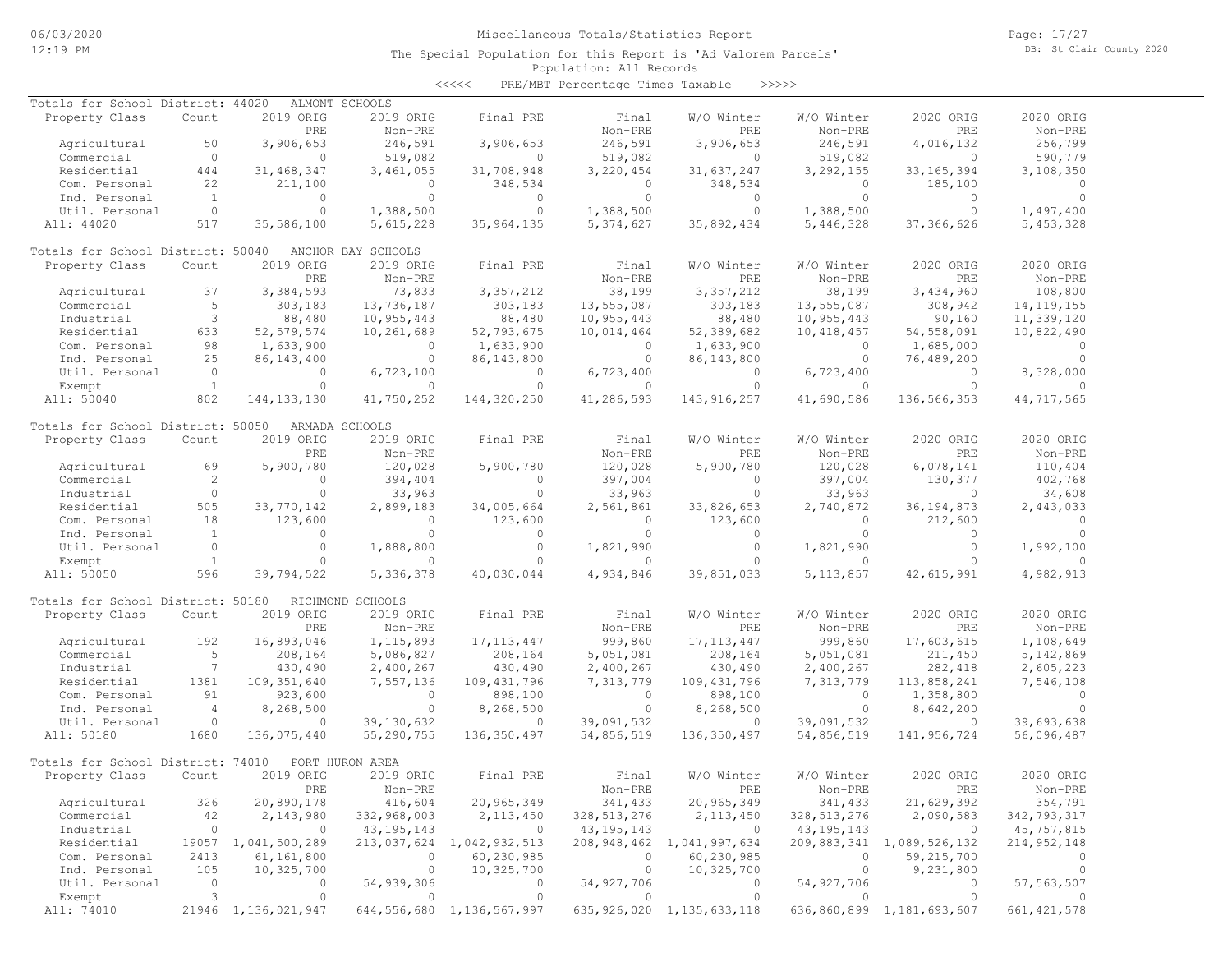The Special Population for this Report is 'Ad Valorem Parcels'

Page: 18/27 DB: St Clair County 2020

### Population: All Records

<<<<< PRE/MBT Percentage Times Taxable >>>>>

| Totals for School District: 74030 |                 |               | ALGONAC SCHOOLS           |               |               |               |               |                                |               |
|-----------------------------------|-----------------|---------------|---------------------------|---------------|---------------|---------------|---------------|--------------------------------|---------------|
| Property Class                    | Count           | 2019 ORIG     | 2019 ORIG                 | Final PRE     | Final         | W/O Winter    | W/O Winter    | 2020 ORIG                      | 2020 ORIG     |
|                                   |                 | PRE           | Non-PRE                   |               | Non-PRE       | PRE           | Non-PRE       | PRE                            | Non-PRE       |
| Agricultural                      | 64              | 5,786,235     | 80,813                    | 5,786,235     | 80,813        | 5,786,235     | 80,813        | 5,709,202                      | 223,949       |
| Commercial                        | 10              | 920,491       | 41,670,573                | 920,491       | 41,646,873    | 920,491       | 41,646,873    | 600,330                        | 43,690,913    |
| Industrial                        | $\circ$         | $\circ$       | 2,716,207                 | $\circ$       | 2,716,207     | $\circ$       | 2,716,207     | $\circ$                        | 2,782,072     |
| Residential                       | 6021            | 431,197,086   | 171,065,350               | 431,047,881   | 170, 427, 285 | 431,047,881   | 170, 427, 285 | 450, 431, 201                  | 178,350,677   |
| Aq. Personal                      | $\circ$         | $\Omega$      | 12,300                    | $\circ$       | 12,300        | $\circ$       | 12,300        | $\circ$                        | 13,000        |
| Com. Personal                     | 437             | 4,156,200     | $\circ$                   | 4,139,400     | $\circ$       | 4,139,400     | $\Omega$      | 3,866,700                      | $\circ$       |
| Ind. Personal                     | 13              | 116,100       | $\Omega$                  | 116,100       | $\Omega$      | 116,100       | $\Omega$      | 108,500                        | $\Omega$      |
| Util. Personal                    | $\circ$         | $\circ$       | 11,620,700                | $\circ$       | 11,621,000    | $\Omega$      | 11,621,000    | $\circ$                        | 12,432,400    |
| Exempt                            | 3               | $\circ$       | $\circ$                   | $\circ$       | $\Omega$      | $\circ$       | $\Omega$      | $\circ$                        |               |
| All: 74030                        | 6548            | 442, 176, 112 | 227, 165, 943             | 442,010,107   | 226,504,478   | 442,010,107   | 226,504,478   | 460,715,933                    | 237, 493, 011 |
| Totals for School District: 74040 |                 |               | CAPAC SCHOOLS             |               |               |               |               |                                |               |
| Property Class                    | Count           | 2019 ORIG     | 2019 ORIG                 | Final PRE     | Final         | W/O Winter    | W/O Winter    | 2020 ORIG                      | 2020 ORIG     |
|                                   |                 | PRE           | Non-PRE                   |               | Non-PRE       | PRE           | Non-PRE       | PRE                            | $Non-PRE$     |
| Agricultural                      | 667             | 49, 342, 576  | 2,062,919                 | 49,186,208    | 1,981,167     | 49,104,456    | 2,062,919     | 48,639,227                     | 2,019,915     |
| Commercial                        | $7\phantom{.0}$ | 625,519       | 10,652,166                | 606,319       | 10,558,466    | 606,319       | 10,558,466    | 413,899                        | 10,746,767    |
| Industrial                        | 10              | 274,142       | 1,431,871                 | 274,142       | 1,431,871     | 274,142       | 1,431,871     | 315,519                        | 4,078,058     |
| Residential                       | 2954            | 171,602,100   | 19, 152, 842              | 172,056,492   | 18,096,839    | 171, 129, 807 | 19,023,524    | 180,700,583                    | 20,290,662    |
| Com. Personal                     | 216             | 3,836,300     | $\circ$                   | 3,842,230     | $\circ$       | 3,842,230     | $\circ$       | 3,631,800                      | $\circ$       |
| Ind. Personal                     | 6               | 1,896,700     | $\circ$                   | 1,896,700     | $\circ$       | 1,896,700     | $\circ$       | 1,767,600                      | $\circ$       |
| Util. Personal                    | $\circ$         | $\Omega$      | 12,758,400                | $\circ$       | 12,765,177    | $\Omega$      | 12,765,177    | $\circ$                        | 13, 133, 500  |
| Exempt                            | $\mathbf{1}$    | $\circ$       | $\Omega$                  | $\circ$       | $\Omega$      | $\circ$       | $\circ$       | $\circ$                        | $\Omega$      |
| All: 74040                        | 3861            | 227, 577, 337 | 46,058,198                | 227,862,091   | 44,833,520    | 226,853,654   | 45,841,957    | 235, 468, 628                  | 50,268,902    |
| Totals for School District: 74050 |                 |               | EAST CHINA SCHOOLS        |               |               |               |               |                                |               |
| Property Class                    | Count           | 2019 ORIG     | 2019 ORIG                 | Final PRE     | Final         | W/O Winter    | $W/O$ Winter  | 2020 ORIG                      | 2020 ORIG     |
|                                   |                 | PRE           | Non-PRE                   |               | Non-PRE       | PRE           | Non-PRE       | PRE                            | Non-PRE       |
| Agricultural                      | 843             | 66,529,959    | 3,370,437                 | 66,196,686    | 3,370,437     | 66,196,686    | 3,370,437     | 67,828,541                     | 3,753,921     |
| Commercial                        | 29              | 1,570,514     | 65,166,979                | 1,580,084     | 65,199,013    | 1,570,514     | 65,208,583    | 1,288,979                      | 72,733,458    |
| Industrial                        | 15              | 26, 285, 773  | 545, 101, 451             | 26, 285, 773  | 545,074,401   | 26, 285, 773  | 545,074,401   | 927,447                        | 322, 116, 228 |
| Residential                       | 10087           | 778, 353, 954 | 96,095,589                | 785, 214, 709 | 91,303,656    | 783,656,863   | 92,861,502    | 815,040,064                    | 95,060,125    |
| Com. Personal                     | 1020            | 12,940,100    | $\circ$                   | 13,474,400    | $\circ$       | 13,474,400    | $\circ$       | 14,393,600                     | $\Omega$      |
| Ind. Personal                     | 89              | 66,429,500    | $\circ$                   | 66,429,600    | $\circ$       | 66,429,600    | $\circ$       | 393,022,700                    | $\Omega$      |
| Util. Personal                    | $\circ$         | $\circ$       | 131, 355, 600             | $\circ$       | 131,380,600   | $\circ$       | 131,380,600   | $\circ$                        | 134,406,780   |
| Exempt                            | 7               | $\Omega$      | $\Omega$                  | $\Omega$      | $\Omega$      | $\Omega$      | $\Omega$      | $\Omega$                       | $\Omega$      |
| All: 74050                        | 12090           | 952,109,800   | 841,090,056               | 959, 181, 252 | 836, 328, 107 | 957, 613, 836 |               | 837, 895, 523 1, 292, 501, 331 | 628,070,512   |
| Totals for School District: 74100 |                 |               | MARYSVILLE PUBLIC SCHOOLS |               |               |               |               |                                |               |
| Property Class                    | Count           | 2019 ORIG     | 2019 ORIG                 | Final PRE     | Final         | W/O Winter    | W/O Winter    | 2020 ORIG                      | 2020 ORIG     |
|                                   |                 | PRE           | Non-PRE                   |               | Non-PRE       | PRE           | Non-PRE       | PRE                            | Non-PRE       |
| Agricultural                      | 98              | 7,821,432     | 199,239                   | 7,694,024     | 199,239       | 7,694,024     | 199,239       | 7,959,480                      | 236,197       |
| Commercial                        | 11              | 223,366       | 44,420,998                | 223,366       | 44, 325, 359  | 223,366       | 44, 325, 359  | 239,863                        | 45, 537, 163  |
| Industrial                        | 2               | 339,697       | 43, 197, 921              | 339,697       | 43, 197, 921  | 339,697       | 43, 197, 921  | 346,151                        | 44,639,449    |
| Residential                       | 4951            | 298, 116, 244 | 29,284,886                | 299, 161, 907 | 27,621,704    | 298,602,618   | 28,180,993    | 312,082,978                    | 28, 373, 391  |
| Com. Personal                     | 528             | 30,541,400    | $\Omega$                  | 30,426,600    | $\Omega$      | 30,426,600    | $\Omega$      | 23,547,900                     | $\bigcirc$    |
| Ind. Personal                     | 28              | 8,216,800     | $\circ$                   | 8,216,800     | $\circ$       | 8,216,800     | $\circ$       | 6,559,900                      |               |
| Util. Personal                    | $\circ$         | $\circ$       | 80,726,141                | $\circ$       | 76,835,041    | $\circ$       | 76,835,041    | $\circ$                        | 77,873,578    |
| Exempt                            | 3               | $\Omega$      | $\circ$                   | $\Omega$      | $\Omega$      | $\circ$       | $\Omega$      | $\Omega$                       |               |
| All: 74100                        | 5621            | 345, 258, 939 | 197,829,185               | 346,062,394   | 192, 179, 264 | 345,503,105   | 192,738,553   | 350, 736, 272                  | 196,659,778   |
| Totals for School District: 74120 |                 |               | MEMPHIS SCHOOLS           |               |               |               |               |                                |               |
| Property Class                    | Count           | 2019 ORIG     | 2019 ORIG                 | Final PRE     | Final         | W/O Winter    | W/O Winter    | 2020 ORIG                      | 2020 ORIG     |
|                                   |                 | PRE           | Non-PRE                   |               | Non-PRE       | PRE           | Non-PRE       | PRE                            | Non-PRE       |
| Agricultural                      | 386             | 24,657,605    | 1,295,087                 | 24,505,773    | 1,187,996     | 24,505,773    | 1,187,996     | 20,448,112                     | 1,039,782     |
| Commercial                        | 4               | 230,043       | 2,992,546                 | 230,043       | 2,883,337     | 230,043       | 2,883,337     | 206,300                        | 3, 161, 138   |
| Industrial                        | $\circ$         | $\circ$       | 1,974,067                 | $\circ$       | 1,974,067     | $\circ$       | 1,974,067     | $\circ$                        | 2,011,566     |
| Residential                       | 1653            | 103,048,148   | 9,385,316                 | 103,076,834   | 9,062,768     | 102,933,007   | 9,206,595     | 111,270,726                    | 10,092,611    |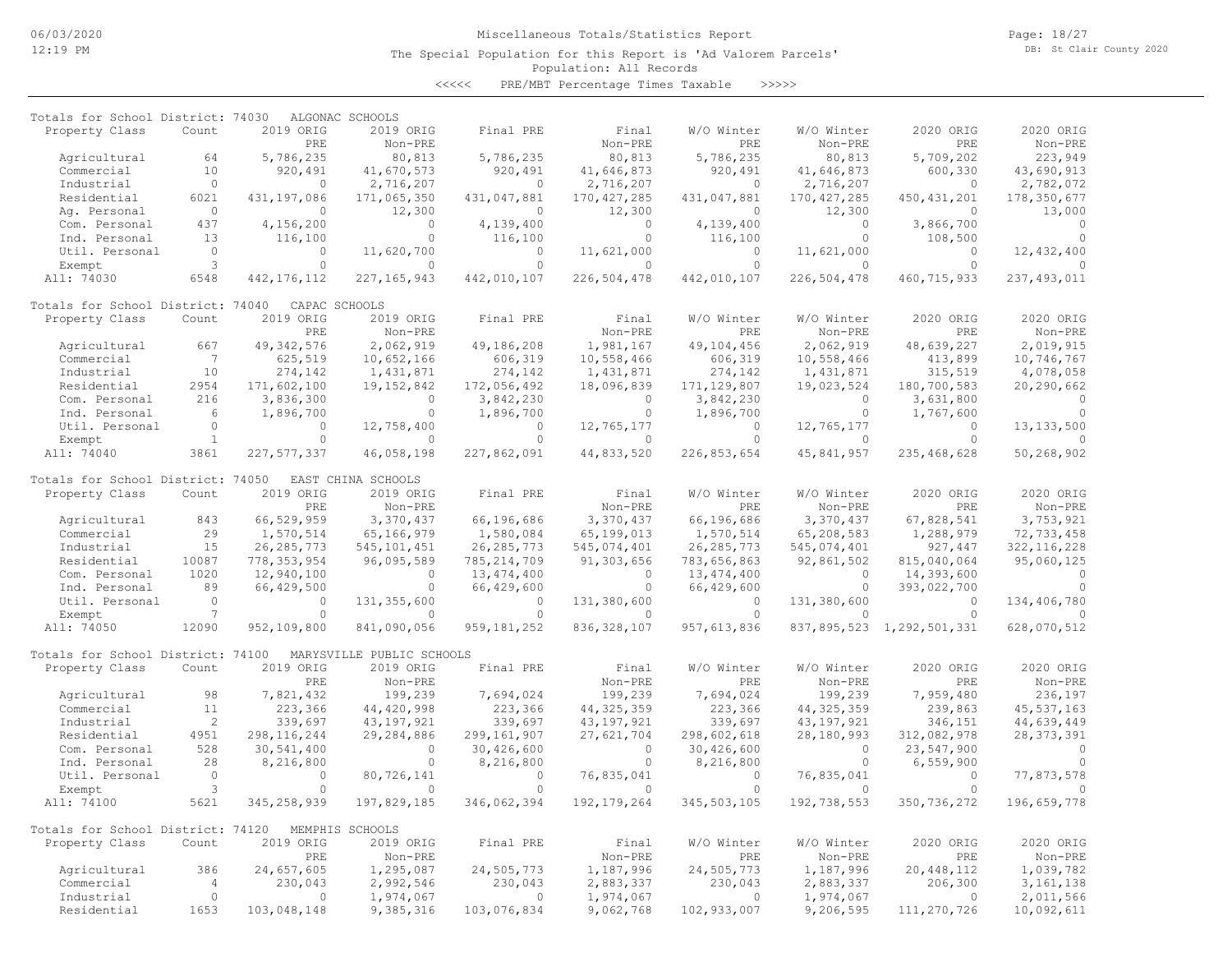| くくくくく | PRE/MBT Percentage Times Taxable |  | >>>>> |
|-------|----------------------------------|--|-------|
|       |                                  |  |       |

| Com. Personal                                              | 79           | 1,017,900     | $\circ$            | 1,017,900     | $\circ$             | 1,017,900     | $\circ$             | 870,600      | $\circ$             |  |
|------------------------------------------------------------|--------------|---------------|--------------------|---------------|---------------------|---------------|---------------------|--------------|---------------------|--|
| Ind. Personal                                              | 9            | 78,600        | $\circ$            | 78,600        | $\Omega$            | 78,600        | $\Omega$            | 179,200      | $\Omega$            |  |
| Util. Personal                                             | $\circ$      | $\Omega$      | 74,529,700         | $\Omega$      | 43,399,500          | $\circ$       | 43,399,500          | $\circ$      | 40,543,200          |  |
| Exempt                                                     | $\sqrt{2}$   | $\Omega$      | $\Omega$           | $\Omega$      | $\Omega$            | $\Omega$      | $\Omega$            | $\Omega$     | $\Omega$            |  |
| All: 74120                                                 | 2133         | 129,032,296   | 90, 176, 716       | 128,909,150   | 58,507,668          | 128,765,323   | 58,651,495          | 132,974,938  | 56,848,297          |  |
|                                                            |              |               |                    |               |                     |               |                     |              |                     |  |
| Totals for School District: 74130                          |              | YALE SCHOOLS  |                    |               |                     |               |                     |              |                     |  |
| Property Class                                             | Count        | 2019 ORIG     | 2019 ORIG          | Final PRE     | Final               | W/O Winter    | W/O Winter          | 2020 ORIG    | 2020 ORIG           |  |
|                                                            |              | PRE           | Non-PRE            |               | Non-PRE             | PRE           | Non-PRE             | PRE          | Non-PRE             |  |
| Agricultural                                               | 1054         | 66, 231, 924  | 2,605,352          | 66, 221, 490  | 2,580,680           | 66, 221, 490  | 2,580,680           | 66, 179, 364 | 2,193,472           |  |
|                                                            |              | 608,575       |                    |               |                     |               |                     |              |                     |  |
| Commercial                                                 | 12           |               | 13,956,952         | 608,575       | 13,954,452          | 608,575       | 13,954,452          | 586,357      | 14,653,776          |  |
| Industrial                                                 | 12           | 621,059       | 73,972,806         | 621,059       | 77,449,008          | 621,059       | 77,449,008          | 685,310      | 78,847,616          |  |
| Residential                                                | 3929         | 191,396,142   | 21,306,846         | 192, 102, 498 | 19,979,054          | 191,249,551   | 20,832,001          | 201,501,623  | 22,503,998          |  |
| Com. Personal                                              | 282          | 1,572,685     | $\circ$            | 1,598,726     | $\circ$             | 1,598,726     | $\circ$             | 1,544,800    | $\circ$             |  |
| Ind. Personal                                              | 16           | 12,036,736    | $\circ$            | 12,036,736    | $\circ$             | 12,036,736    | $\circ$             | 12,527,200   | $\Omega$            |  |
| Util. Personal                                             | $\circ$      | $\circ$       | 44, 426, 197       | $\circ$       | 44, 426, 597        | $\circ$       | 44, 426, 597        | $\circ$      | 46,288,052          |  |
| Exempt                                                     | $\mathsf 3$  | $\circ$       | $\circ$            | $\circ$       | $\Omega$            | $\circ$       | $\Omega$            | $\circ$      | $\Omega$            |  |
| All: 74130                                                 | 5308         | 272, 467, 121 | 156,268,153        | 273, 189, 084 | 158,389,791         | 272, 336, 137 | 159, 242, 738       | 283,024,654  | 164,486,914         |  |
|                                                            |              |               |                    |               |                     |               |                     |              |                     |  |
| Totals for School District: 76060                          |              |               | BROWN CITY SCHOOLS |               |                     |               |                     |              |                     |  |
| Property Class                                             | Count        | 2019 ORIG     | 2019 ORIG          | Final PRE     | Final               | W/O Winter    | W/O Winter          | 2020 ORIG    | 2020 ORIG           |  |
|                                                            |              | PRE           | Non-PRE            |               | Non-PRE             | PRE           | Non-PRE             | PRE          | Non-PRE             |  |
| Agricultural                                               | 41           | 2,737,453     | 26,789             | 2,737,453     | 26,789              | 2,737,453     | 26,789              | 2,789,445    | 27,297              |  |
| Industrial                                                 | <sup>1</sup> | 21,274        | $\circ$            | 21,274        | $\circ$             | 21,274        | $\Omega$            | 21,678       | $\circ$             |  |
| Residential                                                | 61           | 3,381,542     | 344,169            | 3,350,299     |                     | 3,350,299     |                     | 3,449,475    |                     |  |
|                                                            | 3            | $\Omega$      | $\Omega$           | $\Omega$      | 344,169<br>$\Omega$ | $\Omega$      | 344,169<br>$\Omega$ | $\Omega$     | 446,459<br>$\Omega$ |  |
| Com. Personal                                              | $\circ$      |               |                    |               |                     |               |                     |              |                     |  |
| Util. Personal                                             |              | $\circ$       | 432,300            | $\circ$       | 432,300             | $\circ$       | 432,300             | $\circ$      | 424,100             |  |
| All: 76060                                                 | 106          | 6,140,269     | 803,258            | 6,109,026     | 803,258             | 6,109,026     | 803,258             | 6,260,598    | 897,856             |  |
|                                                            |              |               |                    |               |                     |               |                     |              |                     |  |
| Totals for School District: 76080                          |              |               | CROS-LEX SCHOOLS   |               |                     |               |                     |              |                     |  |
| Property Class                                             | Count        | 2019 ORIG     | 2019 ORIG          | Final PRE     | Final               | W/O Winter    | W/O Winter          | 2020 ORIG    | 2020 ORIG           |  |
|                                                            |              | PRE           | Non-PRE            |               | Non-PRE             | PRE           | Non-PRE             | PRE          | Non-PRE             |  |
| Agricultural                                               | 106          | 7,549,312     | 320,191            | 7,549,312     | 320,191             | 7,549,312     | 320,191             | 7,551,096    | 326,274             |  |
| Commercial                                                 | <sup>1</sup> | 25,021        | 1,699,839          | 25,021        | 1,699,839           | 25,021        | 1,699,839           | 25,497       | 1,757,327           |  |
| Industrial                                                 | $\circ$      | $\circ$       | 823,257            | $\circ$       | 823,257             | $\circ$       | 823,257             | $\circ$      | 1,584,061           |  |
| Residential                                                | 538          | 41,259,904    | 10,680,661         | 41,698,086    | 10, 116, 722        | 41, 312, 082  | 10,502,726          | 43, 333, 308 | 10,496,518          |  |
| Com. Personal                                              | 30           | 121,100       | $\circ$            | 114,900       | $\circ$             | 114,900       | $\circ$             | 107,700      | $\circ$             |  |
| Ind. Personal                                              | <sup>1</sup> | 733,600       | $\circ$            | 733,600       | $\circ$             | 733,600       | $\circ$             | 810,000      | $\circ$             |  |
| Util. Personal                                             | $\circ$      | $\circ$       | 4,120,900          | $\circ$       | 4,125,000           | $\circ$       | 4,125,000           | $\circ$      | 4,579,600           |  |
| Exempt                                                     | $\mathbf{1}$ | $\circ$       | $\circ$            | $\circ$       | $\circ$             | $\circ$       | $\circ$             | $\circ$      | $\Omega$            |  |
| All: 76080                                                 | 677          | 49,688,937    | 17,644,848         | 50,120,919    | 17,085,009          | 49,734,915    | 17, 471, 013        | 51,827,601   | 18,743,780          |  |
|                                                            |              |               |                    |               |                     |               |                     |              |                     |  |
|                                                            |              |               |                    |               |                     |               |                     |              |                     |  |
| Totals for Property Class: Agricultural By School District |              |               |                    |               |                     |               |                     |              |                     |  |
| School District                                            | Count        | 2019 ORIG     | 2019 ORIG          | Final PRE     | Final               | W/O Winter    | W/O Winter          | 2020 ORIG    | 2020 ORIG           |  |
|                                                            |              | PRE           | Non-PRE            |               | Non-PRE             | PRE           | Non-PRE             | PRE          | Non-PRE             |  |
| 44020                                                      | 50           | 3,906,653     | 246,591            | 3,906,653     | 246,591             | 3,906,653     | 246,591             | 4,016,132    | 256,799             |  |
|                                                            | 37           |               |                    |               |                     |               |                     |              |                     |  |
| 50040                                                      | 69           | 3,384,593     | 73,833             | 3, 357, 212   | 38,199              | 3, 357, 212   | 38,199              | 3,434,960    | 108,800             |  |
| 50050                                                      |              | 5,900,780     | 120,028            | 5,900,780     | 120,028             | 5,900,780     | 120,028             | 6,078,141    | 110,404             |  |
| 50180                                                      | 192          | 16,893,046    | 1, 115, 893        | 17, 113, 447  | 999,860             | 17, 113, 447  | 999,860             | 17,603,615   | 1,108,649           |  |
| 74010                                                      | 326          | 20,890,178    | 416,604            | 20,965,349    | 341,433             | 20,965,349    | 341,433             | 21,629,392   | 354,791             |  |
| 74030                                                      | 64           | 5,786,235     | 80,813             | 5,786,235     | 80,813              | 5,786,235     | 80,813              | 5,709,202    | 223,949             |  |
| 74040                                                      | 667          | 49, 342, 576  | 2,062,919          | 49,186,208    | 1,981,167           | 49,104,456    | 2,062,919           | 48,639,227   | 2,019,915           |  |
| 74050                                                      | 843          | 66,529,959    | 3,370,437          | 66,196,686    | 3,370,437           | 66,196,686    | 3,370,437           | 67,828,541   | 3,753,921           |  |
| 74100                                                      | 98           | 7,821,432     | 199,239            | 7,694,024     | 199,239             | 7,694,024     | 199,239             | 7,959,480    | 236,197             |  |
| 74120                                                      | 386          | 24,657,605    | 1,295,087          | 24,505,773    | 1,187,996           | 24,505,773    | 1,187,996           | 20,448,112   | 1,039,782           |  |
| 74130                                                      | 1054         | 66, 231, 924  | 2,605,352          | 66, 221, 490  | 2,580,680           | 66, 221, 490  | 2,580,680           | 66, 179, 364 | 2,193,472           |  |
| 76060                                                      | 41           | 2,737,453     | 26,789             | 2,737,453     | 26,789              | 2,737,453     | 26,789              | 2,789,445    | 27,297              |  |
| 76080                                                      | 106          | 7,549,312     | 320,191            | 7,549,312     | 320,191             | 7,549,312     | 320,191             | 7,551,096    | 326,274             |  |
| All: Agricultural                                          | 3933         | 281, 631, 746 | 11,933,776         | 281, 120, 622 | 11,493,423          | 281,038,870   | 11,575,175          | 279,866,707  | 11,760,250          |  |
|                                                            |              |               |                    |               |                     |               |                     |              |                     |  |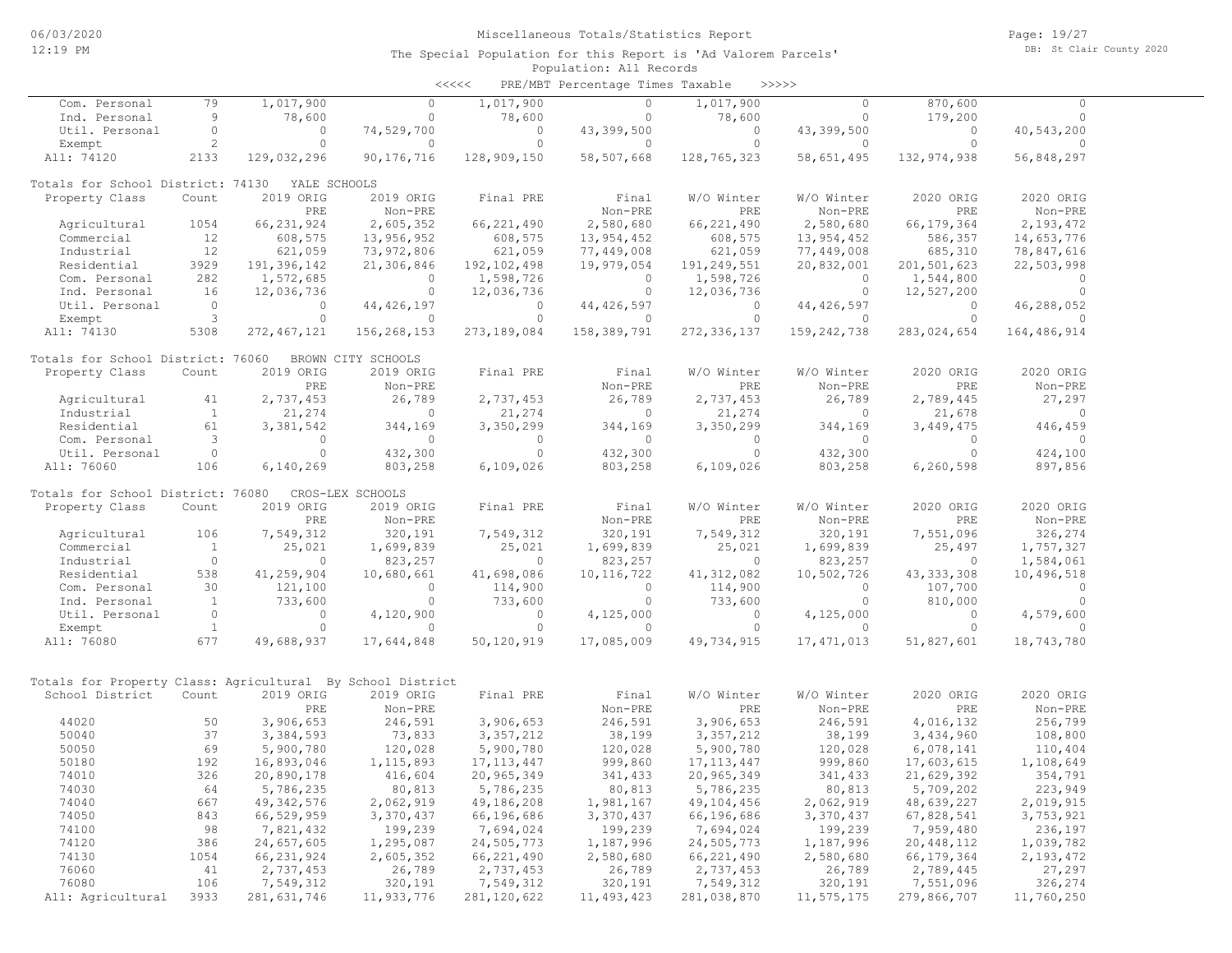Page: 20/27 DB: St Clair County 2020

| <<<< | PRE/MBT Percentage Times Taxable |  |  | >>>>> |
|------|----------------------------------|--|--|-------|
|------|----------------------------------|--|--|-------|

| Totals for Property Class: Commercial By School District    |                 |                     |               |                                |               |                           |               |                           |               |
|-------------------------------------------------------------|-----------------|---------------------|---------------|--------------------------------|---------------|---------------------------|---------------|---------------------------|---------------|
| School District                                             | Count           | 2019 ORIG           | 2019 ORIG     | Final PRE                      | Final         | W/O Winter                | W/O Winter    | 2020 ORIG                 | 2020 ORIG     |
|                                                             |                 | PRE                 | $Non-PRE$     |                                | Non-PRE       | PRE                       | Non-PRE       | PRE                       | Non-PRE       |
| 44020                                                       | $\circ$         | $\circ$             | 519,082       | $\circ$                        | 519,082       | $\circ$                   | 519,082       | $\circ$                   | 590,779       |
| 50040                                                       | 5               | 303,183             | 13,736,187    | 303,183                        | 13,555,087    | 303,183                   | 13,555,087    | 308,942                   | 14, 119, 155  |
| 50050                                                       | 2               | $\circ$             | 394,404       | $\circ$                        | 397,004       | $\Omega$                  | 397,004       | 130,377                   | 402,768       |
| 50180                                                       | 5               | 208,164             | 5,086,827     | 208,164                        | 5,051,081     | 208,164                   | 5,051,081     | 211,450                   | 5,142,869     |
| 74010                                                       | 42              | 2,143,980           | 332,968,003   | 2, 113, 450                    | 328, 513, 276 | 2, 113, 450               | 328, 513, 276 | 2,090,583                 | 342,793,317   |
| 74030                                                       | 10              | 920,491             | 41,670,573    | 920,491                        | 41,646,873    | 920,491                   | 41,646,873    | 600,330                   | 43,690,913    |
| 74040                                                       | $7\phantom{.0}$ | 625,519             | 10,652,166    | 606,319                        | 10,558,466    | 606,319                   | 10,558,466    | 413,899                   | 10,746,767    |
| 74050                                                       | 29              | 1,570,514           | 65,166,979    | 1,580,084                      | 65,199,013    | 1,570,514                 | 65,208,583    | 1,288,979                 | 72,733,458    |
| 74100                                                       | 11              | 223,366             | 44,420,998    | 223,366                        | 44, 325, 359  | 223,366                   | 44, 325, 359  | 239,863                   | 45, 537, 163  |
| 74120                                                       | $\overline{4}$  | 230,043             | 2,992,546     | 230,043                        | 2,883,337     | 230,043                   | 2,883,337     | 206,300                   | 3, 161, 138   |
| 74130                                                       | 12              | 608,575             | 13,956,952    | 608,575                        | 13,954,452    | 608,575                   | 13,954,452    | 586,357                   | 14,653,776    |
| 76080                                                       | $\mathbf{1}$    |                     |               |                                | 1,699,839     |                           |               | 25,497                    |               |
|                                                             |                 | 25,021              | 1,699,839     | 25,021                         |               | 25,021                    | 1,699,839     |                           | 1,757,327     |
| All: Commercial                                             | 128             | 6,858,856           | 533, 264, 556 | 6,818,696                      | 528,302,869   | 6,809,126                 | 528, 312, 439 | 6,102,577                 | 555, 329, 430 |
| Totals for Property Class: Industrial By School District    |                 |                     |               |                                |               |                           |               |                           |               |
| School District                                             | Count           | 2019 ORIG           | 2019 ORIG     | Final PRE                      | Final         | W/O Winter                | W/O Winter    | 2020 ORIG                 | 2020 ORIG     |
|                                                             |                 | PRE                 | Non-PRE       |                                | Non-PRE       | PRE                       | Non-PRE       | PRE                       | Non-PRE       |
| 50040                                                       | 3               | 88,480              | 10,955,443    | 88,480                         | 10,955,443    | 88,480                    | 10,955,443    | 90,160                    | 11,339,120    |
| 50050                                                       | $\circ$         | $\circ$             | 33,963        | $\circ$                        | 33,963        | $\circ$                   | 33,963        | $\circ$                   | 34,608        |
| 50180                                                       | $7\phantom{.0}$ | 430,490             | 2,400,267     | 430,490                        | 2,400,267     | 430,490                   | 2,400,267     | 282,418                   | 2,605,223     |
|                                                             | $\circ$         | $\circ$             | 43, 195, 143  | $\circ$                        |               | $\circ$                   | 43, 195, 143  | $\circ$                   | 45, 757, 815  |
| 74010<br>74030                                              | $\circ$         | $\circ$             |               | $\circ$                        | 43, 195, 143  | $\circ$                   |               | $\circ$                   |               |
|                                                             |                 |                     | 2,716,207     |                                | 2,716,207     |                           | 2,716,207     |                           | 2,782,072     |
| 74040                                                       | 10              | 274,142             | 1,431,871     | 274,142                        | 1,431,871     | 274,142                   | 1,431,871     | 315,519                   | 4,078,058     |
| 74050                                                       | 15              | 26, 285, 773        | 545, 101, 451 | 26, 285, 773                   | 545,074,401   | 26, 285, 773              | 545,074,401   | 927, 447                  | 322, 116, 228 |
| 74100                                                       | $\overline{c}$  | 339,697             | 43,197,921    | 339,697                        | 43, 197, 921  | 339,697                   | 43, 197, 921  | 346,151                   | 44,639,449    |
| 74120                                                       | $\circ$         | $\mathbf{0}$        | 1,974,067     | $\circ$                        | 1,974,067     | $\overline{0}$            | 1,974,067     | $\circ$                   | 2,011,566     |
| 74130                                                       | 12              | 621,059             | 73,972,806    | 621,059                        | 77,449,008    | 621,059                   | 77,449,008    | 685,310                   | 78,847,616    |
| 76060                                                       | $\mathbf{1}$    | 21,274              | 0             | 21,274                         | $\circ$       | 21,274                    | 0             | 21,678                    | 0             |
| 76080                                                       | $\circ$         | $\circ$             | 823,257       | $\circ$                        | 823,257       | $\circ$                   | 823,257       | $\circ$                   | 1,584,061     |
| All: Industrial                                             | 50              | 28,060,915          | 725,802,396   | 28,060,915                     | 729, 251, 548 | 28,060,915                | 729, 251, 548 | 2,668,683                 | 515,795,816   |
| Totals for Property Class: Residential By School District   |                 |                     |               |                                |               |                           |               |                           |               |
| School District                                             | Count           | 2019 ORIG           | 2019 ORIG     | Final PRE                      | Final         | W/O Winter                | W/O Winter    | 2020 ORIG                 | 2020 ORIG     |
|                                                             |                 |                     |               |                                |               | PRE                       | Non-PRE       | PRE                       |               |
|                                                             |                 | PRE                 | Non-PRE       |                                | Non-PRE       |                           |               |                           | Non-PRE       |
| 44020                                                       | 444             | 31,468,347          | 3,461,055     | 31,708,948                     | 3,220,454     | 31,637,247                | 3,292,155     | 33, 165, 394              | 3,108,350     |
| 50040                                                       | 633             | 52, 579, 574        | 10,261,689    | 52,793,675                     | 10,014,464    | 52,389,682                | 10,418,457    | 54, 558, 091              | 10,822,490    |
| 50050                                                       | 505             | 33,770,142          | 2,899,183     | 34,005,664                     | 2,561,861     | 33,826,653                | 2,740,872     | 36, 194, 873              | 2,443,033     |
| 50180                                                       | 1381            | 109, 351, 640       | 7,557,136     | 109,431,796                    | 7,313,779     | 109,431,796               | 7,313,779     | 113,858,241               | 7,546,108     |
| 74010                                                       |                 | 19057 1,041,500,289 | 213,037,624   | 1,042,932,513                  | 208,948,462   | 1,041,997,634             | 209,883,341   | 1,089,526,132             | 214, 952, 148 |
| 74030                                                       | 6021            | 431,197,086         | 171,065,350   | 431,047,881                    | 170, 427, 285 | 431,047,881               | 170, 427, 285 | 450, 431, 201             | 178,350,677   |
| 74040                                                       | 2954            | 171,602,100         | 19,152,842    | 172,056,492                    | 18,096,839    | 171, 129, 807             | 19,023,524    | 180,700,583               | 20,290,662    |
| 74050                                                       | 10087           | 778, 353, 954       | 96,095,589    | 785, 214, 709                  | 91,303,656    | 783,656,863               | 92,861,502    | 815,040,064               | 95,060,125    |
| 74100                                                       | 4951            | 298, 116, 244       | 29,284,886    | 299, 161, 907                  | 27,621,704    | 298,602,618               | 28,180,993    | 312,082,978               | 28, 373, 391  |
| 74120                                                       | 1653            | 103,048,148         | 9,385,316     | 103,076,834                    | 9,062,768     | 102,933,007               | 9,206,595     | 111,270,726               | 10,092,611    |
| 74130                                                       | 3929            | 191,396,142         | 21,306,846    | 192,102,498                    | 19,979,054    | 191,249,551               | 20,832,001    | 201,501,623               | 22,503,998    |
| 76060                                                       | 61              | 3,381,542           | 344,169       | 3,350,299                      | 344,169       | 3,350,299                 | 344,169       | 3,449,475                 | 446,459       |
| 76080                                                       | 538             | 41,259,904          | 10,680,661    | 41,698,086                     | 10, 116, 722  | 41, 312, 082              | 10,502,726    | 43, 333, 308              | 10,496,518    |
| All: Residential                                            |                 | 52214 3,287,025,112 |               | 594, 532, 346 3, 298, 581, 302 |               | 579,011,217 3,292,565,120 |               | 585,027,399 3,445,112,689 | 604,486,570   |
|                                                             |                 |                     |               |                                |               |                           |               |                           |               |
| Totals for Property Class: Ag. Personal By School District  |                 |                     |               |                                |               |                           |               |                           |               |
| School District                                             | Count           | 2019 ORIG           | 2019 ORIG     | Final PRE                      | Final         | W/O Winter                | W/O Winter    | 2020 ORIG                 | 2020 ORIG     |
|                                                             |                 | PRE                 | Non-PRE       |                                | Non-PRE       | PRE                       | Non-PRE       | PRE                       | Non-PRE       |
| 74030                                                       | $\circ$         | $\circ$             | 12,300        | $\circ$                        | 12,300        | $\overline{0}$            | 12,300        | $\circ$                   | 13,000        |
| All: Ag. Personal                                           | $\circ$         | $\circ$             | 12,300        | $\circ$                        | 12,300        | $\circ$                   | 12,300        | $\circ$                   | 13,000        |
|                                                             |                 |                     |               |                                |               |                           |               |                           |               |
| Totals for Property Class: Com. Personal By School District |                 |                     |               |                                |               |                           |               |                           |               |
| School District                                             | Count           | 2019 ORIG           | 2019 ORIG     | Final PRE                      | Final         | W/O Winter                | W/O Winter    | 2020 ORIG                 | 2020 ORIG     |
|                                                             |                 | PRE                 | Non-PRE       |                                | Non-PRE       | PRE                       | Non-PRE       | PRE                       | Non-PRE       |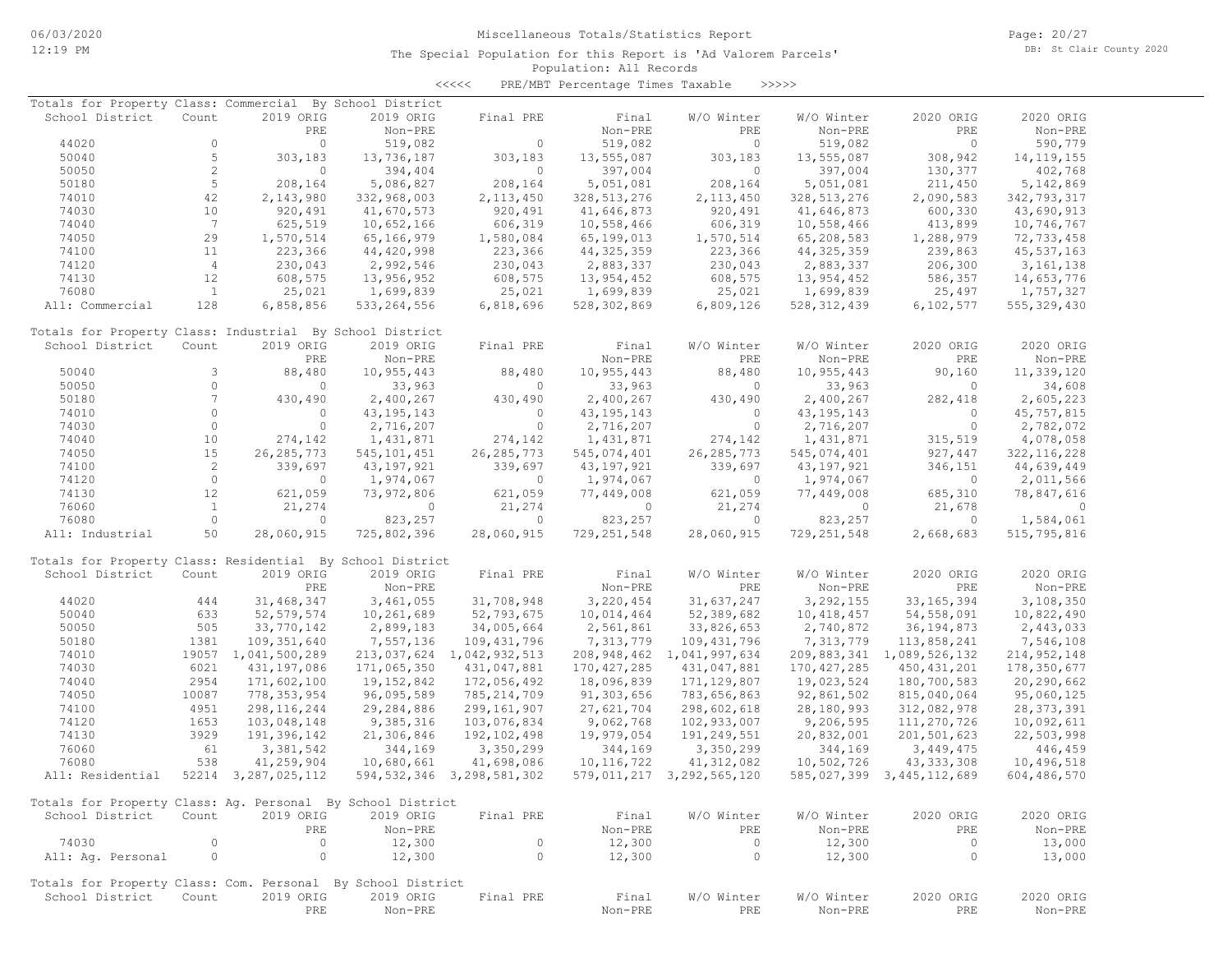|                                                              |                |              |              | <<<<         | PRE/MBT Percentage Times Taxable |              | >>>>>         |              |              |
|--------------------------------------------------------------|----------------|--------------|--------------|--------------|----------------------------------|--------------|---------------|--------------|--------------|
| 44020                                                        | 22             | 211,100      | $\Omega$     | 348,534      | $\Omega$                         | 348,534      | 0             | 185,100      | $\Omega$     |
| 50040                                                        | 98             | 1,633,900    | $\circ$      | 1,633,900    | $\circ$                          | 1,633,900    | $\circ$       | 1,685,000    | $\circ$      |
| 50050                                                        | 18             | 123,600      | $\circ$      | 123,600      | $\circ$                          | 123,600      | $\circ$       | 212,600      | $\mathbf 0$  |
| 50180                                                        | 91             | 923,600      | $\circ$      | 898,100      | $\circ$                          | 898,100      | $\circ$       | 1,358,800    | $\Omega$     |
| 74010                                                        | 2413           | 61,161,800   | $\circ$      | 60,230,985   | $\circ$                          | 60,230,985   | $\circ$       | 59, 215, 700 | $\Omega$     |
| 74030                                                        | 437            | 4,156,200    | $\Omega$     | 4,139,400    | $\circ$                          | 4,139,400    | $\circ$       | 3,866,700    | $\Omega$     |
| 74040                                                        | 216            | 3,836,300    | $\circ$      | 3,842,230    | $\circ$                          | 3,842,230    | 0             | 3,631,800    | $\mathbf 0$  |
|                                                              | 1020           |              | $\Omega$     |              | $\circ$                          |              | $\circ$       |              | $\Omega$     |
| 74050                                                        |                | 12,940,100   | $\circ$      | 13, 474, 400 | $\circ$                          | 13, 474, 400 | $\circ$       | 14,393,600   | $\Omega$     |
| 74100                                                        | 528            | 30,541,400   | $\Omega$     | 30,426,600   | $\Omega$                         | 30,426,600   |               | 23,547,900   | $\Omega$     |
| 74120                                                        | 79             | 1,017,900    |              | 1,017,900    |                                  | 1,017,900    | $\Omega$      | 870,600      |              |
| 74130                                                        | 282            | 1,572,685    | $\circ$      | 1,598,726    | $\circ$                          | 1,598,726    | $\circ$       | 1,544,800    | $\Omega$     |
| 76060                                                        | 3              | $\circ$      | $\circ$      | $\circ$      | $\circ$                          | $\circ$      | $\circ$       | $\circ$      | $\Omega$     |
| 76080                                                        | 30             | 121,100      | $\circ$      | 114,900      | $\circ$                          | 114,900      | $\circ$       | 107,700      | $\Omega$     |
| All: Com. Personal 5237                                      |                | 118,239,685  | $\Omega$     | 117,849,275  | $\Omega$                         | 117,849,275  | $\Omega$      | 110,620,300  | $\Omega$     |
| Totals for Property Class: Ind. Personal By School District  |                |              |              |              |                                  |              |               |              |              |
| School District                                              | Count          | 2019 ORIG    | 2019 ORIG    | Final PRE    | Final                            | W/O Winter   | W/O Winter    | 2020 ORIG    | 2020 ORIG    |
|                                                              |                | PRE          | Non-PRE      |              | Non-PRE                          | PRE          | Non-PRE       | PRE          | Non-PRE      |
| 44020                                                        | $\mathbf{1}$   | $\circ$      | $\circ$      | $\circ$      | $\circ$                          | $\circ$      | $\circ$       | $\Omega$     | $\circ$      |
| 50040                                                        | 25             | 86, 143, 400 | $\circ$      | 86, 143, 800 | $\circ$                          | 86,143,800   | $\circ$       | 76,489,200   | $\mathbf 0$  |
|                                                              | <sup>1</sup>   | $\circ$      | $\circ$      | $\circ$      | $\circ$                          | $\circ$      | $\circ$       | $\Omega$     | $\circ$      |
| 50050                                                        |                |              |              |              |                                  |              |               |              | $\Omega$     |
| 50180                                                        | $\overline{4}$ | 8,268,500    | $\Omega$     | 8,268,500    | $\circ$                          | 8,268,500    | $\circ$       | 8,642,200    |              |
| 74010                                                        | 105            | 10,325,700   | $\circ$      | 10,325,700   | $\circ$                          | 10,325,700   | $\circ$       | 9,231,800    | $\mathbf 0$  |
| 74030                                                        | 13             | 116,100      | $\Omega$     | 116,100      | $\circ$                          | 116,100      | $\circ$       | 108,500      | $\Omega$     |
| 74040                                                        | 6              | 1,896,700    | $\circ$      | 1,896,700    | $\circ$                          | 1,896,700    | $\circ$       | 1,767,600    | $\mathbf 0$  |
| 74050                                                        | 89             | 66,429,500   | $\Omega$     | 66,429,600   | $\circ$                          | 66,429,600   | $\Omega$      | 393,022,700  | $\Omega$     |
| 74100                                                        | 28             | 8,216,800    | $\circ$      | 8,216,800    | $\Omega$                         | 8,216,800    | $\circ$       | 6,559,900    | $\Omega$     |
| 74120                                                        | 9              | 78,600       | $\circ$      | 78,600       | $\circ$                          | 78,600       | $\circ$       | 179,200      | $\mathbf 0$  |
| 74130                                                        | 16             | 12,036,736   | $\circ$      | 12,036,736   | $\circ$                          | 12,036,736   | $\circ$       | 12,527,200   | $\Omega$     |
| 76080                                                        | $\mathbf{1}$   | 733,600      | $\circ$      | 733,600      | $\circ$                          | 733,600      | $\circ$       | 810,000      | $\Omega$     |
| All: Ind. Personal                                           | 298            | 194,245,636  | $\Omega$     | 194,246,136  | $\Omega$                         | 194,246,136  | $\Omega$      | 509,338,300  | $\Omega$     |
|                                                              |                |              |              |              |                                  |              |               |              |              |
| Totals for Property Class: Util. Personal By School District |                |              |              |              |                                  |              |               |              |              |
| School District                                              | Count          | 2019 ORIG    | 2019 ORIG    | Final PRE    | Final                            | W/O Winter   | W/O Winter    | 2020 ORIG    | 2020 ORIG    |
|                                                              |                | PRE          | Non-PRE      |              | Non-PRE                          | PRE          | Non-PRE       | PRE          | Non-PRE      |
| 44020                                                        | $\Omega$       | $\circ$      | 1,388,500    | $\circ$      | 1,388,500                        | $\circ$      | 1,388,500     | $\circ$      | 1,497,400    |
| 50040                                                        | $\circ$        | $\circ$      | 6,723,100    | $\circ$      | 6,723,400                        | $\circ$      | 6,723,400     | $\circ$      | 8,328,000    |
| 50050                                                        | $\Omega$       | $\circ$      | 1,888,800    | $\circ$      | 1,821,990                        | $\circ$      | 1,821,990     | $\circ$      | 1,992,100    |
| 50180                                                        | $\Omega$       | $\circ$      | 39,130,632   | $\circ$      | 39,091,532                       | $\circ$      | 39,091,532    | $\Omega$     | 39,693,638   |
| 74010                                                        | $\Omega$       | $\circ$      | 54,939,306   | $\circ$      | 54,927,706                       | $\circ$      | 54, 927, 706  | $\Omega$     | 57, 563, 507 |
| 74030                                                        | $\Omega$       | $\circ$      | 11,620,700   | $\circ$      | 11,621,000                       | $\circ$      | 11,621,000    | $\circ$      | 12,432,400   |
| 74040                                                        | $\Omega$       | $\circ$      | 12,758,400   | $\circ$      | 12,765,177                       | $\circ$      | 12,765,177    | $\Omega$     | 13, 133, 500 |
| 74050                                                        | $\Omega$       | $\circ$      | 131,355,600  | $\circ$      | 131,380,600                      | $\circ$      | 131,380,600   | $\circ$      | 134,406,780  |
| 74100                                                        | $\Omega$       | $\Omega$     | 80,726,141   | $\circ$      | 76,835,041                       | $\Omega$     | 76,835,041    | $\Omega$     | 77,873,578   |
| 74120                                                        | $\Omega$       | $\circ$      | 74,529,700   | $\circ$      | 43,399,500                       | $\circ$      | 43,399,500    | $\circ$      | 40,543,200   |
| 74130                                                        | $\Omega$       | $\circ$      | 44, 426, 197 | $\circ$      | 44, 426, 597                     | $\circ$      | 44, 426, 597  | $\Omega$     |              |
|                                                              | $\Omega$       | $\circ$      |              | $\circ$      |                                  | $\circ$      |               | $\circ$      | 46,288,052   |
| 76060                                                        |                |              | 432,300      |              | 432,300                          |              | 432,300       |              | 424,100      |
| 76080                                                        | $\Omega$       | $\circ$      | 4,120,900    | $\circ$      | 4,125,000                        | $\circ$      | 4,125,000     | $\circ$      | 4,579,600    |
| All: Util. Personal                                          | $\circ$        | $\Omega$     | 464,040,276  | $\Omega$     | 428, 938, 343                    | $\Omega$     | 428, 938, 343 | $\Omega$     | 438,755,855  |
| Totals for Property Class: Exempt By School District         |                |              |              |              |                                  |              |               |              |              |
| School District Count                                        |                | 2019 ORIG    | 2019 ORIG    | Final PRE    | Final                            | W/O Winter   | W/O Winter    | 2020 ORIG    | 2020 ORIG    |
|                                                              |                | PRE          | Non-PRE      |              | Non-PRE                          | PRE          | Non-PRE       | PRE          | Non-PRE      |
| 50040                                                        | $\overline{1}$ | $\circ$      | $\circ$      | $\circ$      | $\circ$                          | $\circ$      | $\circ$       | $\circ$      | $\Omega$     |
| 50050                                                        | $\overline{1}$ | $\circ$      | $\circ$      | $\circ$      | $\circ$                          | $\circ$      | $\circ$       | $\circ$      | $\circ$      |
| 74010                                                        | 3              | $\circ$      | $\Omega$     | $\circ$      | $\circ$                          | $\circ$      | 0             | $\circ$      | $\Omega$     |
| 74030                                                        | 3              | $\circ$      | $\Omega$     | $\circ$      | $\circ$                          | $\Omega$     | 0             | $\Omega$     | $\Omega$     |
|                                                              |                | $\Omega$     |              |              |                                  |              |               | $\cap$       |              |
| 74040                                                        | $\mathbf{1}$   |              | $\Omega$     | $\circ$      | $\circ$                          | $\cap$       | $\Omega$      |              | $\Omega$     |
| 74050                                                        |                | $\Omega$     | $\Omega$     | $\circ$      | $\circ$                          | $\Omega$     | 0             | $\Omega$     | $\Omega$     |
| 74100                                                        | 3              | $\Omega$     | $\Omega$     | $\circ$      | $\Omega$                         | $\Omega$     | $\Omega$      | $\Omega$     | $\Omega$     |
| 74120                                                        | $\overline{c}$ | $\Omega$     | $\Omega$     | $\circ$      | 0                                | $\Omega$     | $\Omega$      | $\Omega$     | $\Omega$     |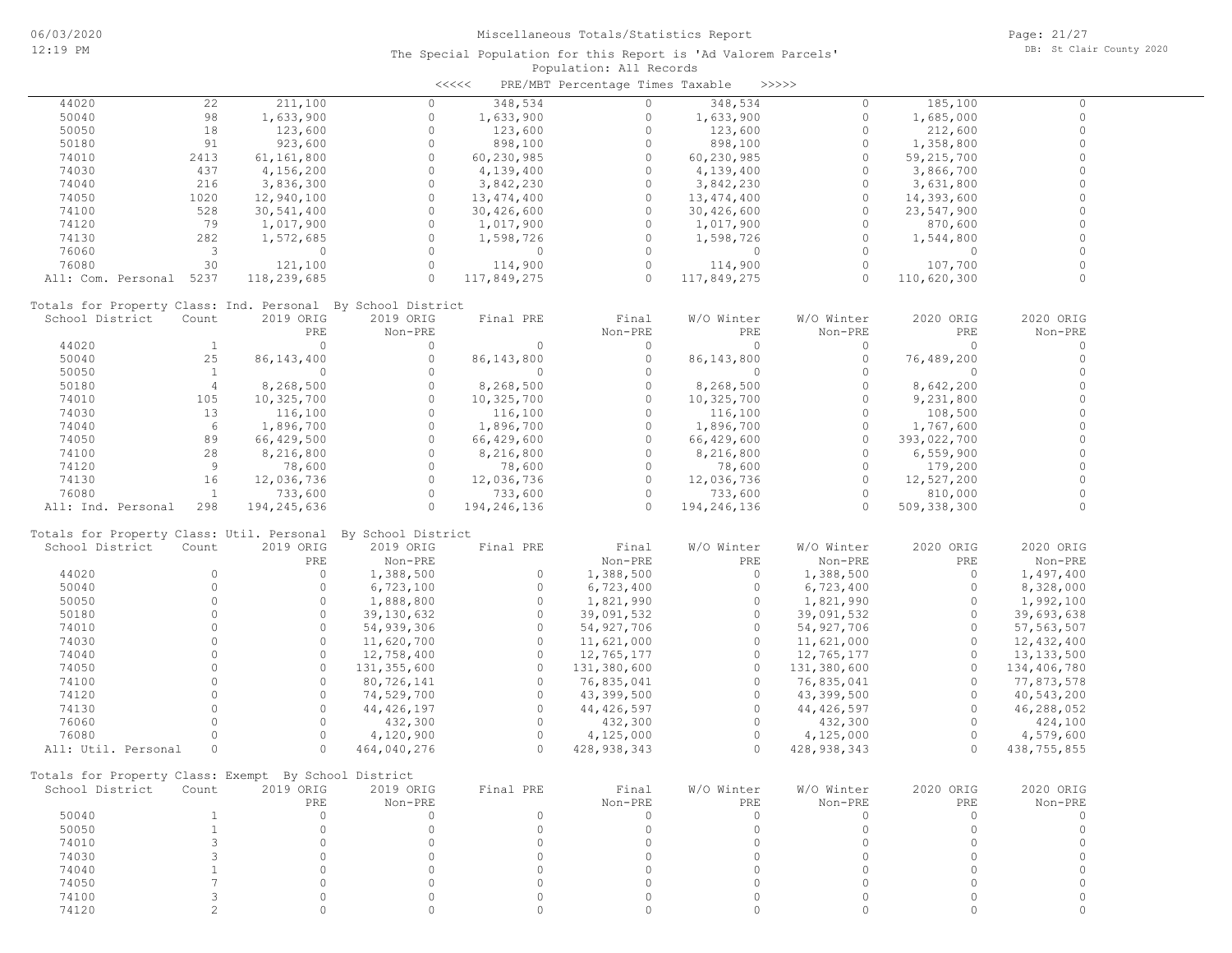|                 |        |                      |                                           | $<<<<<$       | PRE/MBT Percentage Times Taxable |               | >>>>>            |                                           |             |
|-----------------|--------|----------------------|-------------------------------------------|---------------|----------------------------------|---------------|------------------|-------------------------------------------|-------------|
| 74130           |        |                      |                                           |               |                                  |               |                  |                                           |             |
| 76080           |        |                      |                                           |               |                                  |               |                  |                                           |             |
| All: Exempt     | 25     |                      |                                           |               |                                  |               |                  |                                           |             |
|                 |        |                      |                                           |               |                                  |               |                  |                                           |             |
| Totals          | Count  | 2019 ORIG            | 2019 ORIG                                 | Final PRE     | Final                            | W/O Winter    | W/O Winter       | 2020 ORIG                                 | 2020 ORIG   |
|                 |        | PRE                  | Non-PRE                                   |               | Non-PRE                          | PRE           | Non-PRE          | PRE                                       | Non-PRE     |
| Real            |        | 56,325 3,603,576,629 | 1,865,533,074                             | 3,614,581,535 | 1,848,059,057                    | 3,608,474,031 |                  | 1,854,166,561 3,733,750,656 1,687,372,066 |             |
| Personal        | 5,535  | 312,485,321          | 464,052,576                               | 312,095,411   | 428,950,643                      | 312,095,411   | 428,950,643      | 619,958,600                               | 438,768,855 |
| Real & Personal | 61,860 |                      | 3,916,061,950 2,329,585,650 3,926,676,946 |               | 2,277,009,700 3,920,569,442      |               | 2, 283, 117, 204 | 4,353,709,256 2,126,140,921               |             |
| Exempt          |        |                      |                                           |               |                                  |               |                  |                                           |             |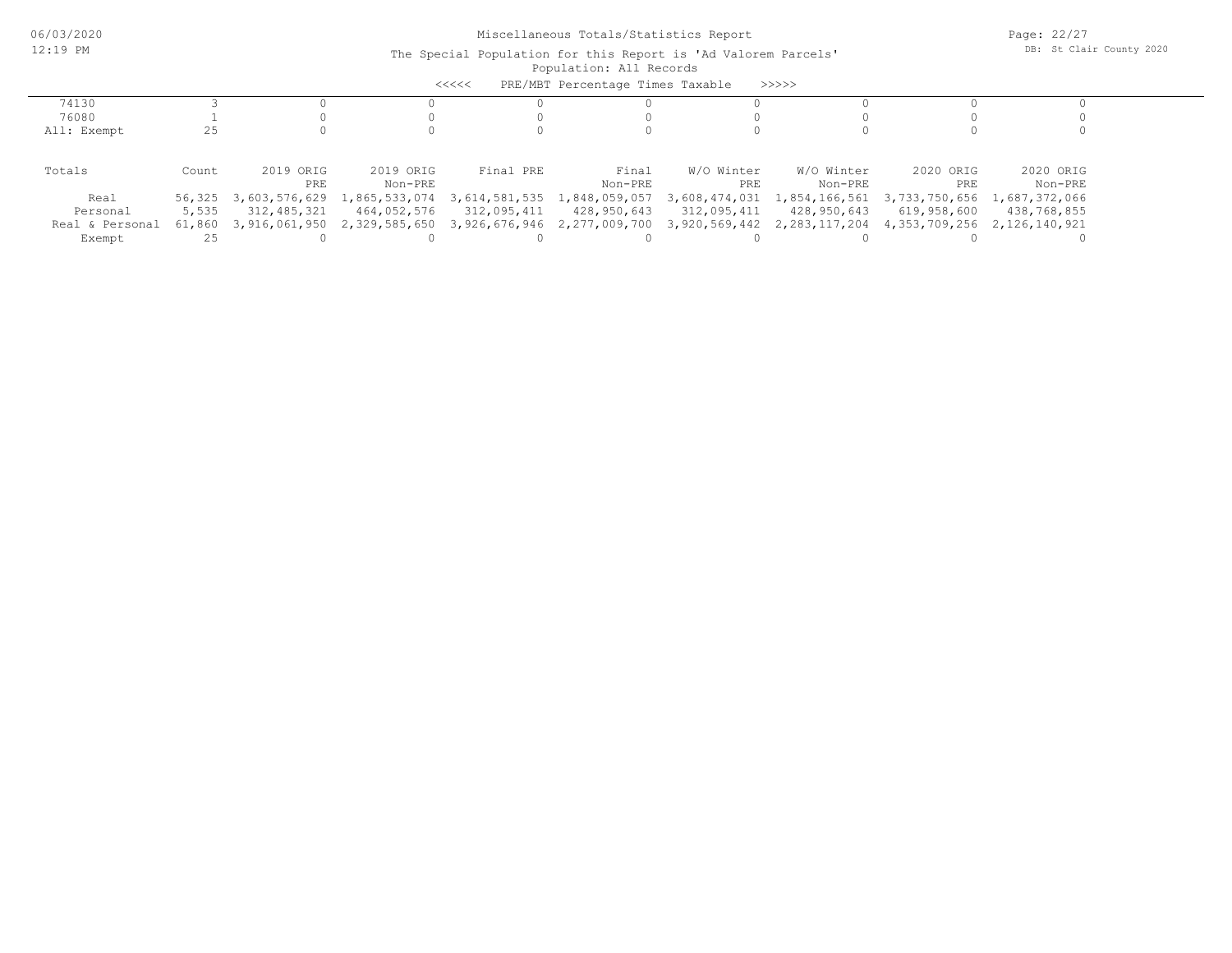# Population: All Records Miscellaneous Totals/Statistics Report The Special Population for this Report is 'Ad Valorem Parcels' <<<<< DDA/LDFA Totals - CFT/IFT/REHAB Totals >>>>>

Page: 23/27 DB: St Clair County 2020

\*\*\*\*\* DDA/LDFA Totals \*\*\*\*\*

|                     |       | Base        | Current     | Current      | Current      | Final        | Final        | Final        |
|---------------------|-------|-------------|-------------|--------------|--------------|--------------|--------------|--------------|
| DDA/LDFA            | Count | Value       | Assessed    | Taxable      | Captured     | Assessed     | Taxable      | Captured     |
| TIFA # 1            | 343   | 8,879,022   | 14,108,000  | 11,512,432   | 229,719      | 13,758,100   | 11, 414, 508 | 70,063       |
| $\circ$             | 306   | $\Omega$    | 2,048,800   | 1,512,424    | $\Omega$     | 3,020,200    | 2,552,131    |              |
| TIFA #3             | 257   | 4,406,500   | 11,582,300  | 8,455,965    | 4,049,465    | 11,217,500   | 8,395,574    | 3,989,074    |
| TIFA #2             | 65    | 2,789,000   | 4,824,700   | 3,668,609    | 921,609      | 4,883,100    | 3,672,861    | 925,861      |
| TIFA #1             | 140   | 2,381,225   | 6,870,500   | 5,383,642    | 2,869,866    | 6,562,200    | 5,052,360    | 2,541,055    |
| SCHEFENACKER        | 2     | 55,182      | 2,022,000   | 1,636,164    | $\Omega$     | 1,884,200    | 1,605,657    |              |
| CHRYSLER            | 12    | $\Omega$    | 2,916,400   | 2,239,058    | 1,692,958    | 3,018,600    | 2,315,192    | 1,661,392    |
| 09 EDISON REDEPMT # | 73    | 202,225     | 10,992,800  | 10, 419, 214 | 10,216,989   | 10,731,500   | 10,207,060   | 10,004,835   |
| 20 D.D.A.           | 1456  | $\Omega$    | 98,441,000  | 77,565,282   | 76,814,633   | 85, 815, 900 | 72, 351, 737 | 71,615,084   |
| 05 PEERLESS THOMAS  | 29    | 105,225     | 3,364,200   | 2,972,137    | 2,866,912    | 3,605,100    | 3,205,661    | 3,100,436    |
| 14 BROWNFIELD 381   | 18    | 1,708,500   | 3,364,200   | 2,972,137    | 1,263,637    | 3,605,100    | 3,205,661    | 1,497,161    |
| 03 PH PAPER COMPANY | 50    | 10,182,575  | 7,665,000   | 6,504,785    | $-3,677,790$ | 7,204,900    | 6, 213, 442  | $-3,969,133$ |
| 18 WATER ST MARINA  | 9     | 257,600     | 2,180,900   | 2,180,900    | 1,923,300    | 2,629,800    | 2,552,297    | 2,294,697    |
| 11 BROWNFIELD PLAN  | 72    | 1,887,480   | 14,881,200  | 12, 421, 352 | 10,533,872   | 13,228,400   | 11,892,384   | 10,004,904   |
| 12 BROWNFIELD PLAN  | 222   | 11,897,110  | 15,002,700  | 10,307,827   | $-2,071,932$ | 12,460,900   | 9,843,968    | $-2,521,795$ |
| 13 BROWNFIELD PLAN  | 66    | 2,210,799   | 2,708,200   | 1,963,700    | $-247,099$   | 2,383,300    | 1,922,613    | $-288,186$   |
| 02 IND. PARK (ORIGI | 231   | 8,358,566   | 35,524,600  | 31,675,092   | 23, 316, 526 | 33, 127, 000 | 29,771,001   | 21, 412, 435 |
| 04 KRAFFT-HOLLAND   | 320   | 2,286,075   | 30,710,500  | 26, 312, 962 | 24,026,887   | 30,185,900   | 25,738,936   | 23, 452, 861 |
| 10 IND. PARK (EXPAN | 24    | 57,175      | 5,936,600   | 5,406,485    | 5,349,310    | 6,030,700    | 5,440,322    | 5,383,147    |
| 01 T. H. - CROSS PT | 178   | 3,399,605   | 17,034,400  | 13,702,193   | 10,302,588   | 16, 124, 100 | 13,242,849   | 9,843,244    |
| 08 MAINSTREET #5    | 305   | 5, 138, 325 | 12,403,500  | 8,394,376    | 3,256,051    | 10,384,800   | 8,063,341    | 2,925,016    |
| 07 NBD, YMCA #2     | 52    | 500,000     | 6, 256, 000 | 5,668,877    | 5,168,877    | 3,265,400    | 3,015,196    | 2,515,196    |
| 21 BENS 314, LLC    | 2     | 59,100      | 99,000      | 61,561       | 2,461        | 79,600       | 60,414       | 1,314        |
| 19 HURON MAINSTREET | 42    | 1,047,400   | 2,174,200   | 1,183,773    | 136,373      | 1,690,000    | 1,167,797    | 120,397      |
| 17 BROWNFIELD SPERR | 3     | 65,000      | 693,000     | 693,000      | 628,000      | 775,000      | 775,000      | 710,000      |
| 16 BROWNFIELD HARKE |       | 0           |             |              | $\bigcap$    | $\Omega$     |              |              |
| 15 BROWNFIELD SCST  | 5     |             |             |              |              | $\Omega$     |              |              |
| $2001 - 50$ YRS     | 33    | $\bigcap$   | 133,600     | 113,312      | 113,312      | 136,600      | 111,201      | 111,201      |
| DDA DIST 2002       | 393   | 20,862,399  | 25,306,400  | 20,913,408   | $-1,376$     | 24, 181, 300 | 20,552,883   | $-349,558$   |
| SAD #80-02 MULBERRY | 2     | 0           | 200,300     | 181,116      | 181,116      | 194,000      | 177,740      | 177,740      |
| 2013 DISTRICT       | 28    | 155,111     | 11,871,100  | 9,921,234    | 9,766,123    | 10,847,500   | 9,256,879    | 9,101,768    |
| YALE DDA            | 197   | 3, 158, 372 | 6,733,300   | 5, 151, 972  | 1,993,600    | 6,462,063    | 5,121,846    | 1,963,474    |
| LDFA                | 17    | 525,775     | 1,912,700   | 1,629,551    | 1,103,776    | 1,831,736    | 1,597,196    | 1,071,421    |
| LDFA NO CAPTURE     | 7     | $\Omega$    | 1,059,100   | 801,902      | 332,360      | 1,032,620    | 809,893      | 349,105      |
| DDA NO. 1           | 685   | 16,689,203  | 49,019,393  | 36,069,026   | 19,379,823   | 46,388,840   | 34,739,376   | 18,050,173   |
| TIFA DISTRICT #1    | 121   | 1,562,150   | 4,853,900   | 3,456,917    | 1,894,667    | 4,516,500    | 3, 342, 374  | 1,780,124    |
| 28-DDA/TIFA #1      | 820   | 17,836,100  | 43,537,100  | 34,804,034   | 16,967,934   | 41,555,200   | 33, 197, 893 | 15,361,793   |
| DDA/TIFA #1         | 48    | 2,952,525   | $\Omega$    | $\Omega$     | $-2,952,525$ | $\Omega$     | $\Omega$     | $-2,952,525$ |
| DDA DISTRICT        | 18    | $\bigcap$   | 53,300      | 53,300       | 53,300       | 65,000       | 65,000       | 65,000       |

\*\*\*\*\* CFT/IFT/REHAB Totals \*\*\*\*\*

|                                                                                                                      |                                     | Count | SEV Value                    | Taxable Value                |
|----------------------------------------------------------------------------------------------------------------------|-------------------------------------|-------|------------------------------|------------------------------|
| IFT - Post 1994 Rates<br>IFT - Post 1994 Rates<br>IFT - Post 1994 Rates                                              | Real<br>Personal<br>Real & Personal |       | $\Omega$<br>$\bigcap$        |                              |
| PILT - Payment in Lieu of  Real<br>PILT - Payment in Lieu of  Personal<br>PILT - Payment in Lieu of  Real & Personal |                                     |       | 276,400<br>15,000<br>291,400 | 276,400<br>15,000<br>291,400 |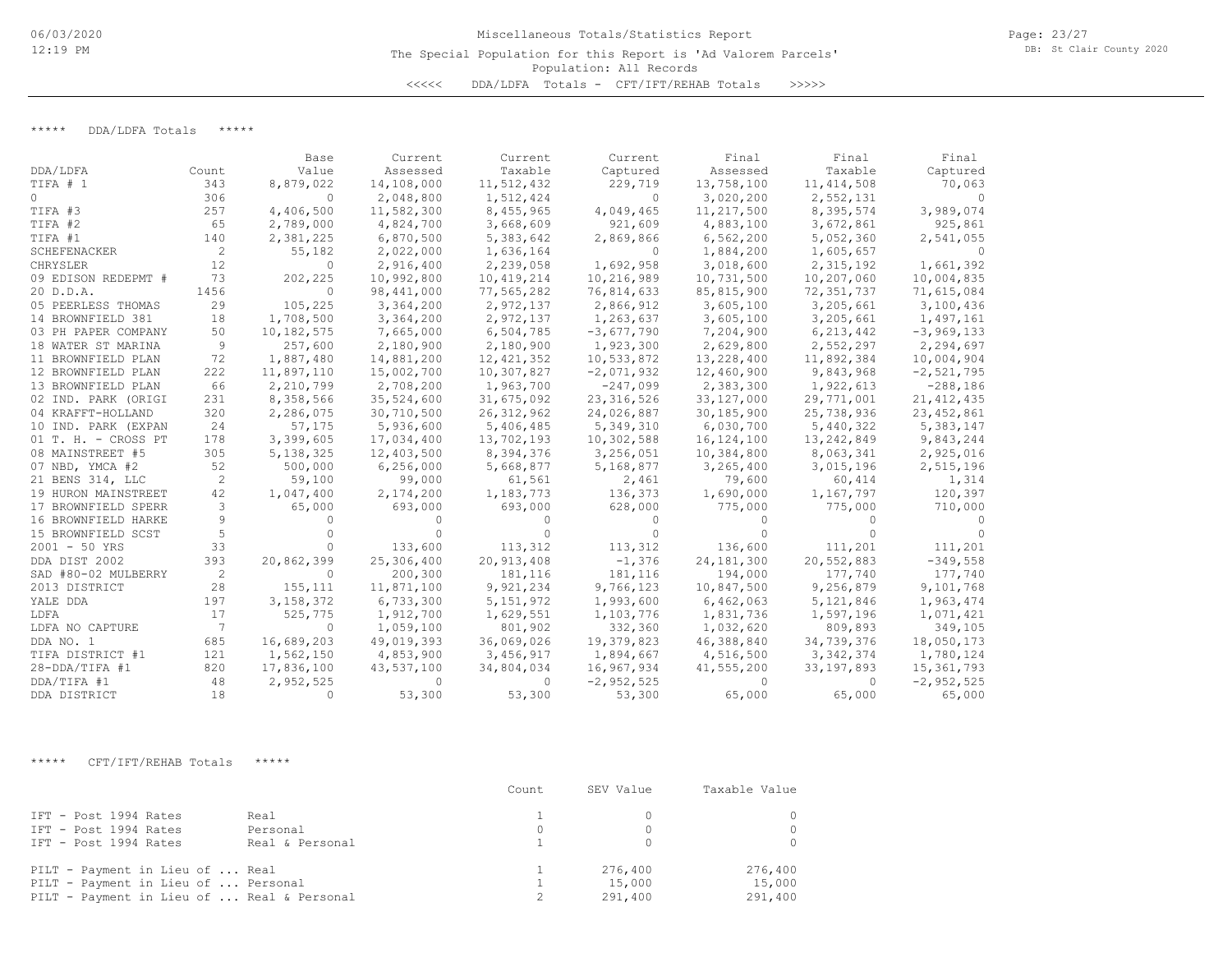The Special Population for this Report is 'Ad Valorem Parcels'

### Population: All Records

<<<<< Special Act Totals >>>>>

| *****<br>DDA/LDFA Totals | *****          |              |            |              |                |              |              |              |
|--------------------------|----------------|--------------|------------|--------------|----------------|--------------|--------------|--------------|
|                          |                | Base         | Current    | Current      | Current        | Final        | Final        | Final        |
| DDA/LDFA                 | Count          | Value        | Assessed   | Taxable      | Captured       | Assessed     | Taxable      | Captured     |
| TIFA # 1                 | 343            | 8,879,022    | 14,108,000 | 11,512,432   | 229,719        | 13,758,100   | 11, 414, 508 | 70,063       |
| $\cap$                   | 306            | $\Omega$     | 2,048,800  | 1,512,424    | $\Omega$       | 3,020,200    | 2,552,131    | $\Omega$     |
| TIFA #3                  | 257            | 4,406,500    | 11,582,300 | 8,455,965    | 4,049,465      | 11, 217, 500 | 8,395,574    | 3,989,074    |
| TIFA #2                  | 65             | 2,789,000    | 4,824,700  | 3,668,609    | 921,609        | 4,883,100    | 3,672,861    | 925,861      |
| TIFA #1                  | 140            | 2,381,225    | 6,870,500  | 5,383,642    | 2,869,866      | 6,562,200    | 5,052,360    | 2,541,055    |
| <b>SCHEFENACKER</b>      | 2              | 55,182       | 2,022,000  | 1,636,164    | $\Omega$       | 1,884,200    | 1,605,657    | $\bigcirc$   |
| CHRYSLER                 | 12             | $\mathbf{0}$ | 2,916,400  | 2,239,058    | 1,692,958      | 3,018,600    | 2,315,192    | 1,661,392    |
| 09 EDISON REDEPMT #      | 73             | 202,225      | 10,992,800 | 10,419,214   | 10,216,989     | 10,731,500   | 10,207,060   | 10,004,835   |
| 20 D.D.A.                | 1456           | 0            | 98,441,000 | 77,565,282   | 76,814,633     | 85, 815, 900 | 72, 351, 737 | 71,615,084   |
| 05 PEERLESS THOMAS       | 29             | 105,225      | 3,364,200  | 2,972,137    | 2,866,912      | 3,605,100    | 3,205,661    | 3,100,436    |
| 14 BROWNFIELD 381        | 18             | 1,708,500    | 3,364,200  | 2,972,137    | 1,263,637      | 3,605,100    | 3,205,661    | 1,497,161    |
| 03 PH PAPER COMPANY      | 50             | 10,182,575   | 7,665,000  | 6,504,785    | $-3,677,790$   | 7,204,900    | 6,213,442    | $-3,969,133$ |
| 18 WATER ST MARINA       | 9              | 257,600      | 2,180,900  | 2,180,900    | 1,923,300      | 2,629,800    | 2,552,297    | 2,294,697    |
| 11 BROWNFIELD PLAN       | 72             | 1,887,480    | 14,881,200 | 12, 421, 352 | 10,533,872     | 13,228,400   | 11,892,384   | 10,004,904   |
| 12 BROWNFIELD PLAN       | 222            | 11,897,110   | 15,002,700 | 10,307,827   | $-2,071,932$   | 12,460,900   | 9,843,968    | $-2,521,795$ |
| 13 BROWNFIELD PLAN       | 66             | 2,210,799    | 2,708,200  | 1,963,700    | $-247,099$     | 2,383,300    | 1,922,613    | $-288,186$   |
| 02 IND. PARK (ORIGI      | 231            | 8,358,566    | 35,524,600 | 31,675,092   | 23, 316, 526   | 33, 127, 000 | 29,771,001   | 21, 412, 435 |
| 04 KRAFFT-HOLLAND        | 320            | 2,286,075    | 30,710,500 | 26, 312, 962 | 24,026,887     | 30,185,900   | 25,738,936   | 23, 452, 861 |
| 10 IND. PARK (EXPAN      | 24             | 57,175       | 5,936,600  | 5,406,485    | 5,349,310      | 6,030,700    | 5,440,322    | 5,383,147    |
| 01 T. H. - CROSS PT      | 178            | 3,399,605    | 17,034,400 | 13,702,193   | 10,302,588     | 16, 124, 100 | 13, 242, 849 | 9,843,244    |
| 08 MAINSTREET #5         | 305            | 5, 138, 325  | 12,403,500 | 8,394,376    | 3,256,051      | 10,384,800   | 8,063,341    | 2,925,016    |
| 07 NBD, YMCA #2          | 52             | 500,000      | 6,256,000  | 5,668,877    | 5,168,877      | 3,265,400    | 3,015,196    | 2,515,196    |
| 21 BENS 314, LLC         | 2              | 59,100       | 99,000     | 61,561       | 2,461          | 79,600       | 60,414       | 1,314        |
| 19 HURON MAINSTREET      | 42             | 1,047,400    | 2,174,200  | 1,183,773    | 136,373        | 1,690,000    | 1,167,797    | 120,397      |
| 17 BROWNFIELD SPERR      | 3              | 65,000       | 693,000    | 693,000      | 628,000        | 775,000      | 775,000      | 710,000      |
| 16 BROWNFIELD HARKE      | 9              | $\Omega$     |            | 0            | $\bigcap$      | $\Omega$     | $\cap$       | $\Omega$     |
| 15 BROWNFIELD SCST       | 5              | $\Omega$     |            | $\Omega$     | $\Omega$       | $\Omega$     | $\Omega$     |              |
| $2001 - 50$ YRS          | 33             | $\Omega$     | 133,600    | 113,312      | 113,312        | 136,600      | 111,201      | 111,201      |
| DDA DIST 2002            | 393            | 20,862,399   | 25,306,400 | 20,913,408   | $-1,376$       | 24,181,300   | 20,552,883   | $-349,558$   |
| SAD #80-02 MULBERRY      | 2              | $\Omega$     | 200,300    | 181,116      | 181,116        | 194,000      | 177,740      | 177,740      |
| 2013 DISTRICT            | 28             | 155, 111     | 11,871,100 | 9,921,234    | 9,766,123      | 10,847,500   | 9,256,879    | 9,101,768    |
| YALE DDA                 | 197            | 3, 158, 372  | 6,733,300  | 5, 151, 972  | 1,993,600      | 6,462,063    | 5,121,846    | 1,963,474    |
| LDFA                     | 17             | 525,775      | 1,912,700  | 1,629,551    | 1,103,776      | 1,831,736    | 1,597,196    | 1,071,421    |
| LDFA NO CAPTURE          | $\overline{7}$ | $\Omega$     | 1,059,100  | 801,902      | 332,360        | 1,032,620    | 809,893      | 349,105      |
| DDA NO. 1                | 685            | 16,689,203   | 49,019,393 | 36,069,026   | 19,379,823     | 46,388,840   | 34,739,376   | 18,050,173   |
| TIFA DISTRICT #1         | 121            | 1,562,150    | 4,853,900  | 3,456,917    | 1,894,667      | 4,516,500    | 3, 342, 374  | 1,780,124    |
| 28-DDA/TIFA #1           | 820            | 17,836,100   | 43,537,100 | 34,804,034   | 16,967,934     | 41,555,200   | 33, 197, 893 | 15,361,793   |
| DDA/TIFA #1              | 48             | 2,952,525    | $\Omega$   | $\Omega$     | $-2, 952, 525$ | $\Omega$     | $\Omega$     | $-2,952,525$ |
| DDA DISTRICT             | 18             | $\Omega$     | 53,300     | 53,300       | 53,300         | 65,000       | 65,000       | 65,000       |

\*\*\*\*\* Special Act Totals \*\*\*\*\*

|                                     |                 | Count | SEV Value | Taxable Value |
|-------------------------------------|-----------------|-------|-----------|---------------|
| IFT - Post 1994 Rates               | Real            |       |           |               |
| IFT - Post 1994 Rates               | Personal        |       |           |               |
| IFT - Post 1994 Rates               | Real & Personal |       |           |               |
| Charitable Nonprofit Housing        | Real            |       |           |               |
| Charitable Nonprofit Housing        | Personal        |       |           |               |
| Charitable Nonprofit Housing        | Real & Personal |       |           |               |
| PA 494/204 - Developmental Property | Real            | 10    | 171900    | 139972        |
| PA 494/204 - Developmental Property | Personal        |       |           |               |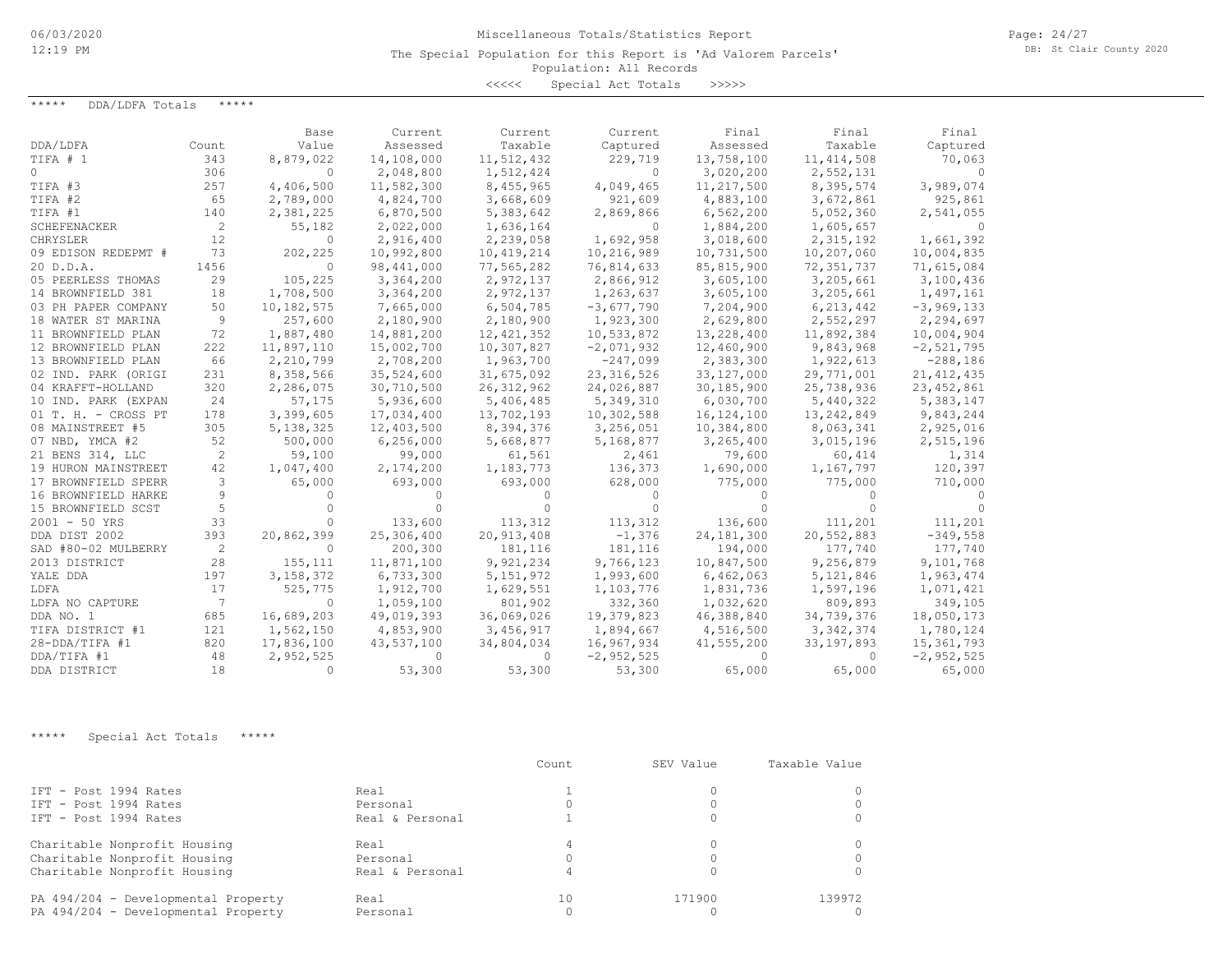| Special Act Totals<br><<<<<br>>>>>>> |                 |    |        |          |  |
|--------------------------------------|-----------------|----|--------|----------|--|
| PA 494/204 - Developmental Property  | Real & Personal | 10 | 171900 | 139972   |  |
| County Land Bank Sale                | Real            |    |        | $\Omega$ |  |
| County Land Bank Sale                | Personal        |    |        |          |  |
| County Land Bank Sale                | Real & Personal |    |        | $\Omega$ |  |
| Sr Ctzn/Dis Fam Hsg-PILT 2008 Rates  | Real            |    | 276400 | 276400   |  |
| Sr Ctzn/Dis Fam Hsg-PILT 2008 Rates  | Personal        |    | 15000  | 15000    |  |
| Sr Ctzn/Dis Fam Hsq-PILT 2008 Rates  | Real & Personal |    | 291400 | 291400   |  |
| Land Bank (Not a Special Act)        | Real            |    |        | $\Omega$ |  |
| Land Bank (Not a Special Act)        | Personal        |    |        | $\Omega$ |  |
| Land Bank (Not a Special Act)        | Real & Personal |    |        |          |  |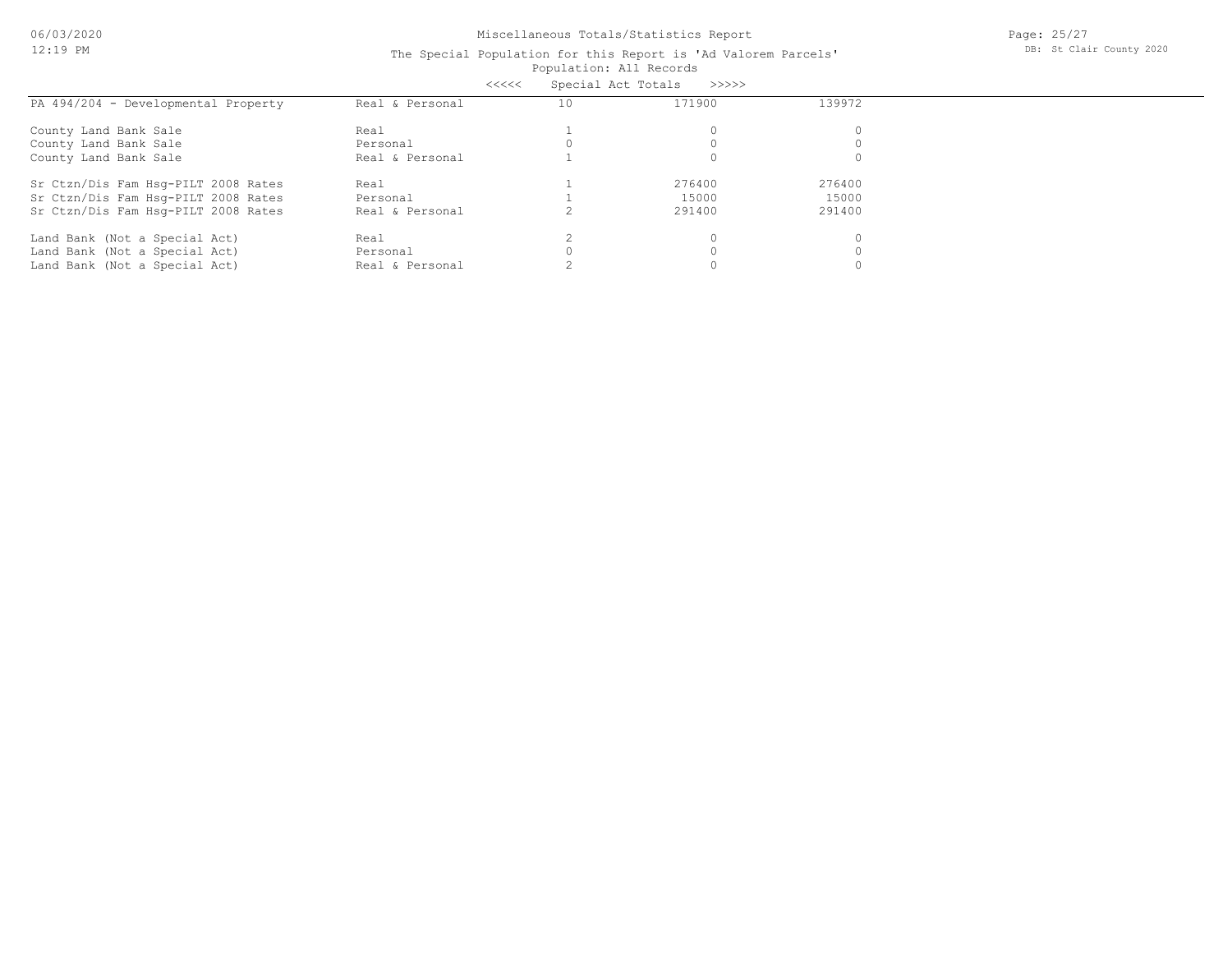<<<<< Top 20 Statistics >>>>>

| Top 20 S.E.V.s *****<br>*****                        |                               |                                |                                     |
|------------------------------------------------------|-------------------------------|--------------------------------|-------------------------------------|
| 13-999-0220-000                                      | DTE ELECTRIC COMPANY          |                                | \$210,000,000                       |
| 18-051-0001-000                                      | DETROIT EDISON CO             | \$                             | 146,532,400                         |
| $22 - 021 - 1002 - 000$                              | DETROIT EDISON CO             | \$                             | 77,563,400                          |
| $23 - 999 - 0029 - 000$                              | CONSUMERS ENERGY COMPANY      | \$                             | 75,058,700                          |
| 18-999-0600-010                                      | DTE ELECTRIC COMPANY          | \$                             | 60,768,600                          |
| 13-013-1001-000                                      | DETROIT EDISON CO             |                                | \$<br>46,736,800                    |
| 18-999-0600-020                                      | DTE ELECTRIC COMPANY          |                                | $\ddot{\mathsf{S}}$<br>44, 195, 300 |
| 13-999-0410-500                                      | DTE GAS COMPANY               |                                | $\mathsf{S}$<br>41,050,300          |
| 18-998-0010-200                                      | DETROIT EDISON CO             | \$                             | 38,455,800                          |
| 18-018-3001-000                                      | DTE ELECTRIC COMPANY          | \$                             | 34,716,500                          |
| 13-013-1001-001                                      | DETROIT EDISON CO             | \$                             | 27,533,100                          |
| $03 - 999 - 0420 - 300$                              | ITC TRANSMISSION              | $\ddot{s}$                     | 24,066,900                          |
| $30 - 999 - 0360 - 000$                              | ENBRIDGE ENERGY LIMITED PART  | \$                             | 20, 113, 900                        |
| $22 - 999 - 0004 - 100$                              | INTERNATIONAL TRANSMISSION CO | \$                             | 19,853,000                          |
| $30 - 999 - 0370 - 000$                              | ENBRIDGE ENERGY LIMITED PART  | $\updownarrow$                 | 19,819,900                          |
| $31 - 999 - 0101 - 000$                              | ITC HOLDINGS TRANSMISSION     | \$                             | 18,580,700                          |
| 16-999-0021-000                                      | ENBRIDGE ENERGY LTD           | \$                             | 16, 211, 700                        |
| 13-999-0215-000                                      | DTE ELECTRIC COMPANY          | \$                             | 15,750,000                          |
| 18-999-0019-800                                      | ITC TRANSMISSION              | \$                             | 15,166,100                          |
| 18-051-0001-100                                      | DETROIT EDISON CO             | Š.                             | 14,050,100                          |
|                                                      |                               |                                |                                     |
| ***** Top 20 Taxable Values *****<br>13-999-0220-000 | DTE ELECTRIC COMPANY          | \$                             | 210,000,000                         |
| $18 - 051 - 0001 - 000$                              | DETROIT EDISON CO             |                                | \$146,532,400                       |
| $22 - 021 - 1002 - 000$                              | DETROIT EDISON CO             |                                | \$76, 218, 078                      |
| $23 - 999 - 0029 - 000$                              | CONSUMERS ENERGY COMPANY      | $\frac{1}{2}$                  | 75,058,700                          |
| 18-999-0600-010                                      | DTE ELECTRIC COMPANY          | \$                             | 60,768,600                          |
| 13-013-1001-000                                      | DETROIT EDISON CO             | \$                             | 46,736,800                          |
| 18-999-0600-020                                      | DTE ELECTRIC COMPANY          | \$                             | 44, 195, 300                        |
| 13-999-0410-500                                      | DTE GAS COMPANY               | \$                             | 41,050,300                          |
| 13-013-1001-001                                      | DETROIT EDISON CO             | \$                             | 27,533,100                          |
| 18-018-3001-000                                      | DTE ELECTRIC COMPANY          | \$                             | 27,097,483                          |
| $03 - 999 - 0420 - 300$                              | ITC TRANSMISSION              | $\boldsymbol{\dot{\varsigma}}$ | 24,066,900                          |
| 18-998-0010-200                                      | DETROIT EDISON CO             | \$                             | 23,861,031                          |

| $16 - 999 - 0021 - 000$                 | ENBRIDGE ENERGY LTD |       |  |  |  |                                            |
|-----------------------------------------|---------------------|-------|--|--|--|--------------------------------------------|
| 18-999-0019-800                         | ITC TRANSMISSION    |       |  |  |  | 15,166,100                                 |
| 18-051-0001-100                         | DETROIT EDISON CO   |       |  |  |  | 14,050,100                                 |
|                                         |                     |       |  |  |  |                                            |
|                                         |                     |       |  |  |  |                                            |
| *****<br>Top 20 Owners by Taxable Value |                     | ***** |  |  |  |                                            |
| DTE ELECTRIC COMPANY                    | has                 |       |  |  |  | 477,449,685 Taxable Value in 64 Parcel(s)  |
| DETROIT EDISON CO                       | has                 |       |  |  |  | 343,831,457 Taxable Value in 123 Parcel(s) |
| DTE GAS COMPANY                         | has                 |       |  |  |  | 77,610,800 Taxable Value in 10 Parcel(s)   |
| CONSUMERS ENERGY COMPANY                | has                 |       |  |  |  | 75,393,253 Taxable Value in 8 Parcel(s)    |
| TTC TRANSMISSION                        | has                 |       |  |  |  | 55,231,000 Taxable Value in 18 Parcel(s)   |
| ENBRIDGE ENERGY LIMITED PART            | has                 |       |  |  |  | 39,933,800 Taxable Value in 2 Parcel(s)    |
| SEMCO ENERGY INC                        | has                 |       |  |  |  | 25,994,491 Taxable Value in 33 Parcel(s)   |
| INTERNATIONAL TRANSMISSION CO           | has                 |       |  |  |  | 25,504,700 Taxable Value in 9 Parcel(s)    |
| ENBRIDGE ENERGY LTD                     | has                 |       |  |  |  | 23,286,938 Taxable Value in 2 Parcel(s)    |
| ITC HOLDINGS TRANSMISSION               | has                 |       |  |  |  | 18,580,700 Taxable Value in 1 Parcel(s)    |
| MARYSVILLE HYDROCARBON LLC              | has                 |       |  |  |  | 14,402,200 Taxable Value in 3 Parcel(s)    |
| INTERNATIONAL TRANSMISSION              | has                 |       |  |  |  | 11,936,598 Taxable Value in 53 Parcel(s)   |

13-999-0215-000 DTE ELECTRIC COMPANY \$ 15,750,000 31-999-0101-000 ITC HOLDINGS TRANSMISSION \$ 18,580,700 30-999-0370-000 ENBRIDGE ENERGY LIMITED PART \$ 19,819,900 22-999-0004-100 INTERNATIONAL TRANSMISSION CO \$ 19,853,000 30-999-0360-000 ENBRIDGE ENERGY LIMITED PART \$ 20,113,900

MPT OF PORT HURON LLC has 11,869,021 Taxable Value in 16 Parcel(s)